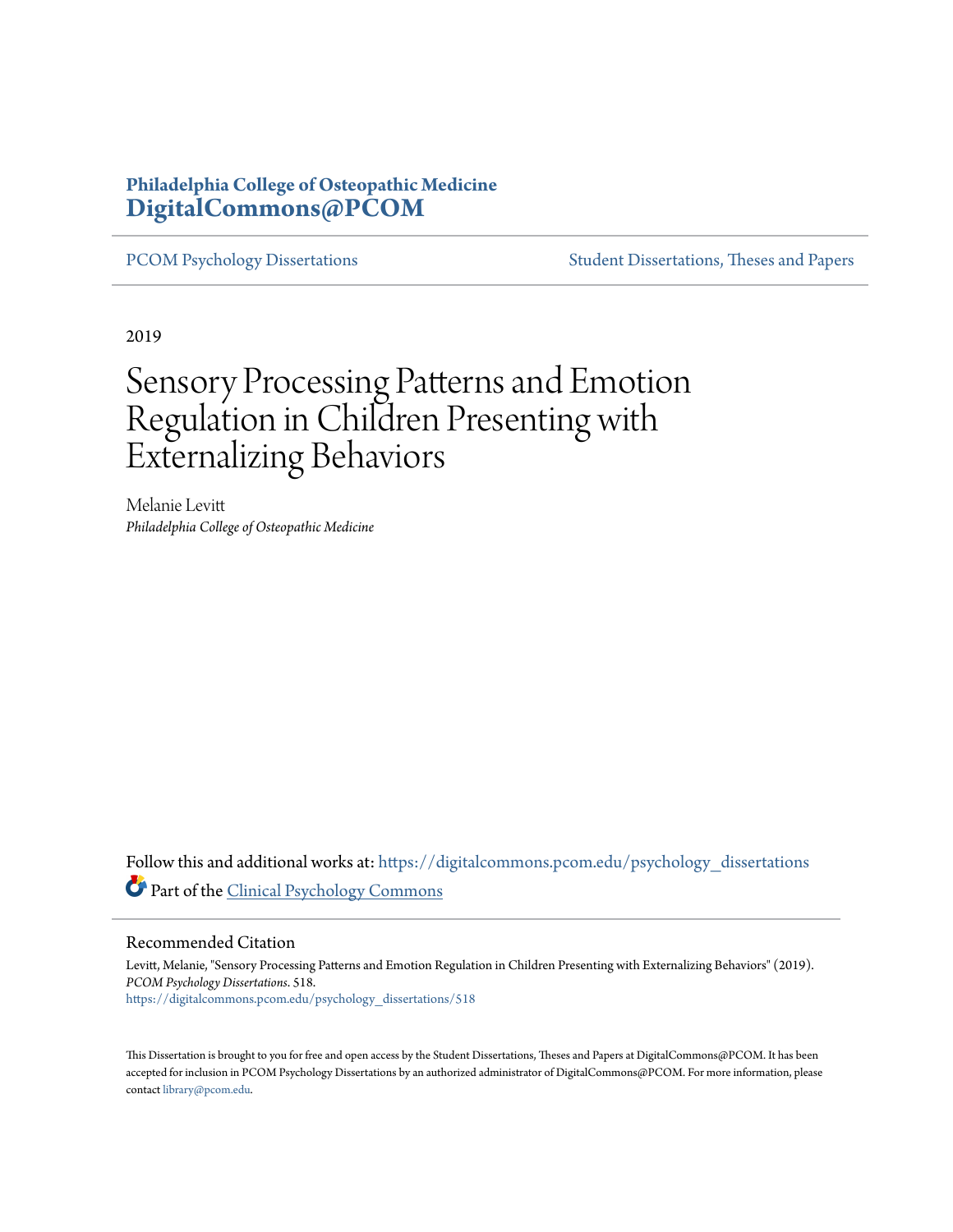Philadelphia College of Osteopathic Medicine

School of Professional and Applied Psychology

## SENSORY PROCESSING PATTERNS AND EMOTION REGULATION IN CHILDREN PRESENTING WITH EXTERNALIZING BEHAVIORS

By Melanie Levitt

Submitted in Partial Fulfillment of the Requirements for the Degree of Doctor of Psychology

June 2019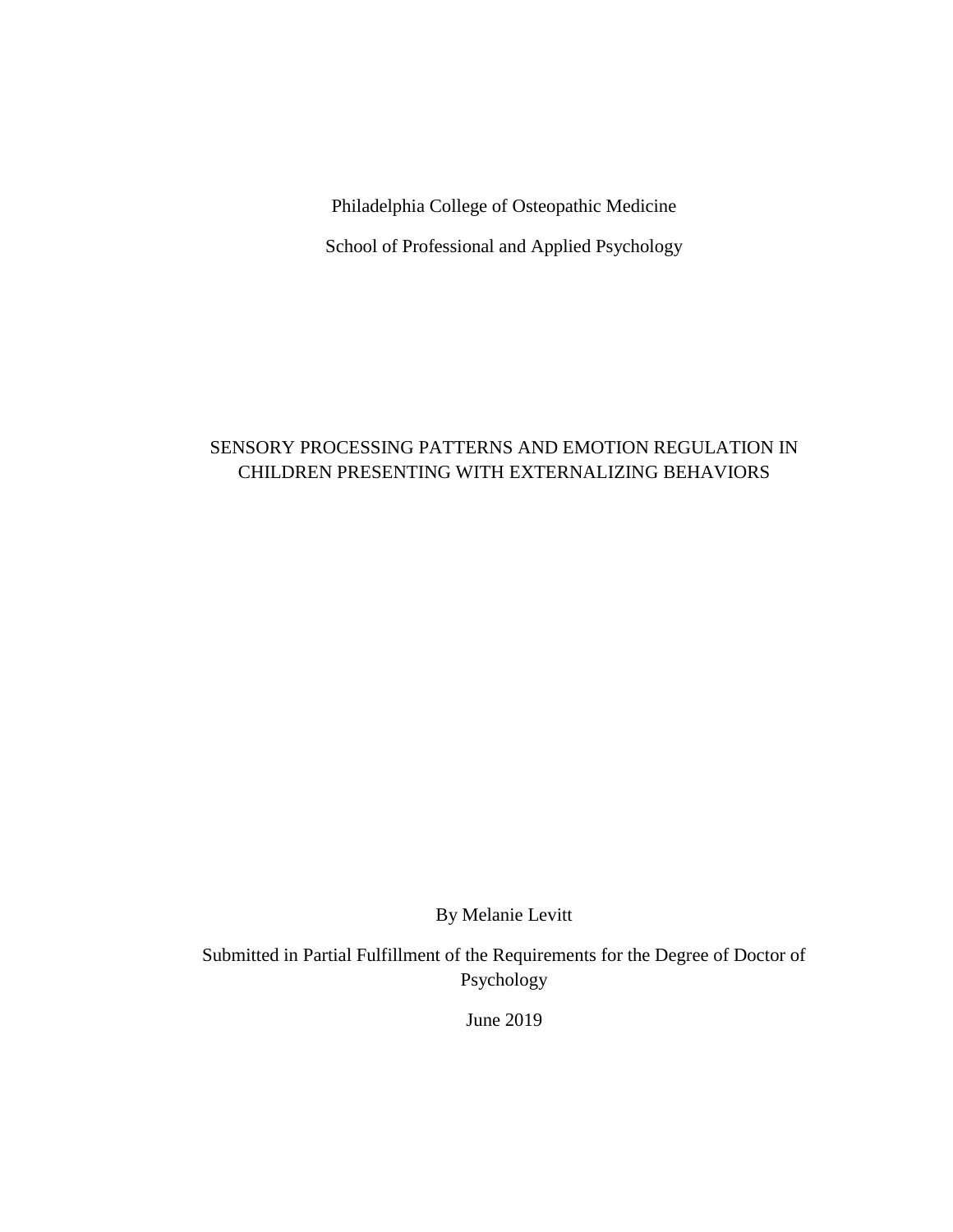# SCHOOL OF PSYCHOLOGY<sub>w</sub>

# **DISSERTATION APPROVAL**

|        | This is to certify that the thesis presented to us by $\sqrt{M}$ $\cap$ $\alpha$ $\in$ Levitt |                           |  |  |                                                           |
|--------|-----------------------------------------------------------------------------------------------|---------------------------|--|--|-----------------------------------------------------------|
|        |                                                                                               |                           |  |  |                                                           |
| on the |                                                                                               | day of $\Lambda$ $\alpha$ |  |  | , 20 $\vert$ $\mathcal G$ , in partial fulfillment of the |

requirements for the degree of Doctor of Psychology, has been examined and is

acceptable in both scholarship and literary quality.

COMMITTEE MEMBERS' SiGNATURES

Chairperson

-Chair, Department of Clinical Psychology

Jean, School of Professional & Applied Psychology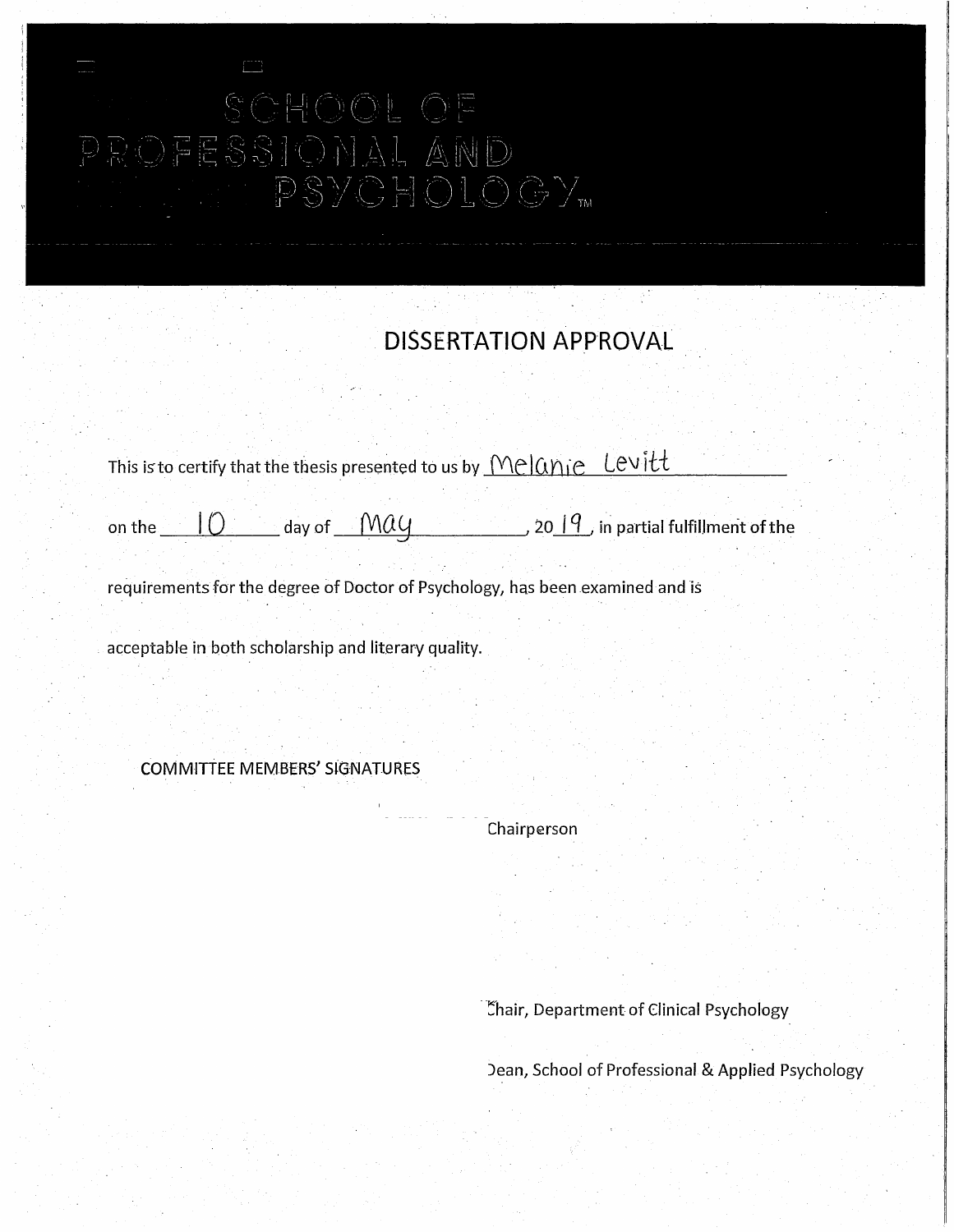#### Acknowledgements

Upon completing my dissertation, there are so many people that need to be recognized, as without them I would not have been successful. First and foremost, Dr. Mindel, words cannot truly describe the appreciation for not only your guidance but unconditional support throughout the last five years. Beyond my chair and advisor, you have been a mentor and an invaluable support person. You were empathetic with my downs and excited with my ups. Thank you for teaching me in and out of the classroom. My dissertation could not be completed without the rest of my committee. To Dr. Gosch, thank you for your guidance, teaching, and support from the very beginning of my time at PCOM. Thank you for helping me through obstacles and thank you for challenging me. To Dr. LaValle, thank you for your supervision during two years of practicum and being a part of dissertation. I have so much appreciation for your feedback and encouragement. To those who assisted me with data collection, I have eternal gratitude. To my internship supervisors, Dr. Erica Burgoon and Dr. Thomas Olson, thank you for taking the time and care to help me collect much of data, and especially for your help and guidance this past year.

To my family, thank you for your unconditional love and belief in me to accomplish the goals I have set for myself. To my mom, thank you for always being the best friend a girl could ask for. I desperately wish you could physically be with me, but I try to remember that parts of you still live on through me. Thank you for showing me what hard work, true strength, selflessness, and genuine kindness really look like. Thank you for allowing me the opportunity to experience genuine love and care. I strive to channel your amazingness every day. Momma, I miss you so much and love you even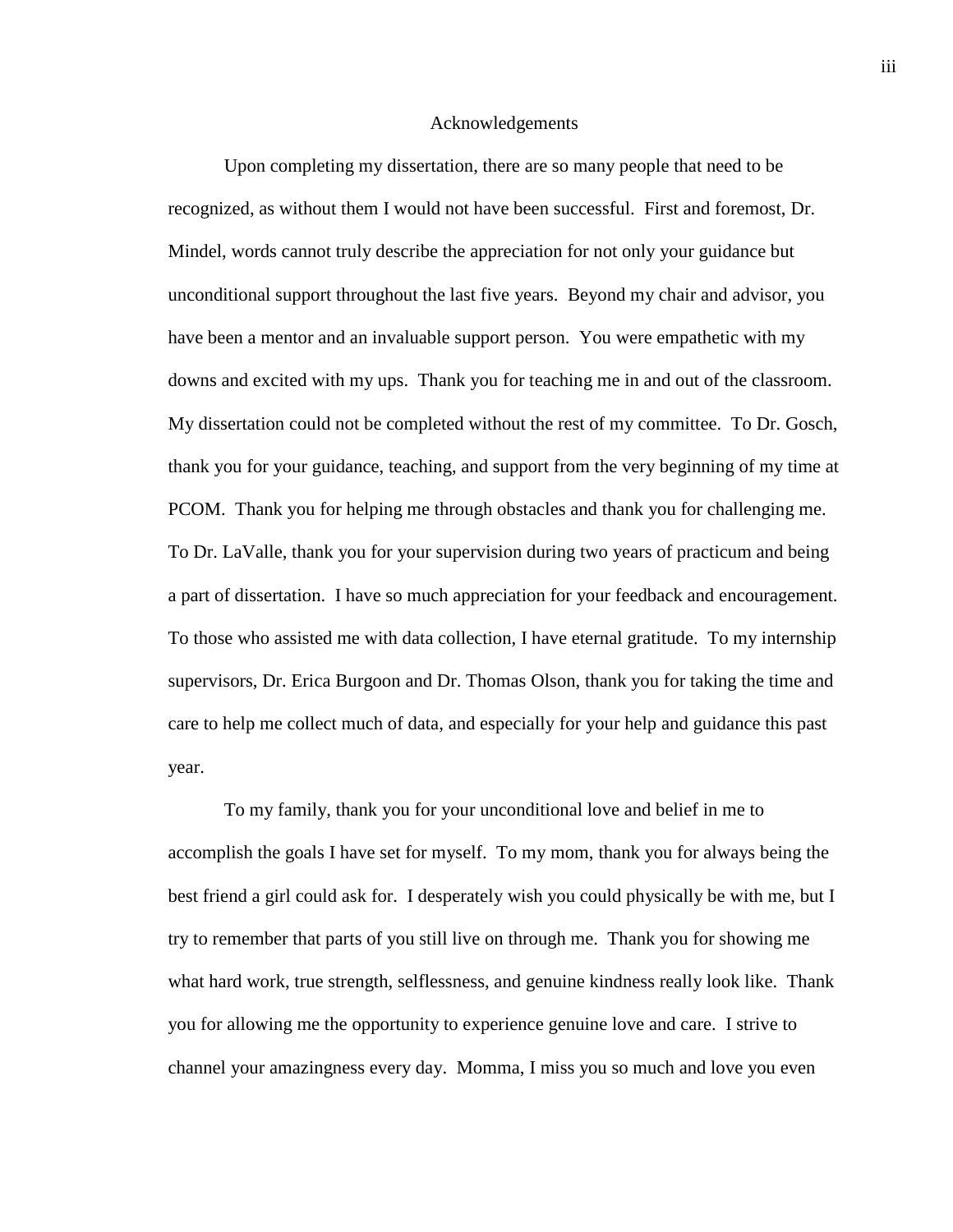more. Thank you for making me the person I am today. Dad, thank you for our frequent conversations. I am so grateful that we have been able to become as close as we have become. You have never doubted my ability to achieve great things. Erik, my partner in life, saying thank you does not do justice to everything you have done for me. You have been there for all my degrees, including the stress and anxiety that came with each program. You have been there with me for the very highs and stayed through the very lows; thank you for your strength. I cannot imagine life without you; you are my family.

To my friends, everyone has played such an important part in my life, especially during the last five years, and I do not think I could ever repay you all. Thank you to everyone who helped me balance school and work with fun. Shana, Rachel, and Sarah, I never could have made it through this program without you ladies. To my friend and boxing coach, Isaiah, thank you for dealing with my stress head-on and training me so often. You not only let me punch you but listen and encourage. Thank you for helping me prove to myself that I can achieve things I never thought I could. Thank you to everyone who have supported during lows and celebrated with me through the highs.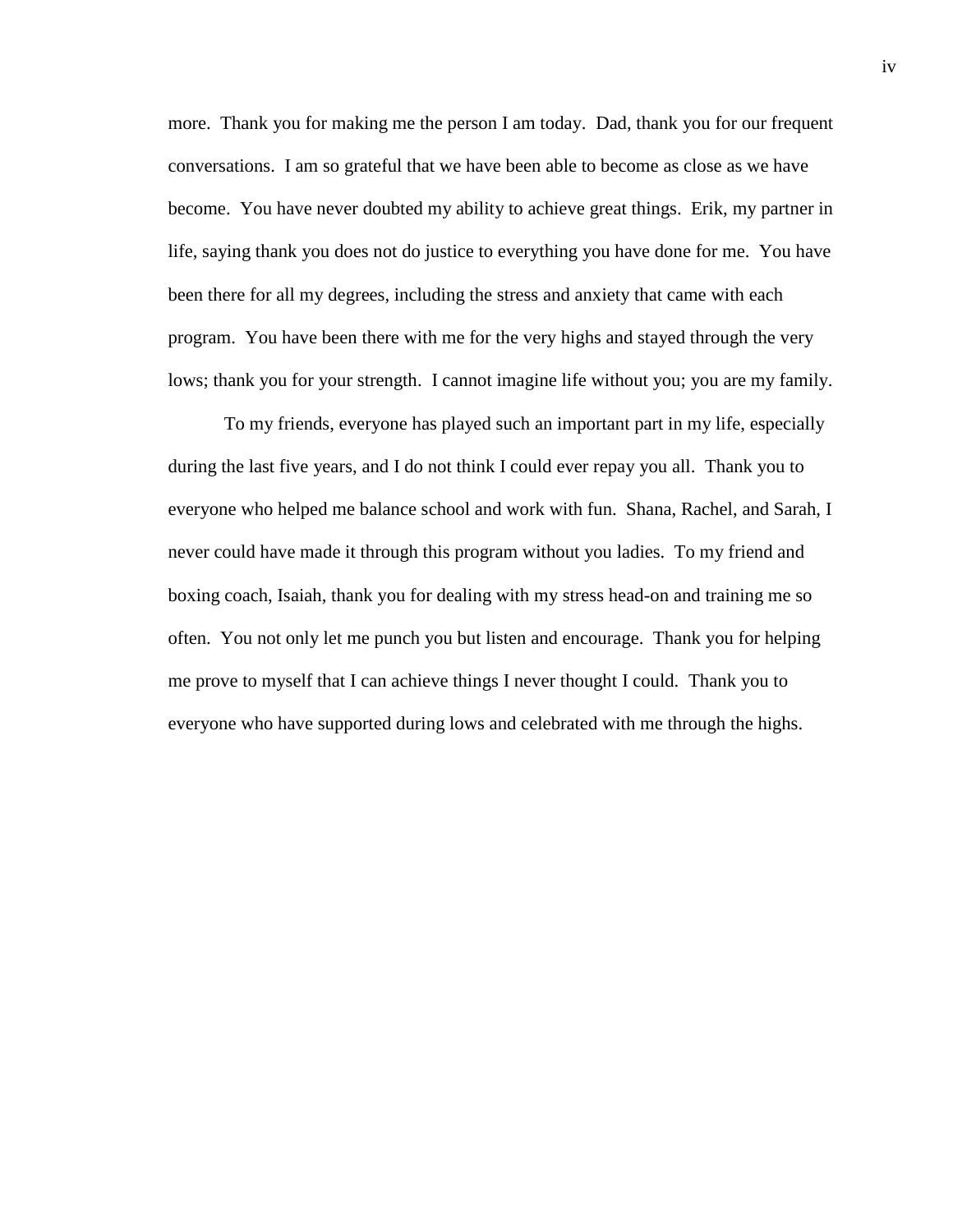#### Abstract

Sensory processing is a neurological process that involves a child's perception, organization, and reaction to sensory stimuli. Certain groups of people, such as children diagnosed with Autism Spectrum Disorder (ASD) and Attention-Deficit/Hyperactivity Disorder (ADHD), experience more intense sensory processing patterns (Dunn, 2007). Researchers have also observed that children presenting with ASD and ADHD exhibit more externalizing scores as their sensory processing patterns become more intense or problematic (Gourley et al., 2013). However, researchers have not examined the relationship between sensory processing and externalizing behaviors in those not diagnosed with ASD and ADHD. Additionally, there are overlapping neural mechanisms between sensory processing and emotion regulation. However, there is limited research regarding the relationship between sensory processing patterns and emotion regulation. The purpose of this study was to determine if there is a predictive relationship between sensory processing patterns and externalizing behaviors, as well as between sensory processing patterns and emotion regulation. Parents of 47 children, ages six through 14 years old, completed the Child Behavior Checklist (CBCL), the Short Sensory Profile, and the Emotion Regulation Checklist. Each sensory processing pattern significantly predicted externalizing behaviors, indicating that children presenting with problematic sensory processing are more likely to engage in aggressive and rule breaking behaviors. As sensory processing patterns became more problematic, emotional dysregulation increases and the ability to regulate emotional reactions decreases. Understanding how sensory processing can impact the emotions and behaviors of the children that enter therapy, can further inform assessment, conceptualization, and intervention.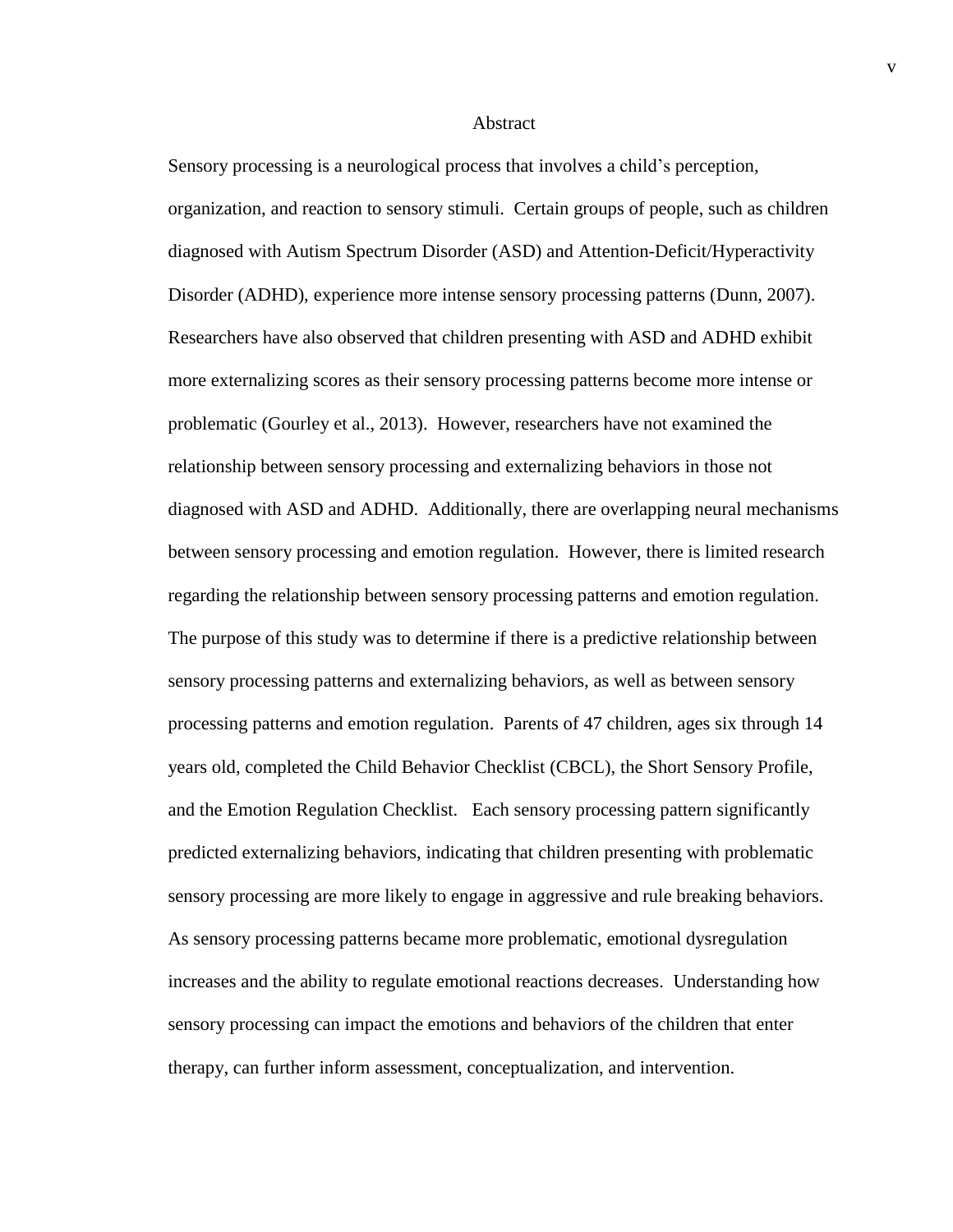| 39 |
|----|
|    |
|    |
|    |
|    |
|    |
|    |
|    |
|    |
|    |

## Table of Contents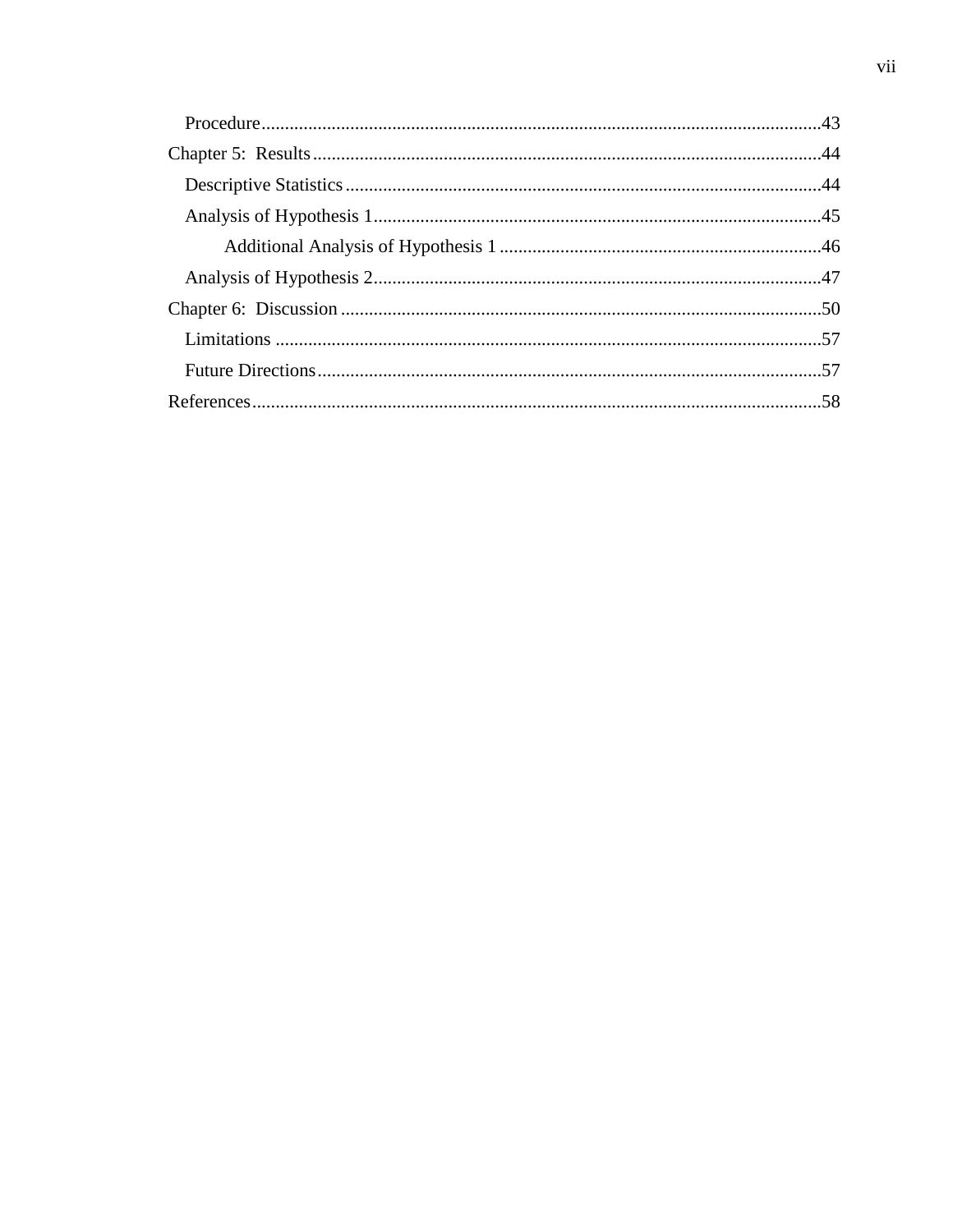# List of Tables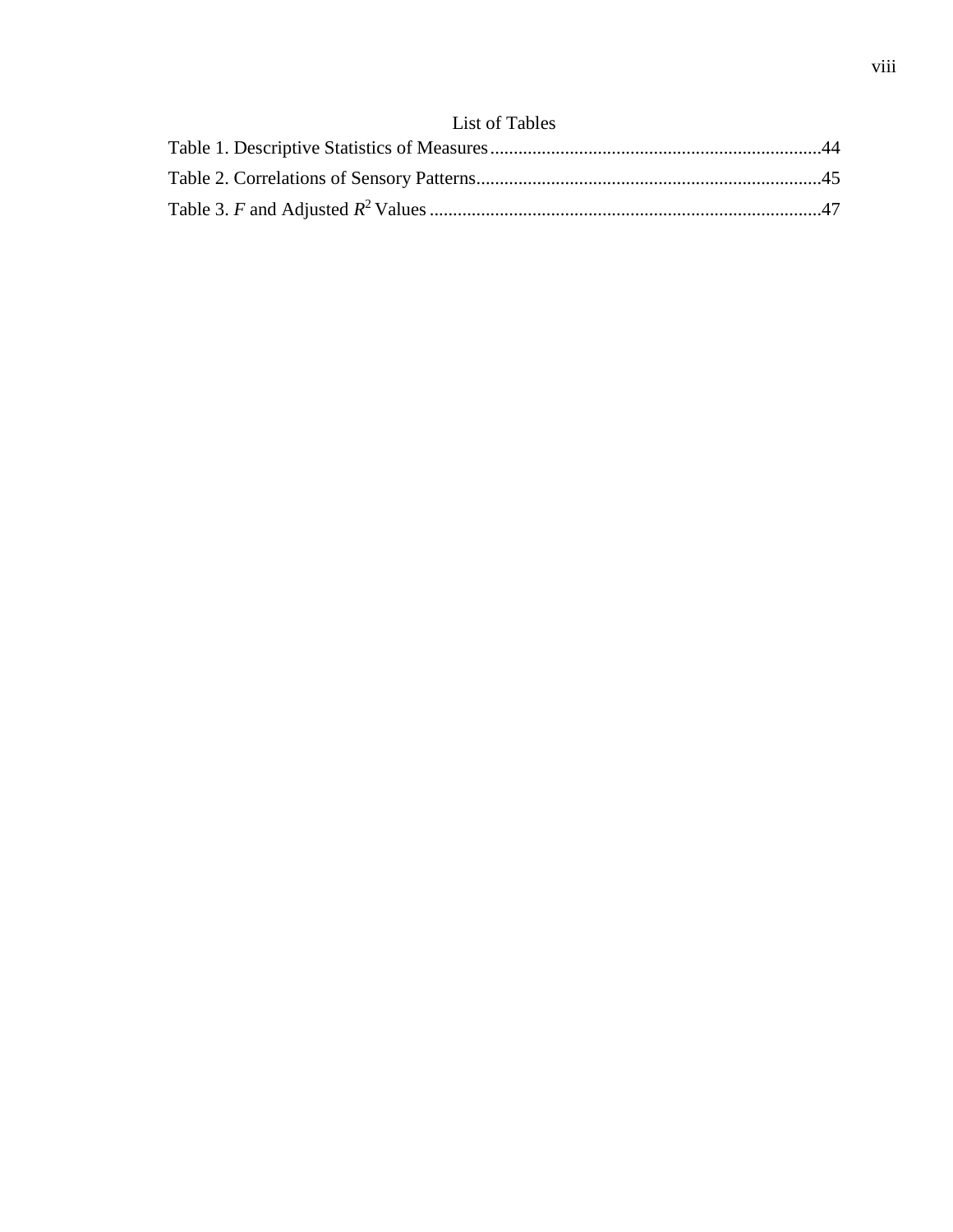#### **Chapter 1: Introduction**

#### **Statement of the Problem**

Sensory processing is a neurological function that is responsible for managing sensory information from within the body and the environment (Mangeot et al., 2001; Cheung & Siu, 2009; Zimmer et al., 2012). Sensory processing initially requires the perception of sensory information (Gourley, Wind, Henninger, & Chinitz, 2013). The information that is noticed is then organized by the degree and intensity of the stimuli, so the body is able to respond accordingly (Mangeot et al., 2001). The goal of sensory processing is to regulate, adaptively, the nature of our responses to sensory stimuli (Mangeot et al., 2001; Gourley et al., 2013).

Sensory processing is composed of two factors: thresholds and self-regulation (Dunn, 2007). The perception of sensory stimuli is greatly impacted by the child's threshold, the limits that stimuli must meet or exceed in order for children to attend to sensory information. These limits are idiosyncratic and may be different for each sense; for instance, a child may have a high threshold for auditory stimuli and a low threshold for tactile input. Children's reaction to sensory input is influenced by self-regulation, which refers to their approach regarding sensory information (Dunn, 2007). Selfregulatory approaches may include actively engaging with their external environment or passively allowing their environment to act on them. Similar to thresholds, selfregulation is individual to the child and to the sense. Dunn (2007) studied the combinations of these factors, such as what occurs when a child has an active approach with a high threshold. Her research involved four sensory processing patterns (i.e.,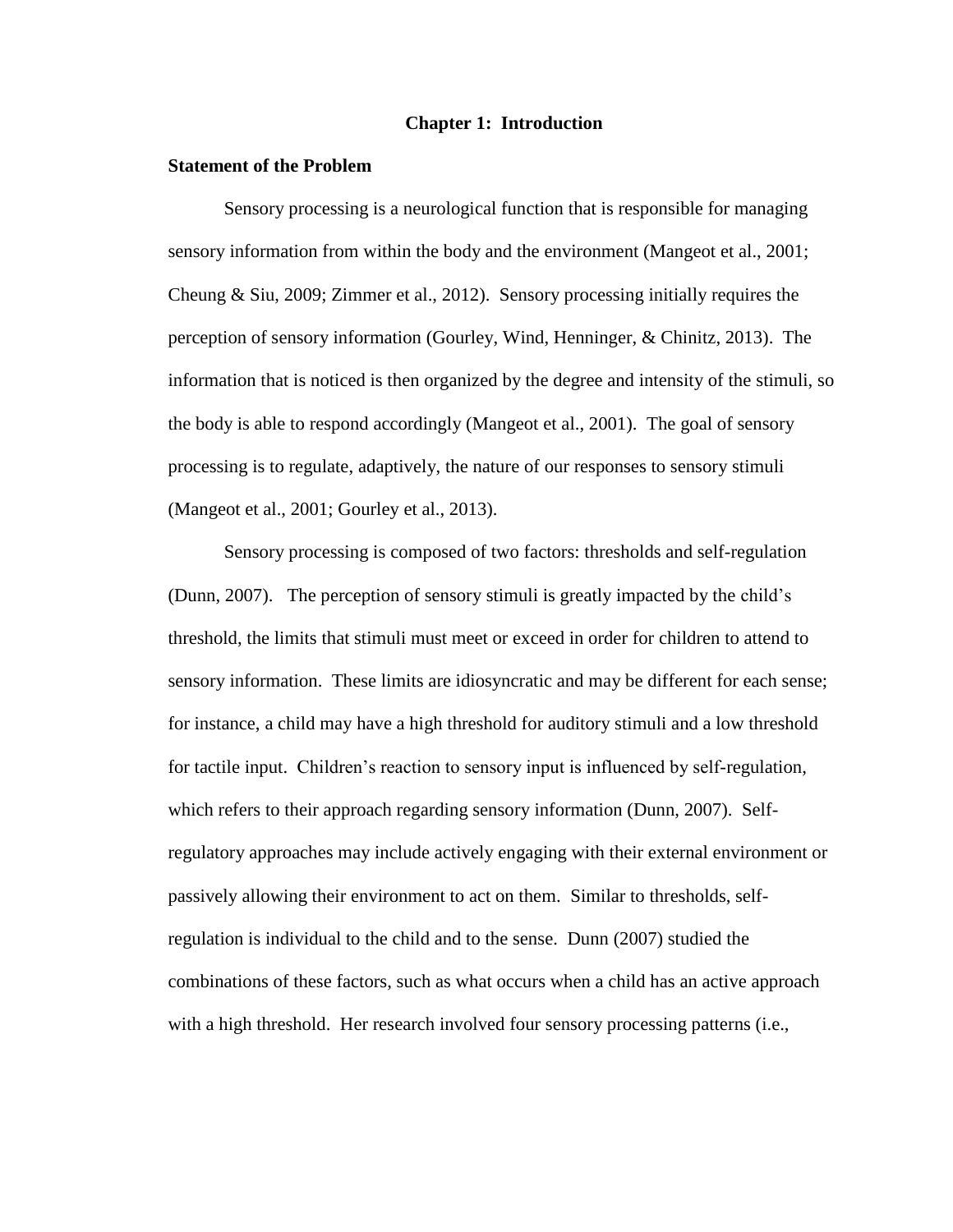sensory seeking, sensory avoiding, sensory sensitivity, and low registration), creating a profile of commonly occurring behaviors or reactions to sensory stimuli.

The capacity to manage sensory information and responses develops over time (Zimmer et al., 2012). Sensory processing strongly influences human cognition, behavior, and learning by contributing to later development of advanced cognitions and socioemotional maturity (Dunn & Bennett, 2002; Cheng & Boggett-Carsjens, 2005). Maladaptive sensory processing can facilitate an inability to become proficient in developmental tasks (e.g. building interpersonal relationships), hindering functioning in children (Van Hulle, Schmidt, & Goldsmith, 2012).

Jean Ayres (1964) first identified sensory processing impairments, which generally occur when neurons are not signaling accurately (Van Hulle, Schmidt, & Goldsmith, 2012; Zimmer et al., 2012). According to Ayres, impaired sensory processing is related to maladaptive social, motor, and emotional regulation (Zimmer et al., 2012). Van Hulle, Schmidt, and Goldsmith (2012) noted that children who present with maladaptive sensory processing can also exhibit symptoms of other disorders, for example ASD. Independent sensory processing dysfunctions and disorders have also been identified including postural disorder and dyspraxia, which are sensory-based motor disorders (Zimmer et al., 2012). However, there is a debate about whether or not there is enough data to support sensory processing dysfunction as independent disorders or whether sensory processing dysfunction is a transdiagnostic phenomenon (Van Hulle, Schmidt, & Goldsmith, 2012).

Research on sensory processing patterns and vulnerable populations suggest that the four patterns of sensory processing are observed across the lifespan; however, there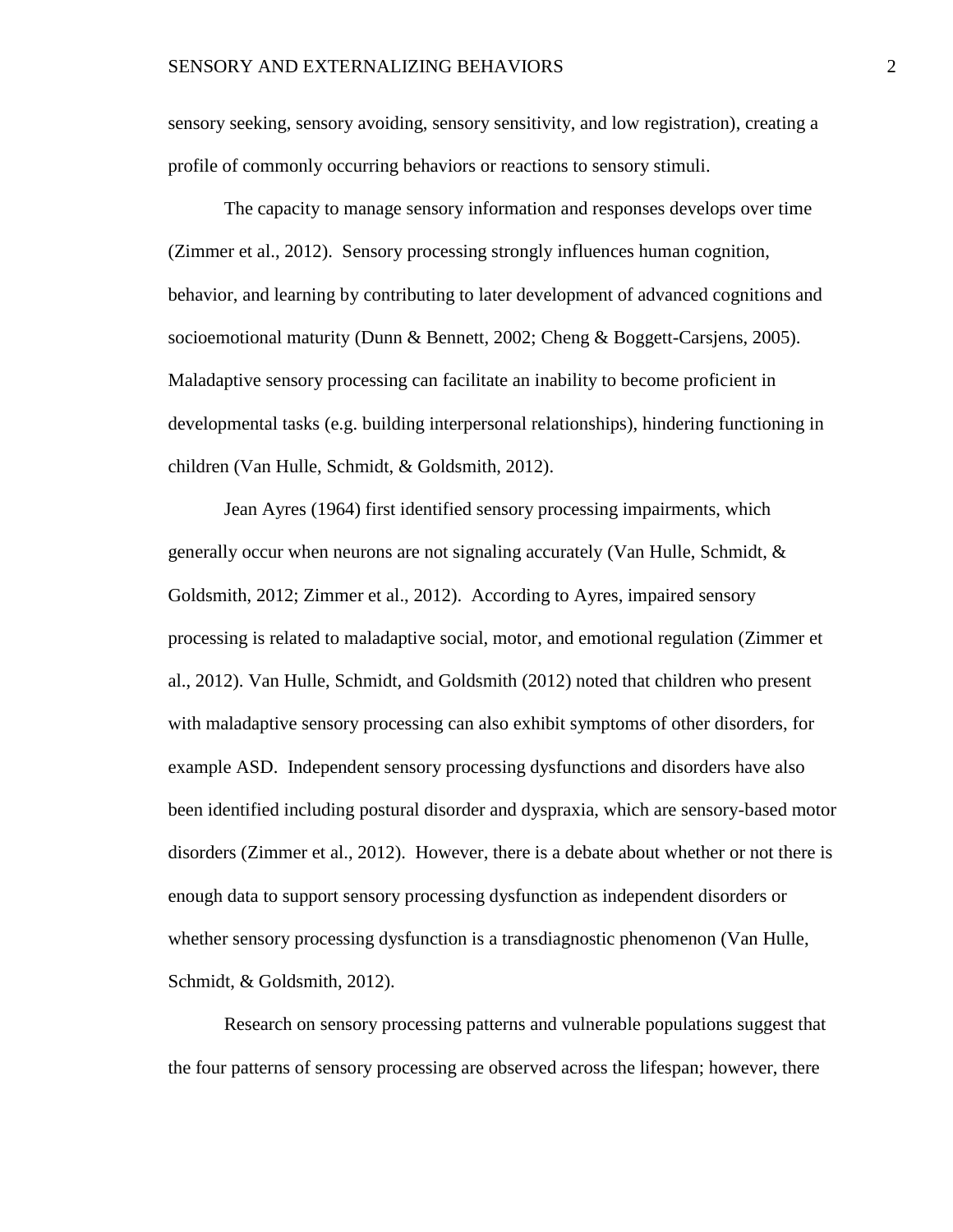are distinctively more intense sensory processing patterns within vulnerable populations. Children diagnosed with ASD, ADHD, developmental delays, learning disabilities, and fragile X syndrome are vulnerable populations that often display intense and maladaptive sensory processing patterns (Dunn, 2007). Primarily, researchers have focused on the relationship between ASD and sensory processing dysfunction. Findings indicated that children presenting with ASD also present with distinct and more intense sensory processing patterns (Watling, Deitz, & Renner, 1994; Baranek et al., 1997; Kientz, & Dunn, 1997).

Recently, researchers have expanded their attention to ADHD, which is characterized by inattention, hyperactivity, and impulsivity (APA, 2013). Dunn and Bennet (2002) found significant sensory processing differences between children diagnosed with ADHD and a group of typically-developing children. Furthermore, children with ADHD have been observed to have increased difficulties with sensory processing modulation compared with typically-developing children (Mangeot et al., 2001). Cheung and Siu (2009) compared children with ASD and ADHD to typicallydeveloping children and found that those diagnosed with ASD and ADHD presented with significantly more sensory processing deficits than typically-developing children. These results are in concordance with other related studies (Mangeot et al., 2001; Miller et al., 2001; Dunn & Bennett, 2002). Interestingly, there were no significant differences between the children diagnosed with ADHD and the children diagnosed with ASD, suggesting similar challenges in sensory processing.

Children presenting with ASD and ADHD commonly exhibit externalizing behaviors such as aggression. Some researchers have explored the relationship between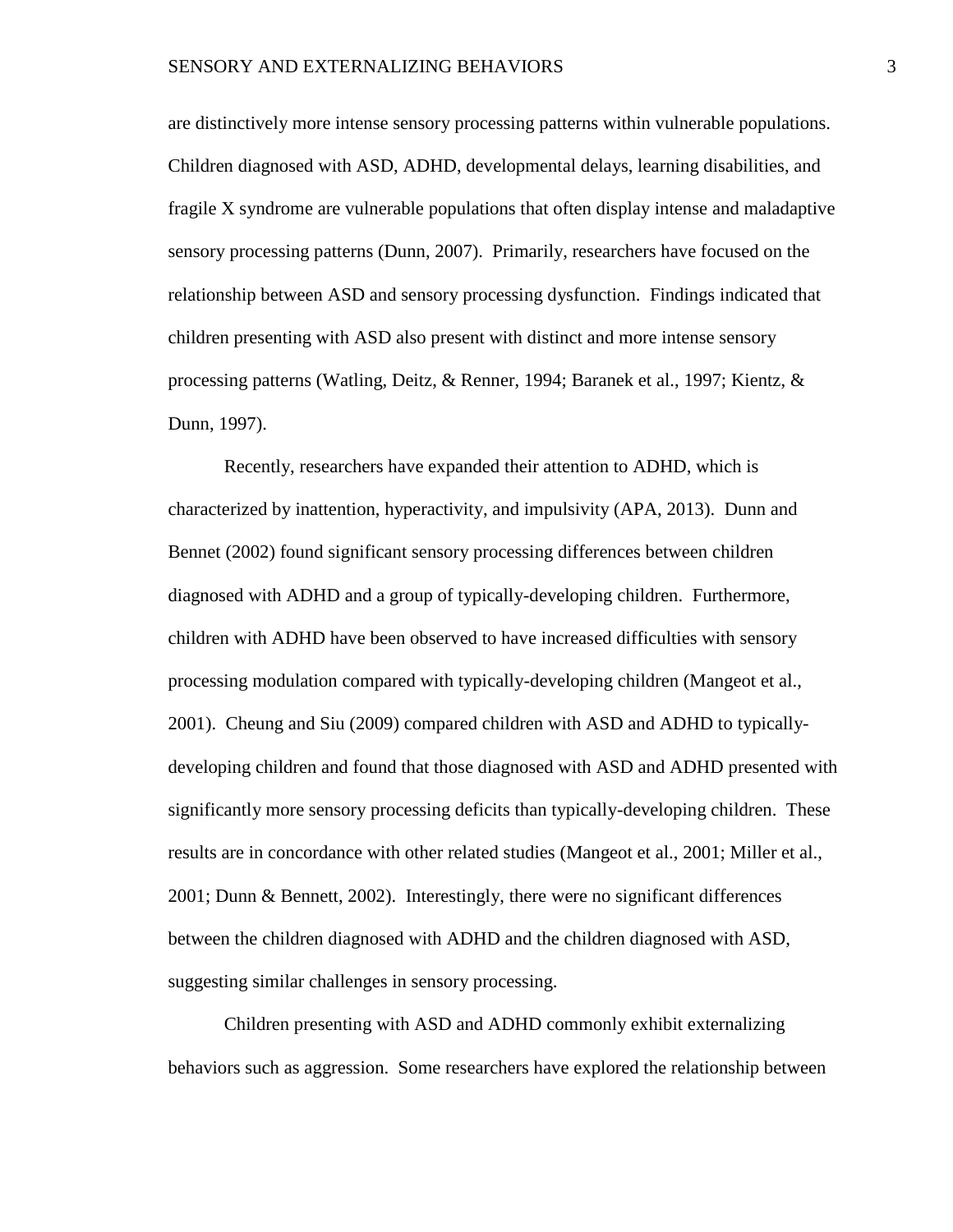sensory processing and children presenting with ASD and externalizing behaviors (Baker et al., 2008); however, there is little research exploring sensory processing in relation to externalizing behaviors independent of ASD. Researchers examining children presenting with ADHD report high comorbidity with Oppositional Defiant Disorder (ODD) (Dunn & Bennett. 2008). Despite these comorbidity rates, researchers have not examined sensory processing and externalizing behaviors independent of ADHD. Although there is some evidence of a relationship between problematic sensory processing patterns and externalizing behaviors, there is no research to distinguish whether these findings are due to the externalizing behaviors or an to ASD or ADHD diagnosis (Cheng & Boggett-Carsjens, 2005; Ben-Sasson et al., 2009; Gourley et al., 2013).

A characteristic commonly observed in children presenting with externalizing behaviors is difficulty with emotional regulation (Mullin & Hinshaw, 2007). Simply, emotion regulation refers to the child's attempt to control his or her affective response to stimuli or triggers (Berking & Whitley, 2014). Because responding to stimuli generally involves the sensory system, Jean Ayres stated that difficulties with sensory processing can negatively impact emotion regulation (Zimmer et al., 2012). Researchers have established a relationship between sensory processing and affect. Engel-Yeger et al. (2016) explored sensory processing patterns in adults diagnosed with major affective disorders and found a connection between depressive temperaments and sensory avoidance patterns. Furthermore, Watling, Deitz, and White (2001) compared children diagnosed with ASD and typically-developing children; they found children with ASD to be more emotionally reactive. Considering the commonality of emotional regulation difficulties in children diagnosed with externalizing disorders, more research that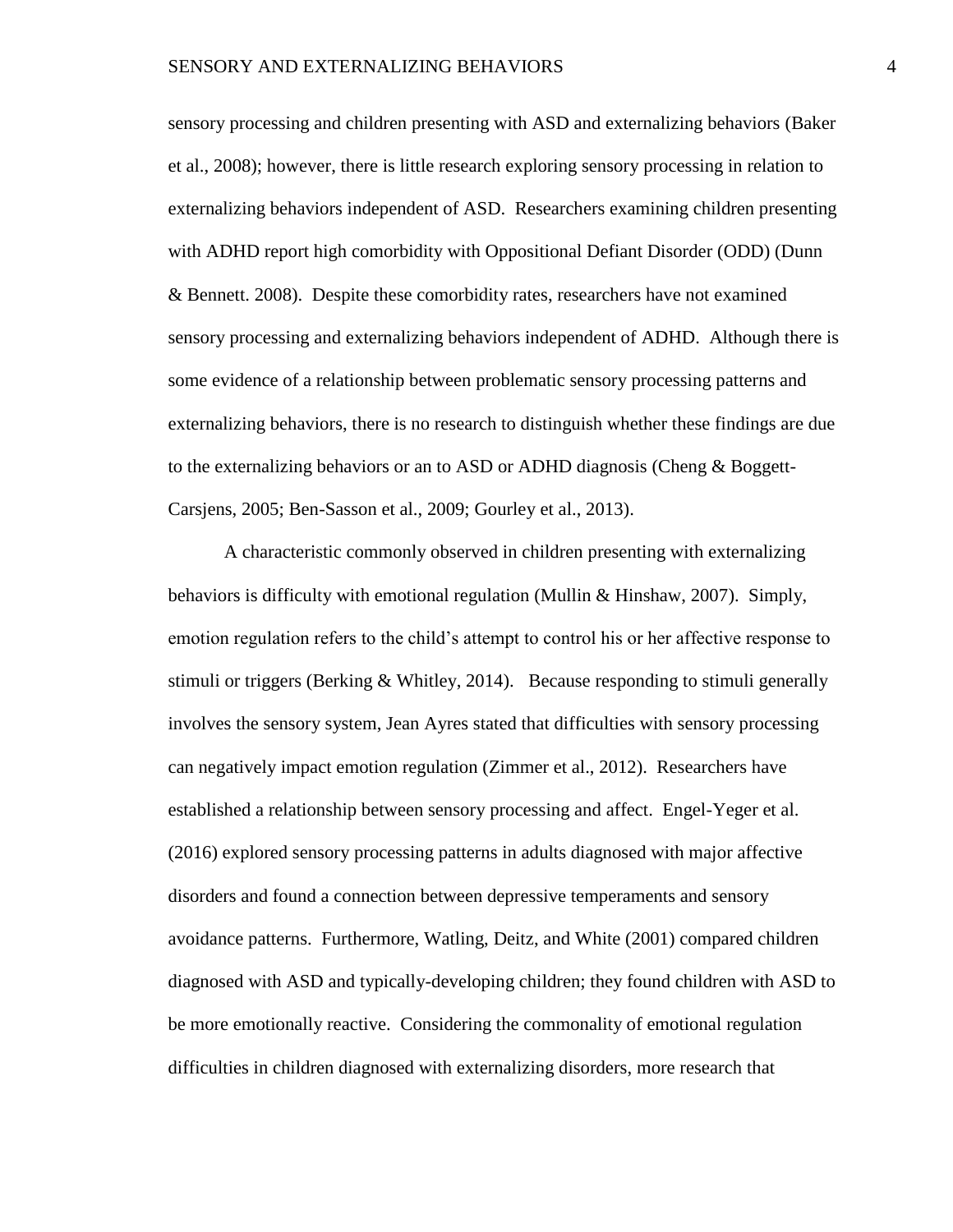examines the relationship between sensory processing and emotion regulation in children who present with externalizing behaviors would be beneficial. Further understanding of the mechanisms that could contribute to externalizing behaviors, such as sensory processing, could lead to the exploration of targeted treatment approaches or interventions.

#### **Purpose of the Study**

Although there is extensive research examining the relationship between problematic sensory processing patterns and vulnerable children, literature continues to focus on sensory processing within a diagnostic constellation such as ASD and ADHD. A focus on specific problematic behaviors, such as aggressive or rule breaking behaviors, could provide more information about the behavioral impacts of problematic sensory processing. The purpose of this study is to explore the relationship between the sensory processing patterns and externalizing behaviors. Currently, children who are diagnosed with ASD often receive sensory interventions such as sensory integration therapy or occupational therapy; however, children diagnosed with an externalizing disorder are not offered the same services, despite preliminary evidence that suggests a relationship between sensory processing and ADHD. The findings of this study could potentially facilitate further understanding of sensory processing as related to externalizing behaviors, as well as inform new treatment/intervention opportunities for children who present with externalizing behaviors.

Additionally, a relationship between emotion regulation and sensory processing has been theorized through the work of Ayres. Emotion regulation has also been widely discussed in regard to externalizing disorders, including ADHD. However, current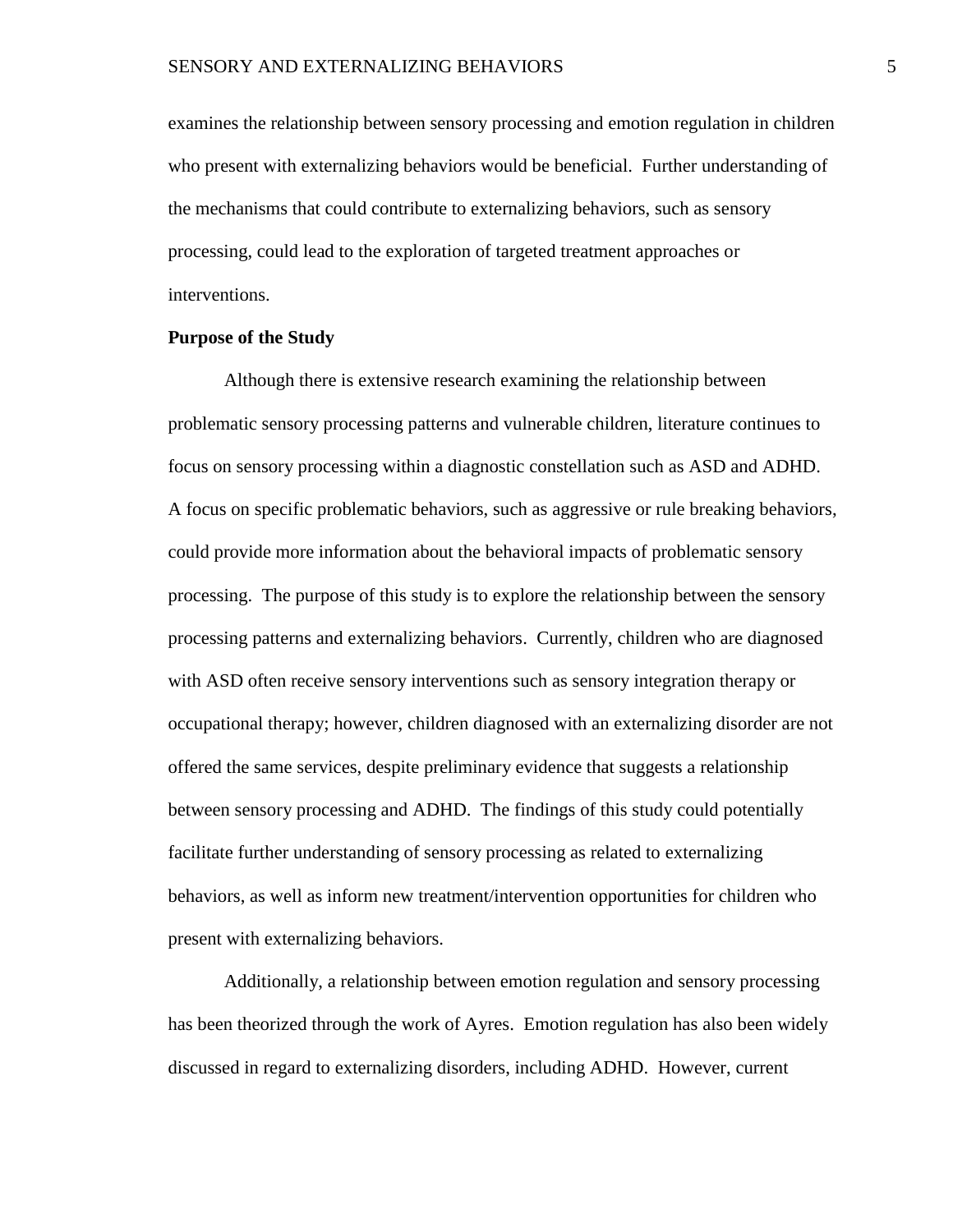research on emotion regulation and sensory processing has focused on adult populations or children diagnosed with ASD. Therefore, a secondary purpose of this study is to explore the theorized relationship between sensory processing patterns and emotion regulation in children presenting with externalizing behaviors.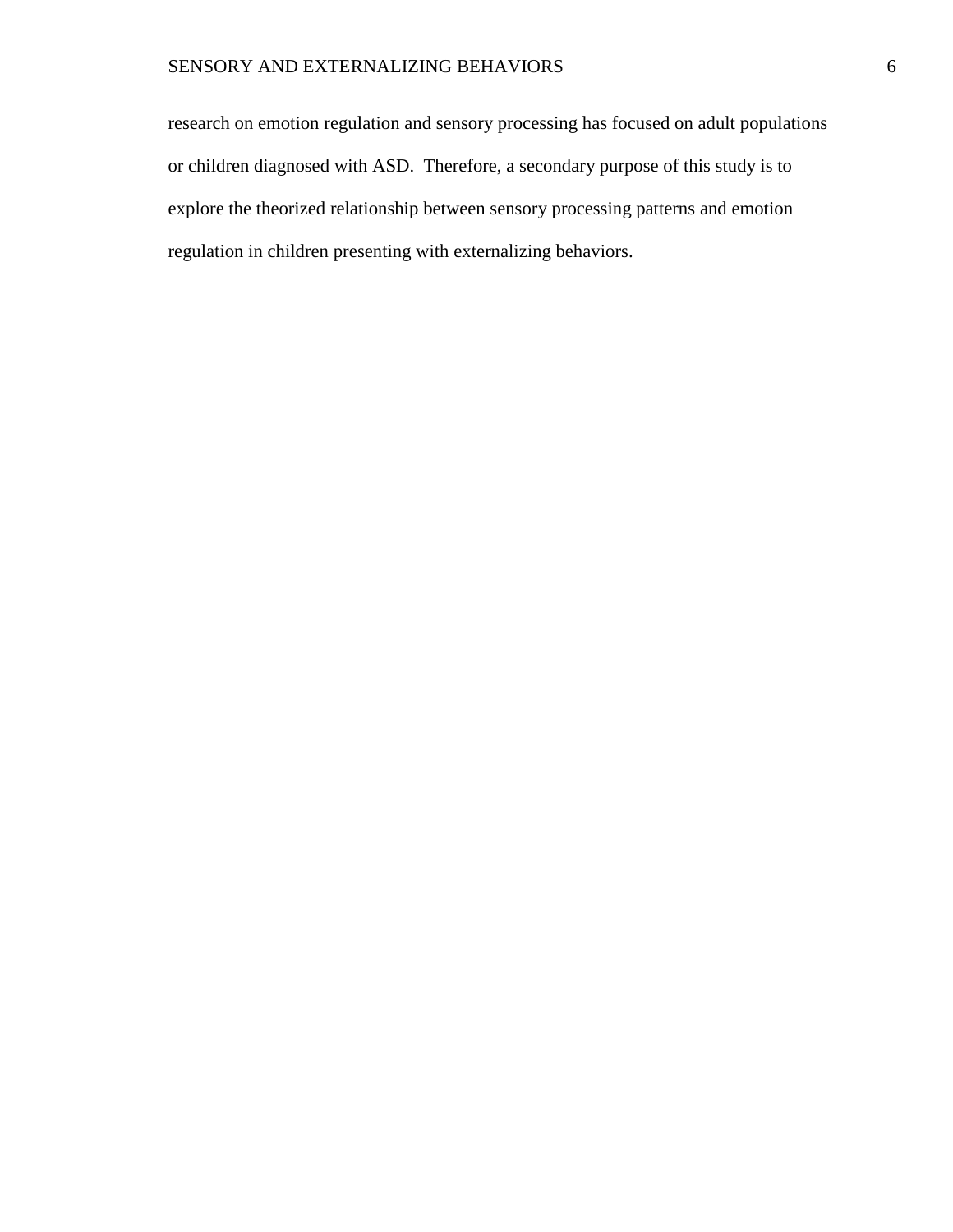#### **Chapter 2: Literature Review**

#### **Sensory Processing**

Sensory processing refers to the brain's way of managing sensory information (Cheung & Siu, 2009; Zimmer et al., 2012). More specifically, sensory processing is a neurological process that involves perception, organization, and reaction (Cheung & Siu, 2009; Gourley, Wind, Henninger, & Chinitz, 2013). Sensory stimuli are perceived from the environment and from internal sensations by sensory receptors (Dunn, 1997; Cheung & Siu, 2009; Zimmer et al., 2012; Gourley et al., 2013). After this information is received, the central nervous system (CNS) engages in organization and interpretation in order to plan motor output effectively, or the observed reaction (Dunn, 1997; Mangeot et al., 2001; Gourley et al., 2013). Planning the motor output requires the CNS to decide how to respond and regulate the intensity and duration of the reaction, which is referred to as modulation (Dunn, 1997; Mangeot et al., 2001). The CNS can respond in two ways, through habituation or sensitization (Dunn, 1997). Habituation occurs when the CNS acknowledges sensory stimuli as familiar and decides that a continued response is not needed. To illustrate, when most children get dressed, their bodies recognize the fabric for a moment, but this attention to the tactile stimuli ends soon after they put on their clothes. Sensitization occurs when the CNS perceives sensory input as significant or threatening, which perpetuates or increases the response. Ultimately, adaptive modulation involves regulating the balance between habituation and sensitization. Furthermore, effective modulation facilitates an increase in awareness of the environment, adaptive responses, and interactions within the environment (Mangeot et al., 2001; Cheung & Siu, 2009; Gourley et al., 2013). Adaptive sensory processing can facilitate the development of self-regulation skills and can positively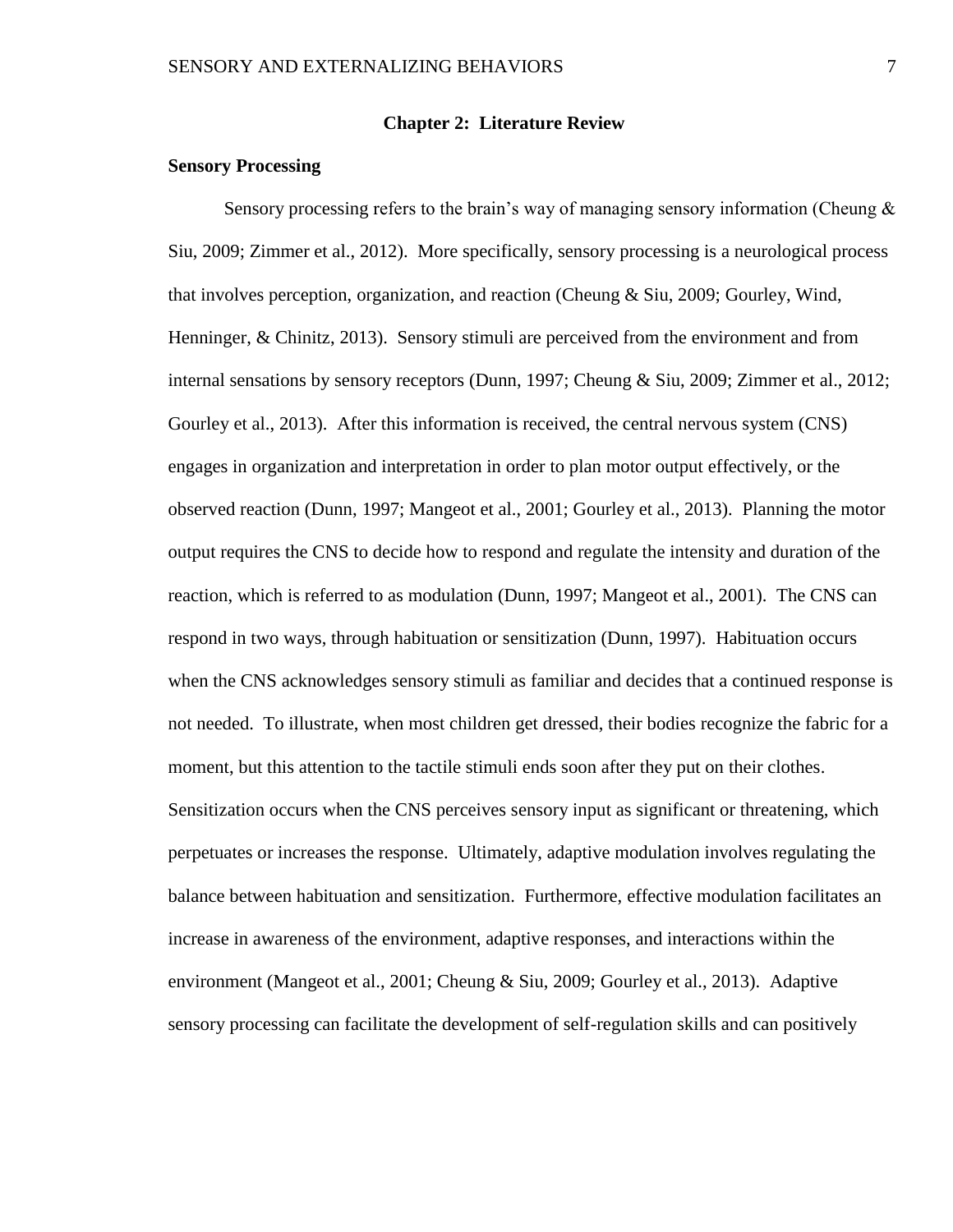impact daily living such as increased playfulness (Bundy, Shia, Qi, & Miller, 2007; Gourley et al., 2013).

#### **Sensory Processing Theory**

Based on Winnie Dunn's theory, sensory processing is composed of a physiological and a behavioral component (Dunn, 2007). Regarding the physiological component, a threshold is a defined point that a stimulus must meet or exceed, which varies by child. When the threshold is met, the sensory input excites the nervous system, creating a physical reaction (Dunn, 2007). Considering individual differences, thresholds are conceptualized on a continuum. Higher thresholds indicate a need for increased stimulation to initiate a reaction. Children with high thresholds may not perceive sensory stimuli that other children appear to notice (Dunn, 2007). For instance, these children may not become startled, but their peers react to a loud noise. On the other side, lower thresholds indicate sensitivity to stimulation. Children who are more sensitive to sensory stimulation may perceive and react to more sensory experiences, compared with their peers. These children, for example, may become startled by a noise that their peers do not react to, or possibly perceive. Dunn (2007) noted that children may have different thresholds for each sensory input (i.e. visual, auditory, tactile, etc.).

In addition to a physiological response, there is a behavioral component to sensory processing. Self-regulation refers to the behavioral approach in reaction to the perceived sensory stimuli. Similar to thresholds, self-regulation is also conceptualized along a continuum. On one side of the spectrum, people may have a passive approach, allowing their environments to affect them. Children who engage in a passive approach,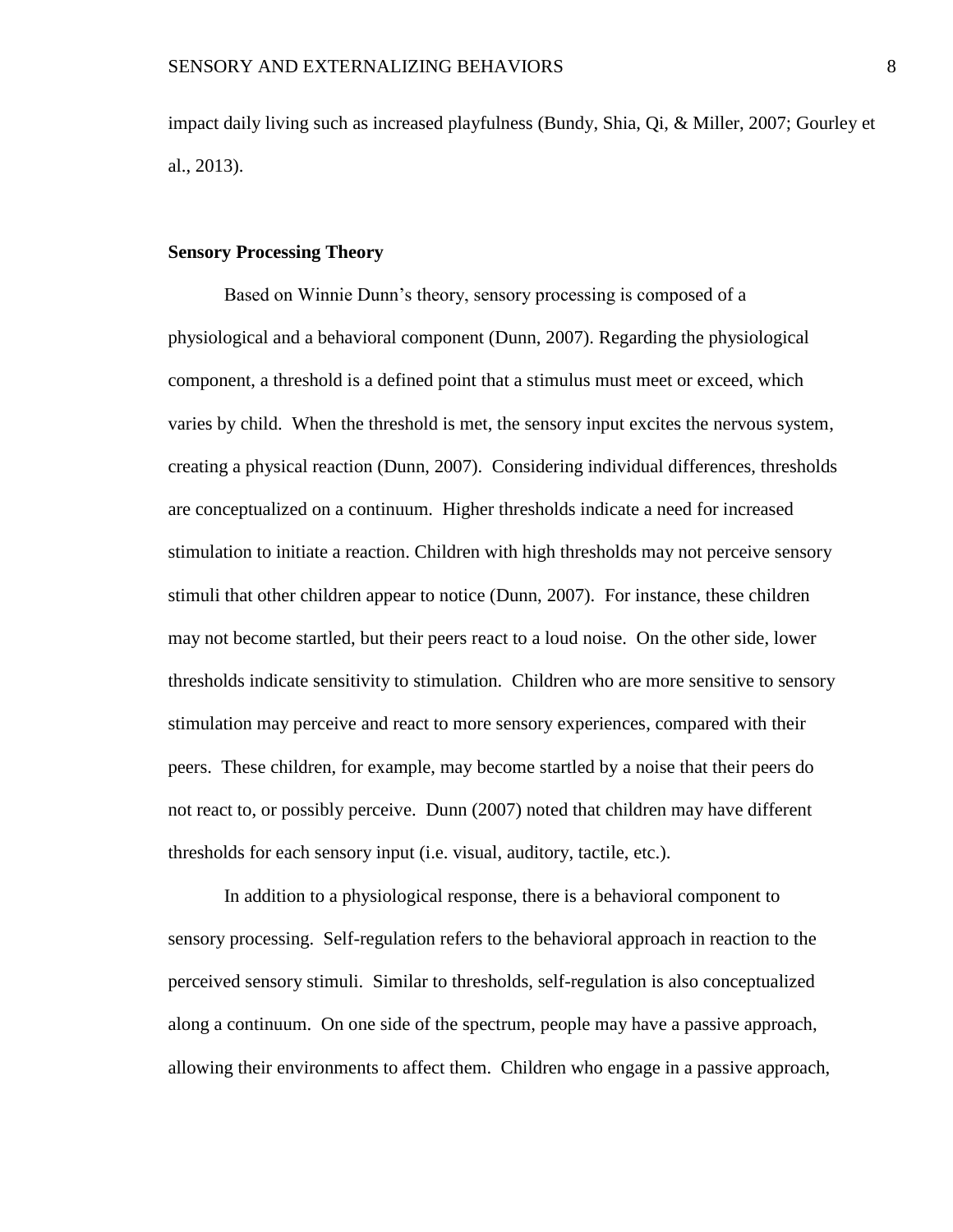for instance, may continue to sit in a loud room but will also be observed crying. Other children may utilize an active approach; they attempt to control stimuli and their experiences in their environment (Dunn, 2007). These children may seek sensory stimulation, for example, by walking around the room during class. Ultimately, thresholds dictate the physiological sensitivity to sensory stimuli, and self-regulation approaches control the behavioral response to sensory stimuli. Depending on the combination of sensitivity and regulation approach, a child can display one of four sensory patterns (Dunn, 2007).

Sensory processing patterns include sensation seeking, sensation avoiding, sensory sensitivity, and low registration (Dunn, 2007). Sensation seeking comprises a high threshold and an active approach to stimuli (Dunn, 2007). These children tend to be active and respond to their environments in efforts to obtain enough sensory stimulation to reach their thresholds (Dunn, 2007). These children find enjoyment in their sensory experiences, which may reinforce stimuli seeking behaviors. Therefore, these children may be observed engaging in overall high activity levels but more specifically, increased movement (i.e. walking/running), humming or other verbal stimulation, and touching objects (Dunn, 2007). Other behaviors could include decreased safety awareness, especially during play times, increased excitability, and impulses to obtain sensory stimulation (Dunn, 1997). Overall, these behaviors could interfere with these children's ability to focus on required tasks in school and at home due to distraction with new or enjoyable sensory stimuli (Dunn, 2007).

A sensation avoiding pattern occurs when there is a low threshold and an active approach to the stimuli (Dunn, 2007). Children presenting with this pattern are sensitive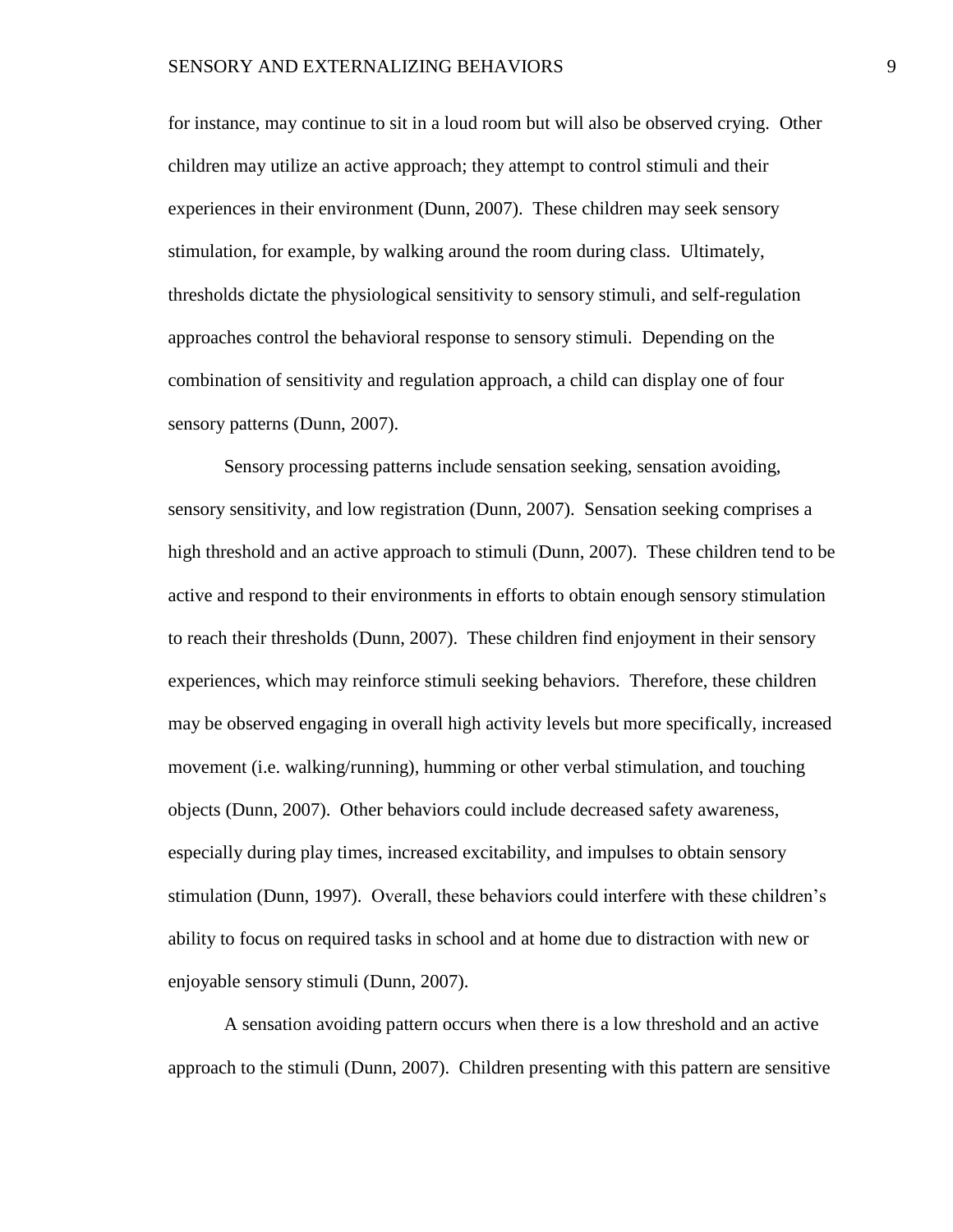to sensory stimulation and will actively and quickly move away from the stimulus (Dunn, 2007). For example, if these children are in a loud room, they will often get up and leave the room. Therefore, these children may engage in increased isolation and present with higher levels of anxiety than their peers (Dunn, 2007). In addition, these children generally prefer quiet places, and they may be labelled as "loners" by caregivers and/or teachers (Dunn, 2007). Isolating and avoiding behaviors could hinder these children's ability to complete school work and other required tasks (Dunn, 2007). Furthermore, these behaviors may result in the development of ordering behaviors, rituals, or routines in an effort to create predictability in their lives; caregivers and/or teachers of these children may also report stubbornness or controlling behaviors (Dunn, 1997).

Sensory sensitivity is composed of a low threshold and a passive approach in response to the stimuli (Dunn, 2007). These children have an acute attention toward sensory stimuli, but they often do not interact with their environment (Dunn, 2007). When they are presented with aversive stimuli (e.g. a touch on their shoulder), they will not move away but will, in fact, react (e.g., screaming) (Dunn, 2007); therefore, these children have the proclivity to be reactive to situations and their environments. Considering this approach, children presenting with this pattern may experience difficulties completing assignments due to interruptions, as well as challenges in learning from experiences (Dunn, 2007). In addition, they may present as more irritable, more demanding, more defiant, or having a short-fuse. However, these children could appear more fearful and cautious rather than oppositional (Dunn, 1997). Dunn (1997) also noted that this group tends to notice more details and small changes in their physical environments and other people's affect.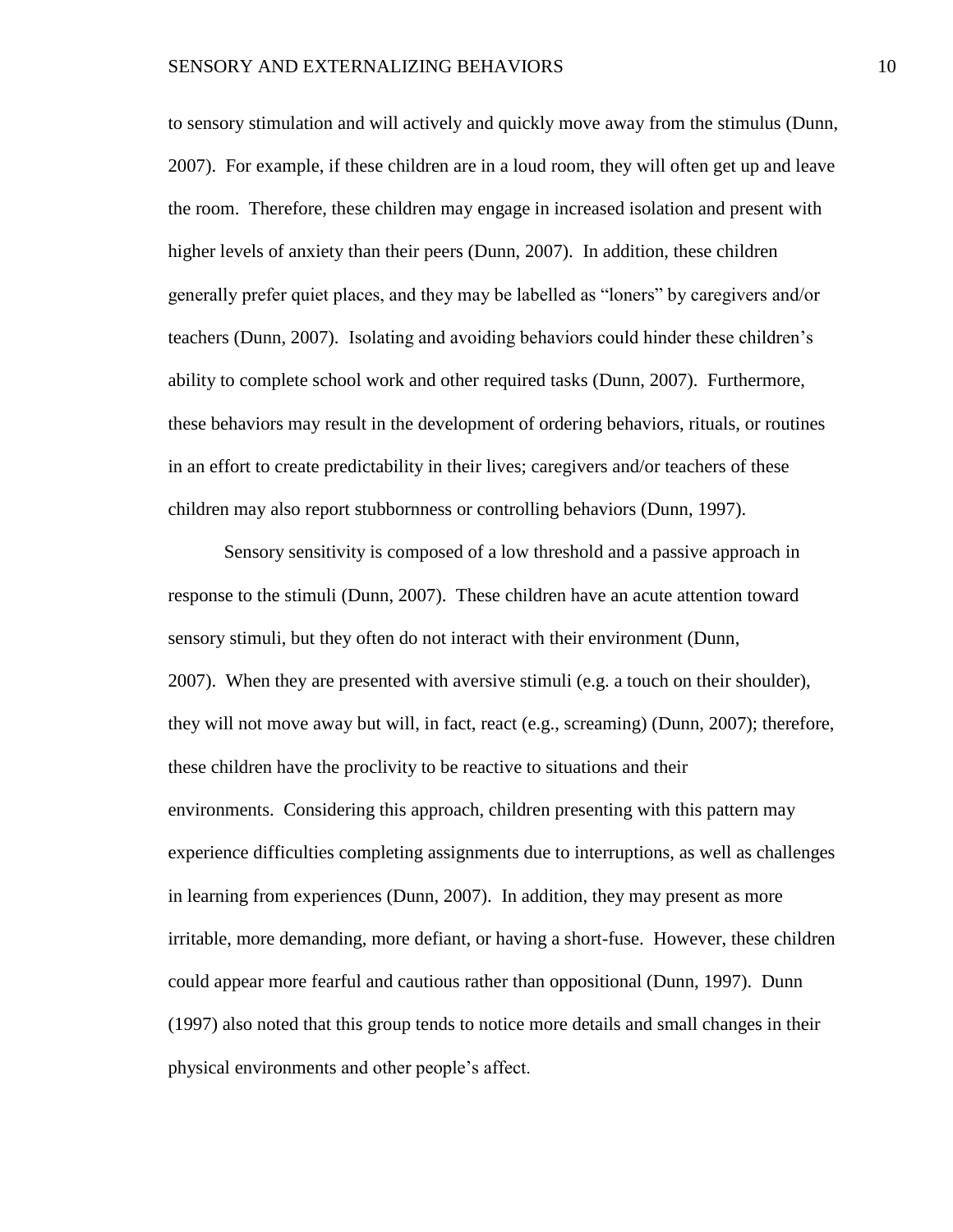Low registration occurs when there is a high threshold and a passive approach in response to the stimuli (Dunn, 2007). Overall, these children are not aware of sensory stimuli that their peers notice. Unlike the sensation seeking group, these children do nothing to obtain sensory stimulation. Therefore, children presenting with this pattern may appear unresponsive or flat towards other people and seem unaware of their environment including signs of danger (Dunn, 2007). These characteristics may become evident by others needing to touch these children to obtain their attention or these children engaging in disordered play (Dunn, 2007). Furthermore, this group may wander from activities due to inadequate neural stimulation in order to maintain their attention to notice cues within their environment or completing a task (Dunn, 1997). Considering these features, safety concerns may also be reported from caregivers and teachers.

Although only four patterns are classified, sensory processing will present differently for each child, due to individual factors (Dunn, 2007). For instance, children diagnosed with developmental delays, such as ASD, tend to present with more intense sensory processing patterns than their typically developing counterparts. These children tend to have lower thresholds for perceiving sensory stimuli, and therefore have the proclivity to be overwhelmed with sensory information at times (Dunn, 2007). This sensitivity to stimuli can limit the desire to engage in group play or lead to disruptive behaviors such as yelling or physically aggressive movements. Furthermore, one child is not limited to one pattern; children can exhibit a different pattern for each type of sensory stimuli (Dunn, 2007). For instance, a child may exhibit sensation sensitivity regarding auditory stimulation, but sensory seeking regarding tactile stimulation.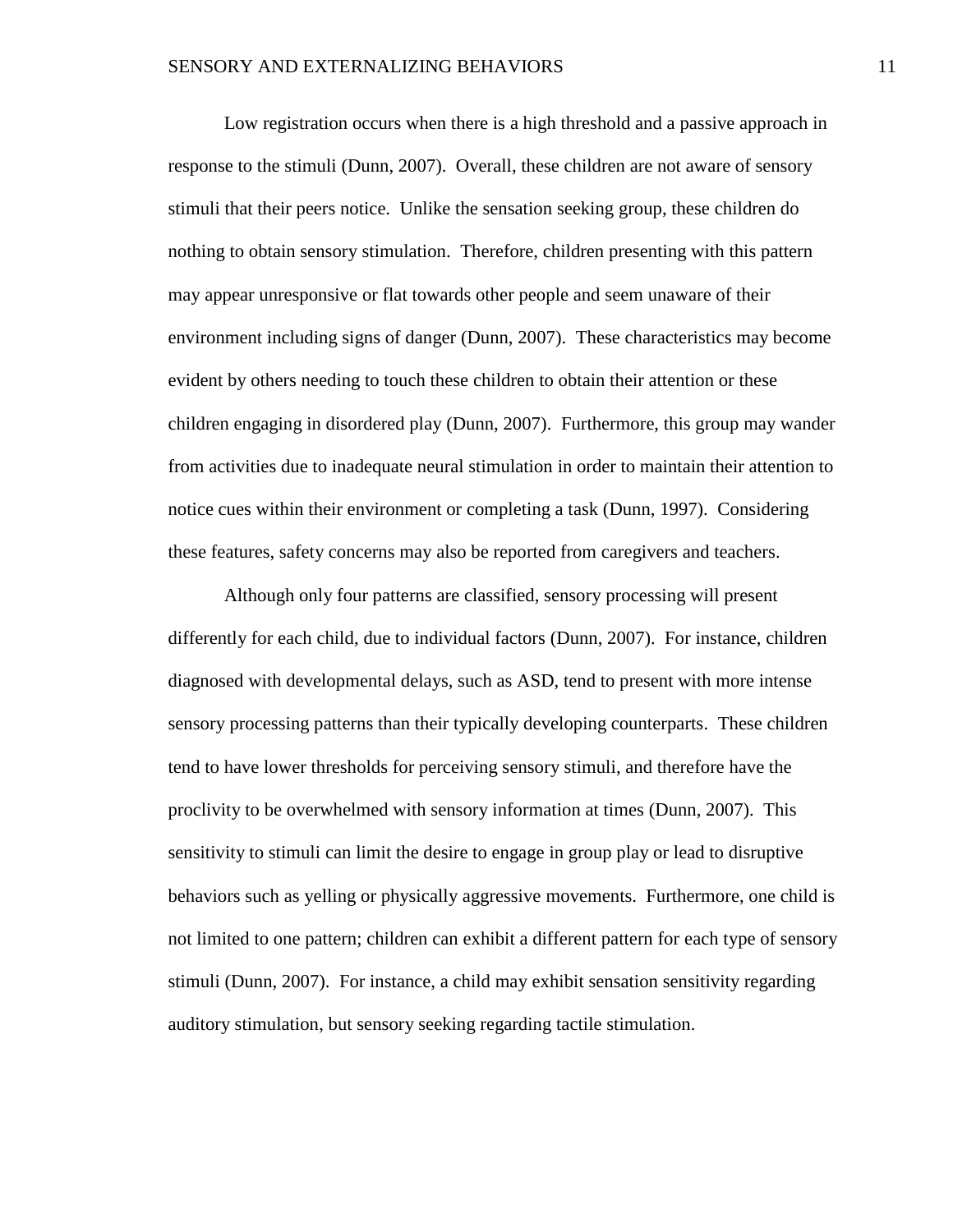#### **Measurement of Sensory Processing**

The Sensory Profile, which consisted of 125 items, was created to assess for various responses to daily sensory experiences. A factor analysis was conducted, based on a non-clinical sample of 1,115 children and included nine factors: sensory seeking, emotionally reactive, low endurance/tone, oral sensory/sensitivity, inattention/distractibility, poor registration, sensory sensitivity, sedentary, and fine motor/perceptual (Dunn, 1997). Dunn further classified these behaviors into specific subscales. She reported that items in the low endurance/tone, poor registration, and sedentary factors are consistent with a poor registration profile. Sensory sensitivity comprises items in the oral sensory/sensitivity, inattention/distractibility, and sensory sensitivity factors (Dunn, 1997). Items in the sensation seeking factor are consistent with Dunn's sensory seeking processing pattern, and items in the emotionally reactive factor are consistent with the sensory avoidance pattern.

Dunn also completed a discriminant analysis using a sample of children diagnosed with ASD, children diagnosed with ADHD, and children without any diagnosis (Ermer & Dunn, 1998). Dunn and colleague (1998) found that about 89 percent of the sample was accurately identified as a child with or without a diagnosis through use of the Sensory Profile. The children presenting either with ASD or ADHD demonstrated more intense sensory processing patterns, as indicated by higher scores on the Sensory Profile. Additionally, multiple studies were conducted regarding sensory processing throughout the lifespan. In total, samples included 589 infants and toddlers, 1, 115 children, and 950 adolescents and adults (Dunn & Westman, 1997; Brown et al., 2001; Dunn & Daniels, 2001; Brown & Dunn, 2002; Dunn, 2002). Results of these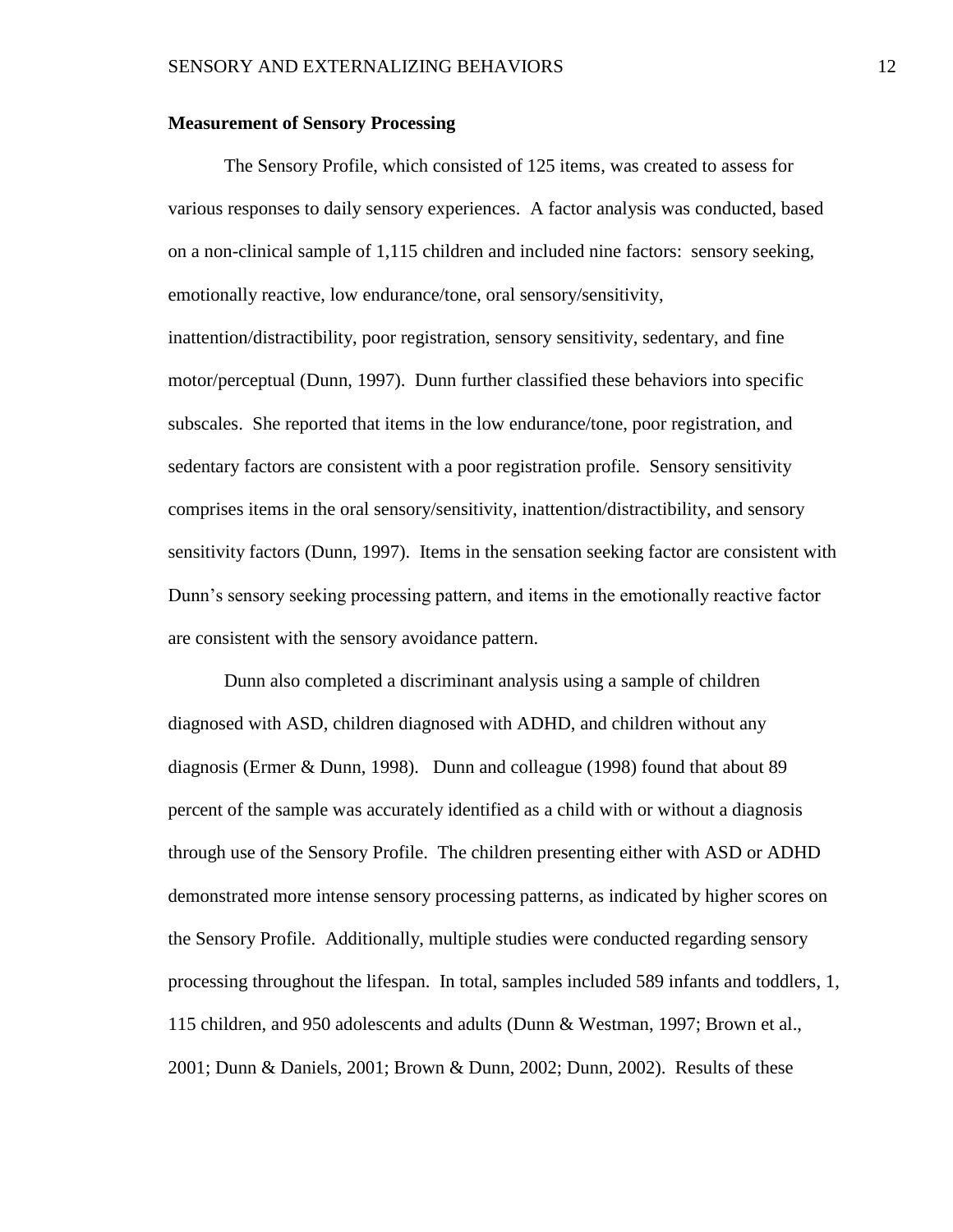studies indicated that Dunn's conceptualization of the four processing patterns is observed from infancy through adulthood. Furthermore, she noted that the scores for each sensory processing pattern created a normal distribution. This suggests that the majority of the sample experienced moderate reactions to sensory stimuli, yet other participants engaged in more or less intense responses to sensory stimuli (Dunn, 2007).

#### **Sensory Processing and Daily Living**

Sensory processing can influence the way children think and perceive, behave, and learn, which, in turn, influences their understanding of their environment and experiences (Dunn & Bennett, 2002; Dunn, 2007). A sensory pattern can hinder children's ability to participate effectively in their environment and daily life tasks (Dunn, 2007). Generally, goal-directed behavior is influenced by internal environment (i.e., central nervous system), external environment (i.e. available sensory information and experiences), and stimulus/trigger (Dunn, 1997; Stellar & Stellar, 1985). To achieve adaptive, goal-directed behavior, sensory experiences are provided by the external environment; the nervous system attends to and integrates sensory information and children attend and react to stimuli and triggers (Dunn, 1997). Children then learn from their abilities to respond to stimuli and their environment. If there is a physiological impairment or limited available sensory information/experiences, behavior has the proclivity to become maladaptive or not present; this decreases children's opportunities to learn adaptive responses and also about their environment (Dunn, 1997).

More specifically, negative sensory experiences often influence the development of interpersonal skills and self-regulation skills (Van Hulle, Schmidt, & Goldsmith, 2012). Play provides opportunities for children to establish and maintain relationships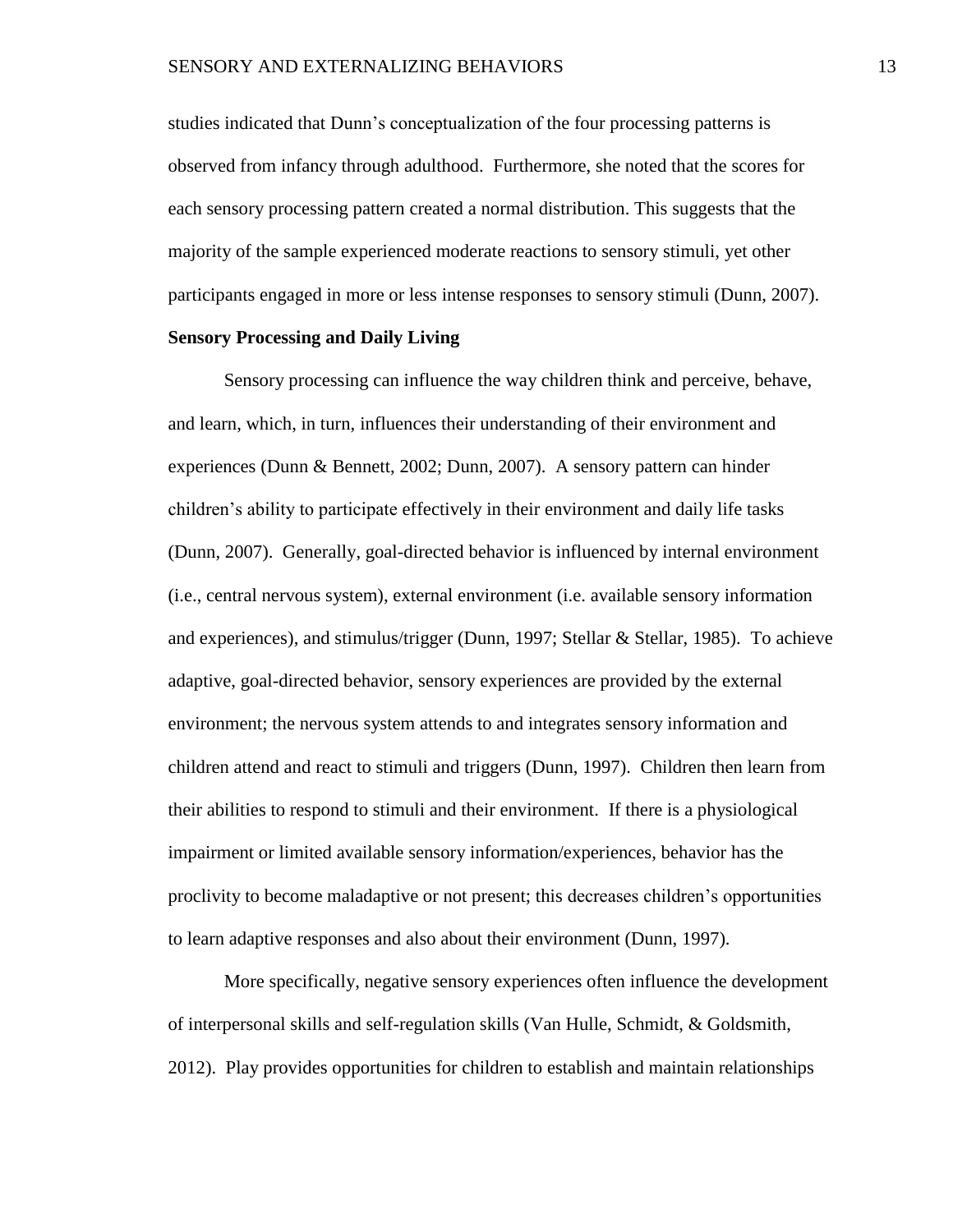and to develop adaptive coping to aversive stimuli. For play to be effective, children must be able to understand and act on their environment successfully (Bundy, Shia, Qi, & Miller, 2007). However, children who exhibit difficulties with sensory integration are often unable to interact effectively with their environment or with objects and people in their environment (Bundy, Shia, Qi, & Miller, 2007). Some children, for instance, may find typical group play to be too loud, so they do not engage in social interactions (Van Hulle, Schmidt, & Goldsmith, 2012). Furthermore, sensory input, specifically touch, has been linked to attention (Dunn, 2007). Interventions that apply touch pressure, such as weighted vests, and those that provide continuous sensory feedback, such as ball chairs, have demonstrated effectiveness in increasing children's attention (Dunn,

2007). Moreover, sensory processing influences children's coordination of movement (Baker, Lane, Angley, & Young, 2008). This relationship is highlighted by children diagnosed with Autism, who often display hand-flapping and other motor stimulations (Baker et al., 2008). Ultimately, early development of sensory processing contributes to later development of cognition and socio-emotional skills (Cheng & Boggett-Carsjens, 2005); therefore, an understanding of how sensory processing influences behavior and daily functioning can help inform intervention (Dunn, 2007).

#### **Sensory Processing Deficits and Dysfunction**

One way to understand the influences of sensory processing is to understand maladaptive sensory processing. Generally, children can present with deficits or dysfunction of sensory processing. A deficit occurs during the development of the sensory systems; sensory processing becomes dysfunctional when the neurons do not signal or function as expected (Zimmer et al., 2012). Specifically, there are three categories of maladaptive sensory processing (i.e. also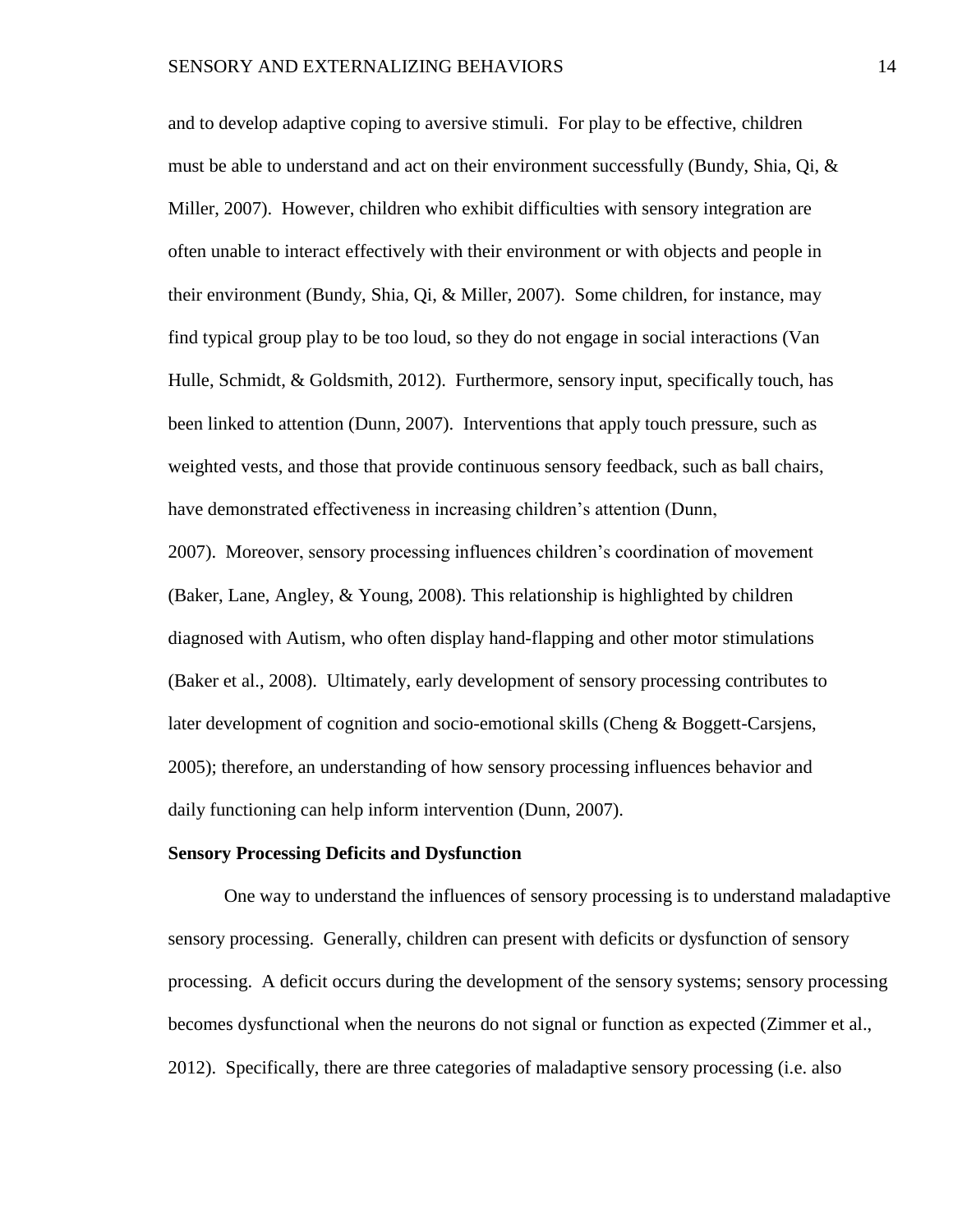referred to as Sensory Processing Disorders, SPD): sensory discrimination disorder, sensorybased motor disorders, and sensory modulation dysfunction (Miller, Anzalone, Lane, Cermak, & Osten, 2007; Van Hulle, Schmidt, & Goldsmith, 2012; Zimmer et al., 2012).

Sensory discrimination disorder refers to difficulties determining characteristics of sensory stimuli (Miller et al., 2007). Children presenting with sensory discrimination disorder may also experience trouble discriminating between or among sensory stimuli (Miller et al., 2012). In other words, these children do not have the ability to define the stimuli or describe its location, although these children could tell you that a stimulus is present (Miller et al., 2012). Because these children acknowledge the presence of sensory stimuli, their ability to regulate remains, as do their reactions to the stimuli (Miller et al., 2012). As previously mentioned, discrimination deficits may occur in one or more sensory modality (Miller et al., 2012). Therefore, a child may demonstrate a discrimination deficit regarding his or her hearing; however, the child's ability to discriminate visual and tactile information is intact. Per Miller and her colleagues (2012) determined that sensory discrimination disorder more commonly affects the auditory, visual, and tactile perceptions. Impaired ability to discriminate visual and auditory information can result in learning or language difficulties, and difficulty discriminating tactile information may lead to unbalanced and uncoordinated movement (Miller et al., 2012).

Sensory-based motor disorders are subdivided into two categories: dyspraxia and postural disorders. Postural disorder refers to the inability to stabilize or control one's body (Miller et al., 2012). Children with this disorder often have the proclivity to lean on objects when standing or sitting, have poor balance, and experience difficulty regarding coordinated movement (i.e. including hand-eye coordination) (Miller et al., 2012). In addition, these children often cannot maintain the physical activity levels of their peers; therefore, they often avoid more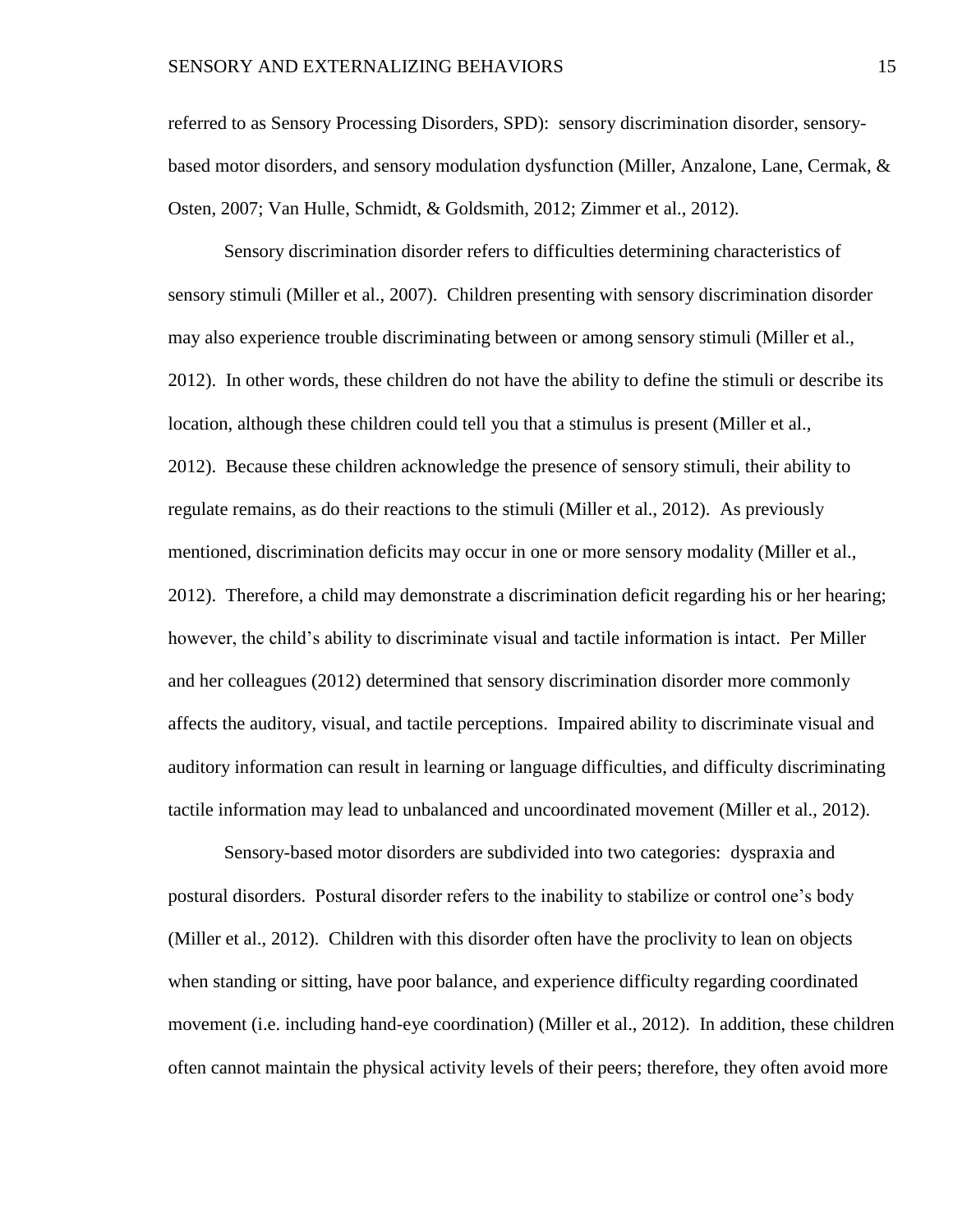physically-inclined or athletic activities (Miller et al., 2012). Miller and colleagues (2012) define dyspraxia as "an impaired ability to conceive of, plan, sequence, or execute novel actions" (p. 138). Similar to postural disorders, movements may appear 'awkward' and disorganized (Miller et al., 2012). Children with dyspraxia often present with difficulties assessing distance between objects and/or people, which could result in increased accidents (i.e. may be described as accident-prone) and breaking toys (i.e. due to underestimating their force and distance) (Miller et al., 2012). In addition, some children with dyspraxia experience difficulty with fine motor skills, including oral-motor activities (e.g., eating with utensils) (Miller et al., 2012).

Sensory modulation dysfunction refers to an impaired ability to regulate and engage in appropriate reactions to sensory information (Miller et al., 2012). As previously mentioned, sensory processing dysfunction involves inefficient and inaccurate signaling of the neurons, thereby resulting in an automatic response rather than a purposeful behavior (Miller et al., 2012). Children presenting with sensory modulation dysfunction generally do not respond within the requirements of a situation; for instance, children may respond too much, respond too little, or respond when they should not (Miller et al., 2012). Furthermore, children with sensory modulation difficulties will often present with difficulties regulating attention and emotions (Miller et al., 2012). Sensory modulation dysfunction is divided into three subcategories: sensory over-responsivity (SOR), sensory under-responsivity (SUR), and sensory seeking or craving (Miller et al., 2012; Zimmer et al., 2012).

**Categories of sensory modulation dysfunction.** Sensory over-responsivity is characterized with having a low threshold of perceiving sensory stimuli. In other words, children presenting as over-responsive would be described as sensitive to sensory information. Physiologically, the sympathetic nervous system is increasingly activated,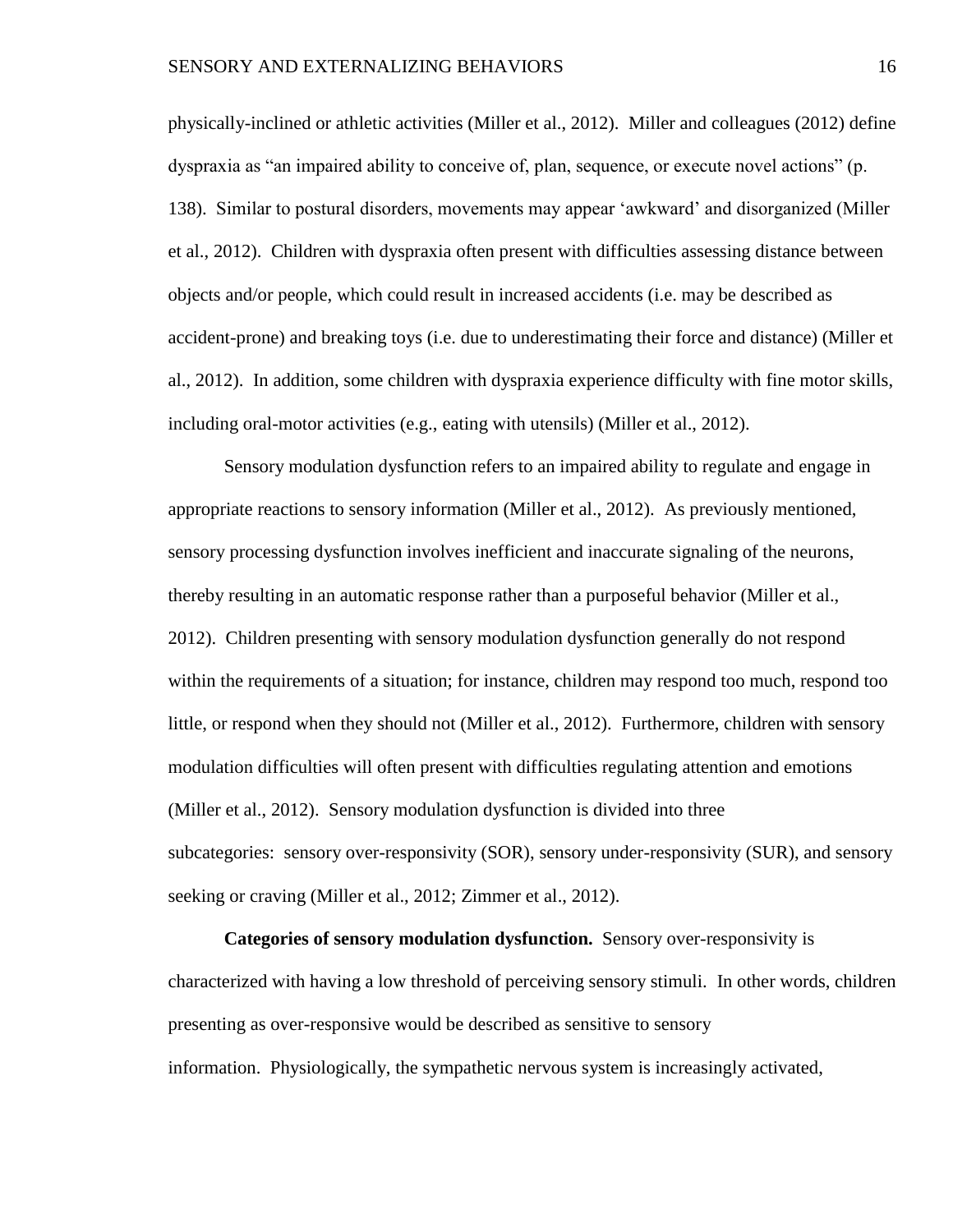ultimately triggering exaggerated "fight, flight, fright, or freeze responses" (Ayres, 1972; Miller et al., 2012, p. 137). Sensitivities can affect any of the senses. Some examples include the following: sensitive to light (i.e. visual), sensitive to touch including clothes (i.e. tactile), sensitive about food texture (i.e. oral), sensitive to noise (i.e. auditory), sensitive to smells (i.e. become distracted or feel sick) (Cheng & Boggett-Carsjens, 2005). In addition, these children may be sensitive to fast movements or directional movements (i.e. spinning in circles) (Cheng  $\&$ Boggett-Carsjens, 2005). Their responses tend to occur with increased speed, intensity, and duration (Miller et al., 2012). Furthermore, these reactions hinder the children's ability to function effectively within their environment; reactions commonly increase in unfamiliar environments/situations and when expected to transition or adjust to change (Miller et al., 2012). Parents of children with sensory over-responsivity may report higher levels of irritability, decreased socialization with peers, and inflexibility (Miller et al., 2012).

Sensory under-responsivity refers to children who often ignore sensory stimuli (Miller et al., 2012). These children have a high threshold, requiring increasingly salient stimuli to trigger awareness. Similar to an over-responsivity, sensory under-responsivity can impact any of the senses. Some examples include the following: an attraction to light or staring at an object (i.e. visual), preference for more messy or rough activities or deep pressure (i.e. tactile), enjoyment for strong tastes (i.e. oral), preference for loud settings (i.e. auditory), an attraction to smell (i.e. even those others dislike) (Cheng & Boggett-Carsjens, 2005). Contrary to an over-responsivity, these children have a proclivity to enjoy rough play, quick movements, and spinning (Cheng  $\&$ Boggett-Carsjens, 2005). Children with sensory under-responsivity are often described as sluggish and do not take initiative to explore their environment (Miller et al., 2012). Of note, decreased initiative is not indicative of decreased interest or motivation; rather, it is decreased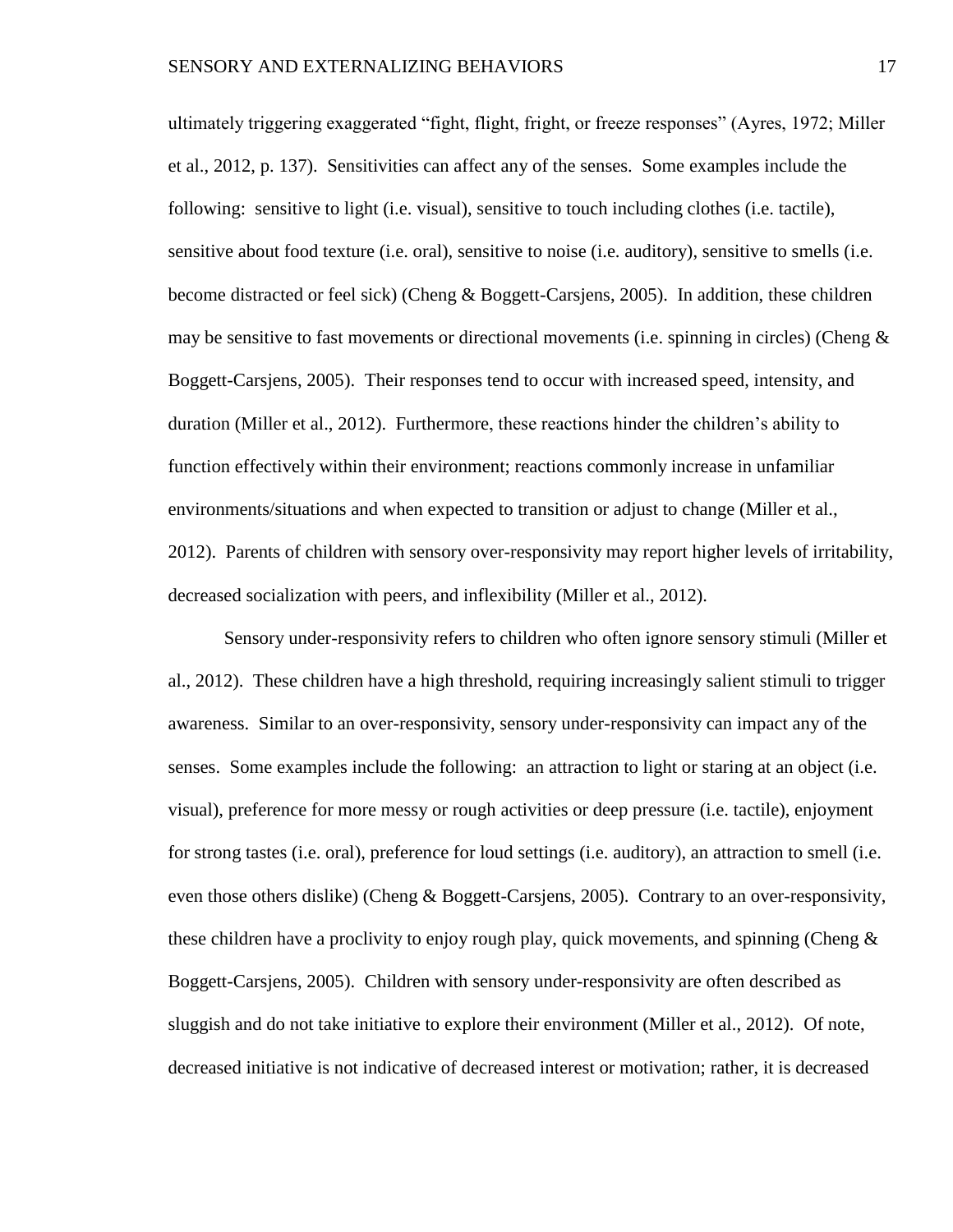awareness of opportunities to explore and engage with their environment. In addition, parents and teachers may report inattentiveness and difficulties in engaging their children.

Sensory seeking, or craving, is characterized by a seemingly unappeasable desire for sensory input (Miller et al., 2012). Children that present as sensory seeking use a highly active approach to obtain the craved input. Sensory seeking behaviors may appear similar to those with sensory under-responsivity. On the other hand, sensory seeking behaviors can become more intrusive and possibly dangerous. For instance, these children often do not respect social space and are often impulsive. Parents and teachers may report careless actions and attention-seeking behaviors. Engaging in some sensory seeking behaviors is developmentally appropriate; however, these behaviors consume a lot of time for children with sensory under-responsivity, and these children have the potential to become aggressive if their sensory needs go unmet. It is important to note that sensory seeking can occur with low and high thresholds. Miller and colleagues (2012) noted a child that cannot feel his or her zipper may excessively play with the zipper in an effort to obtain that sensory input.

Of note, there are continued debates regarding the status of sensory modulation impairments (Van Hulle, Schmidt, & Goldsmith, 2012). Specifically, there are questions about whether or not sensory modulation dysfunction is a symptom of other disorders, such as ASD, or are these impairments and associated behaviors its own disorder (Van Hulle, Schmidt,  $\&$ Goldsmith, 2012). Researchers who argue toward a separate disorder have commented that children with sensory modulation impairments do not always present with additional symptoms of other disorders (Van Hulle, Schmidt, & Goldsmith, 2012). However, many children with sensory processing difficulties do present with symptoms of other diagnoses (Gourley et al.,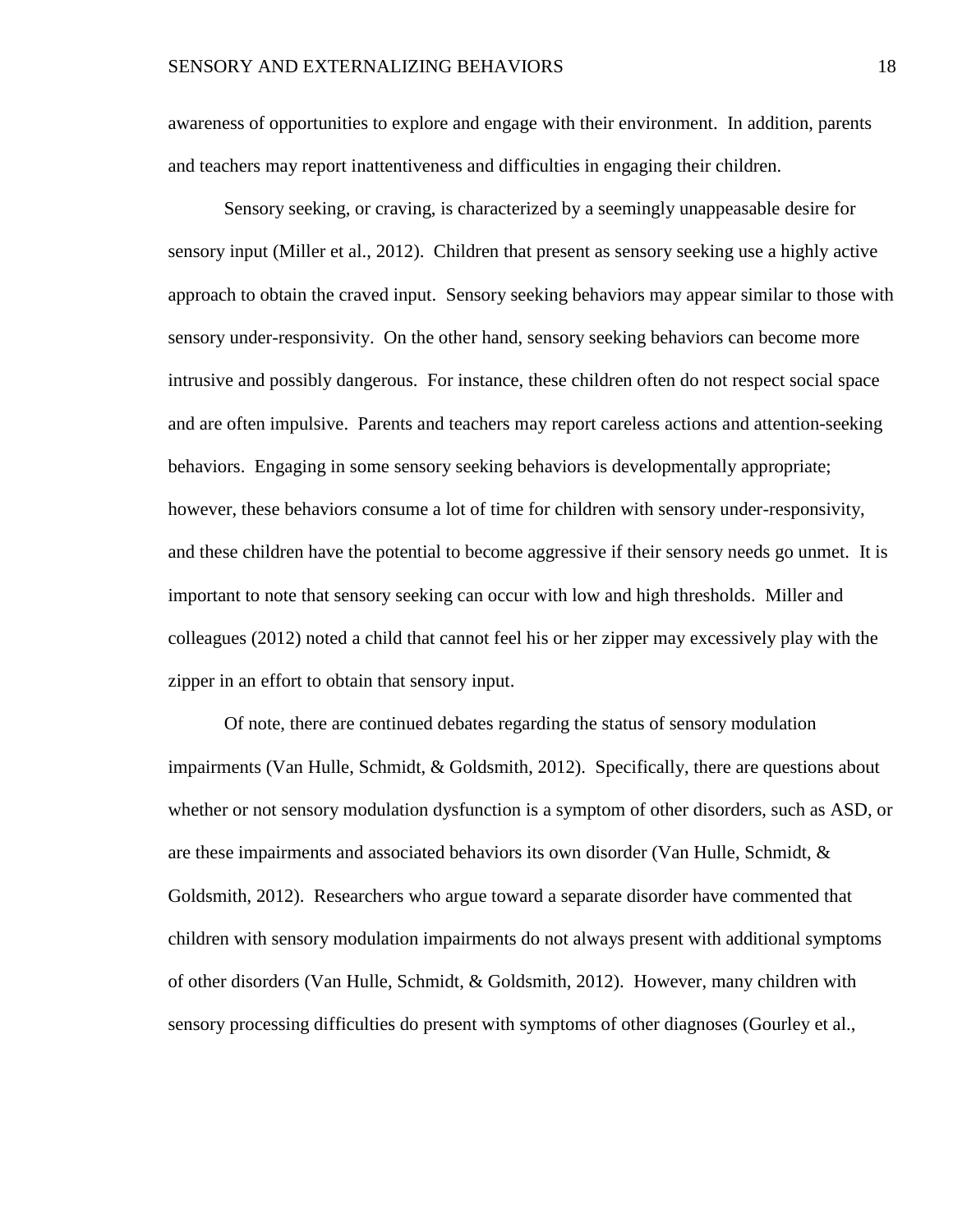2013). Researchers have studied and observed maladaptive sensory processing within multiple, vulnerable populations such as children with anxiety, ASD, and ADHD.

**Deficits in vulnerable population.** Overall, sensory processing patterns have been observed throughout the lifespan in a non-clinical sample; however, researchers have also observed that these patterns increase in intensity for people in vulnerable populations (Dunn, 2007). Impaired sensory processing is associated with internalizing and externalizing behavior problems, characteristics of many mental health disorders (Gourley et al., 2013). Furthermore, Dunn (2007) stated that adaptive reactions to sensory information become increasingly difficult because children presenting with problematic sensory processing also present with symptoms of other disorders. These intense patterns have been observed occurring in children who present with specific medical conditions such as Fragile X, and psychological disorders including ASD, ADHD, schizophrenia, and developmental and learning disabilities.

ASD. In the *Diagnostic and Statistical Manual*, 5<sup>th</sup> edition (2013), ASD (ASD) is defined as persistent deficits in social communication and interactions, including reciprocity. Socially, these children generally appear uninterested in socializing with others, and when they do interact, their socialization is usually maintained by the other person. The second criteria consist of engagement in restricted or repetitive behaviors or interests (APA, 2013). Restricted or repetitive behaviors may include flapping movements, lining up objects, echolalia, inflexibility when transitioning is required, and fixation on a topic or interest (2013). It is also common for parents and teachers to report problematic sensory processing. Of note, the severity of symptoms falls along a continuum; therefore, presentations of ASD can vary greatly.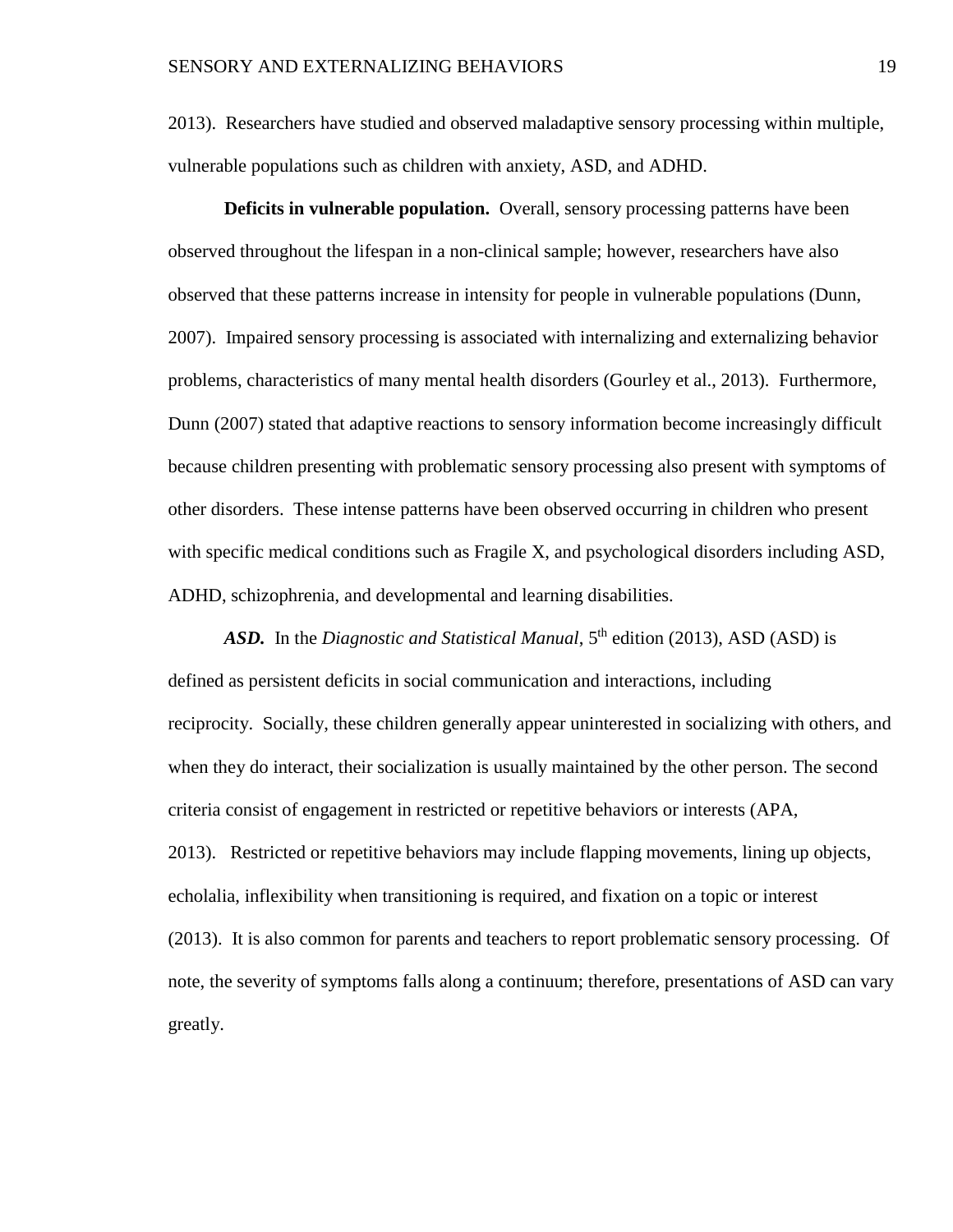Sensory processing differences between children diagnosed with ASD and typicallydeveloping children have been well-documented (Dunn, Myles, & Orr, 2002: Baker, Lane, Angley, & Young, 2008; Ashburner, Ziviani, & Rodger, 2008; Cheung & Siu, 2009). Specifically, children diagnosed with ASD scored significantly lower on the Sensory Profile, suggesting that these children experience more problematic sensory processing. Though significant differences in sensory processing, as measured by the Sensory Profile, have been observed between children with ASD and children without ASD, researchers have not consistently examined the same subscales of the Sensory Profile. For instance, Cheung and Siu (2008) observed significant differences on eight of the fourteen subscales, compared with Ashburner, Ziviani, and Rodger (2008), who observed significant differences on 13 subscales. Despite differing subscale analyses, common sensory processing characteristics within these samples were also observed.

Comparisons regarding movement, between children diagnosed with ASD and typicallydeveloping children, did not indicate significant differences, suggesting appropriately developed processing and regulation (Ashburner, Ziviani, & Rodger, 2008; Baker, Lane, Angley, & Young, 2008). On the other hand, marked sensory processing patterns have been noted in multiple studies. For instance, Tomchek and Dunn (2007) evaluated a sample of 281 children diagnosed with ASD and 281 typically developing children and observed a decreased ability for children diagnosed with ASD to filter auditory information. In other words, these children perceive sounds that others cannot and have difficulty attending to required auditory information while ignoring background noise. Researchers have observed that children diagnosed with ASD often exhibit a combination of sensory over-responsivity and sensory under-responsivity, resulting in changing states of sensitivity and under arousal (Dunn, Myles, &, Orr, 2002; Cheng & Boggett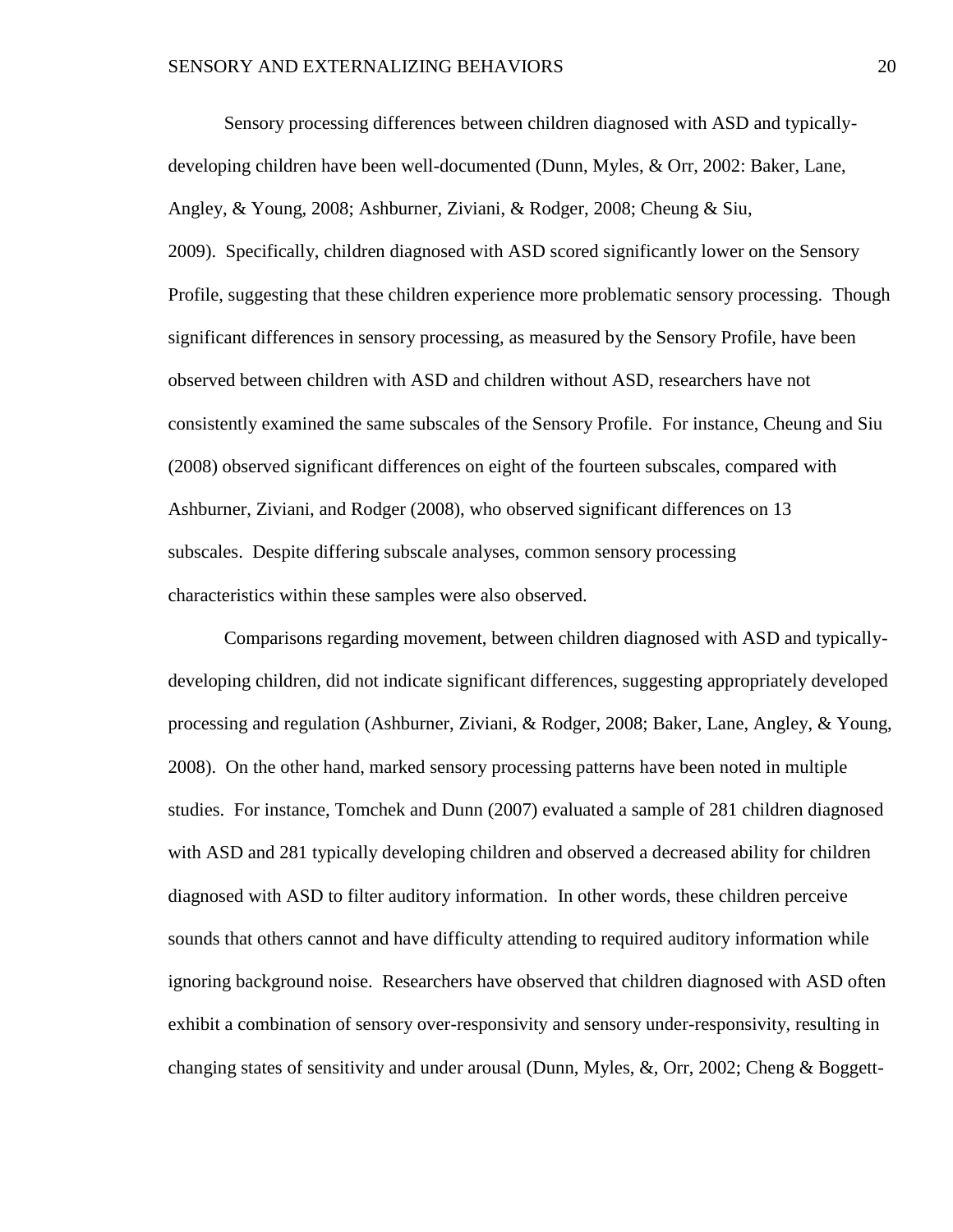Carsjens, 2005; Ashburner, Ziviani, & Rodger, 2008). Regarding children with impaired auditory filtering, for example, at times they may appear sensitive and negatively react to auditory input, and at other times they are distracted by background noise and may ignore required information. Overall, instability in arousal hinders these children's ability to process sensory input effectively and regulate their reactions (Cheng & Boggett-Carsjens, 2005).

*ADHD.* ADHD is defined as a persistent difficulty to sustain attention and/or persistently engage in high levels of activity (APA, 2013). This pattern of behavior is considered problematic when the child's daily functioning is impeded. Inattention can manifest in multiple ways, for instance, in wandering and in difficulty staying on task (APA, 2013). Hyperactivity is defined as excessive movement (APA, 2013). Children exhibiting hyperactivity may be observed as restless or fidgety. Some children diagnosed with ADHD also present as impulsive or engaging in actions without thought. Impulsive actions could be answering immediately or before the question is finished, as well as running into the street. Reports regarding children with ADHD often cite an inability to sit still or stay in their chairs or classrooms. Reynolds and Lane (2009) note that ADHD can also present with fluctuating moods and inflexibility, characteristics also observed in some children with intense sensory processing patterns.

Studies comparing sensory processing in children with and without ADHD have generally examined groups of children ages three to fifteen years old (Mangeot et al., 2001; Dunn & Bennett, 2002). Overall, researchers reported significant differences between children diagnosed with ADHD and typically-developing children. Dunn and Bennett (2002) also reported moderate to large effect sizes regarding significant differences between the two groups on all 14 sections of the Sensory Profile. Researchers have observed more intense and problematic sensory processing patterns in children diagnosed with ADHD, compared with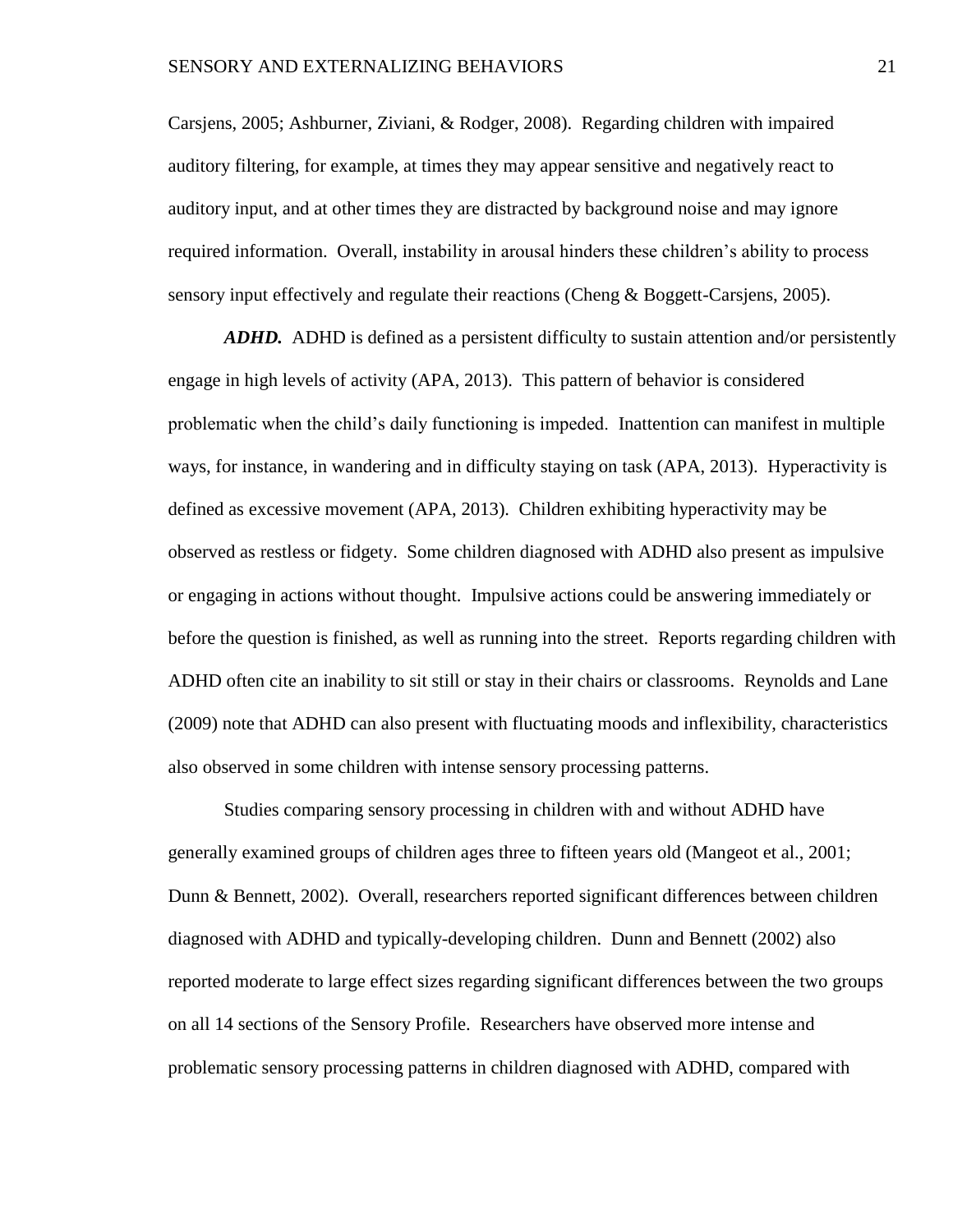children without a diagnosis (Cermack, 1991; Parush et al., 1997; Miller et al., 2001; Mangeot et al., 2001).

Specifically, there is increased reporting that children diagnosed with ADHD present with sensitivities to sensory stimulation and exhibit trouble regulating their sensory experiences and reactions (Mangeot et al., 2001). Mangeot et al. (2001) evaluateds at 26 children diagnosed with ADHD and 30 typically developing children, and they observed significantly more sensory seeking patterns and sensitivities to touch, sound, sight, taste, and smell, based on the children's scores on the Short Sensory Profile. Additionally, Cheng and Boggett-Carsjens (2005) reported the following sensory processing concerns: over-stimulation in busy, active settings, sensitivities to auditory and/or tactile stimuli, and distraction by visual input (i.e. due to impaired capacity to filter relevant information). Furthermore, children diagnosed with a primarily inattentive type of ADHD are more likely to present with problematic sensory processing with regard to visual and tactile stimulation (Dunn & Bennett, 2002). Children diagnosed with the hyperactivity/impulsivity subtype of ADHD have a proclivity to experience difficulties regulating vestibular (i.e. system responsible for balance) sensory information. Considering sensory processing theory, children diagnosed with ADHD appear to experience difficulties accurately managing sensory information; therefore, an ability to engage in appropriate reactions to their environment is difficult, including staying in their seats during class (Cheung  $\&$  Siu, 2009). These maladaptive responses are perceived as problematic behaviors related to symptoms of ADHD, such as inattention. Moreover, Neu (1997) noted that factors during infancy, such as high activity levels, decreased adaptability, and low sensory thresholds, are associated with increased ADHD diagnoses later in life.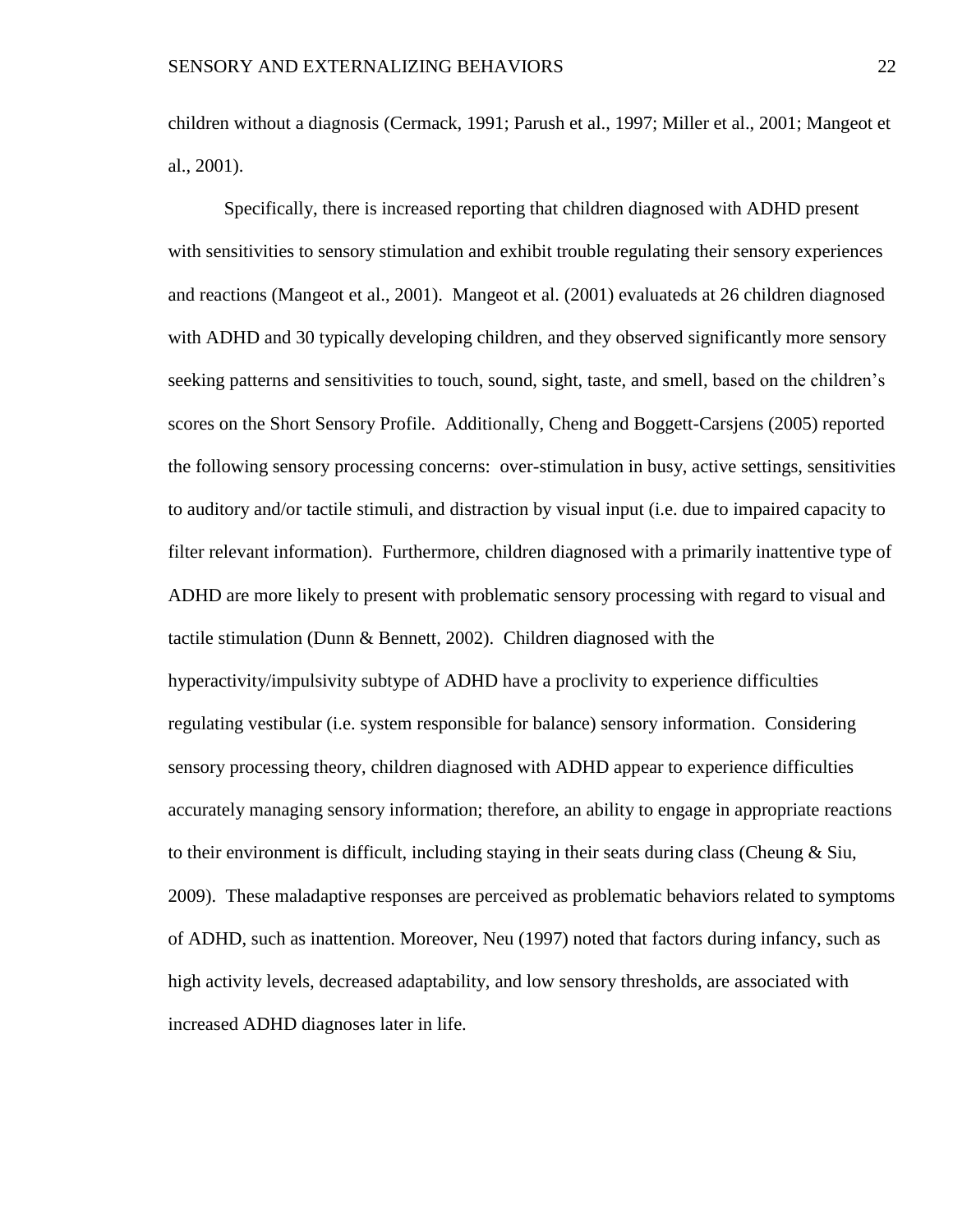Researchers have also observed that sensory modulation dysfunctions result in anxious presentations and inattention (Reynolds & Lane, 2009). In a study of 48 children, researchers found that children with ADHD and sensory over-responsivity presented with higher levels of anxiety, as well as increased physiological responses, than children with only ADHD (Reynolds & Lane, 20009). In addition, sensitivity regarding auditory or tactile stimuli has been correlated with an anxious and/or fearful temperament in toddlers (Van Hulle, Schmidt, & Goldsmith, 2012).

ADHD falls along a spectrum of externalizing disorders. Oppositional defiant disorder and conduct disorder are also along this spectrum and are often diagnosed in childhood. Although these disorders are along the same spectrum, only ADHD has been researched in relation to sensory processing. Due to current findings, expanding sensory processing research to other behavioral disorders would be beneficial.

**Sensory-Based Interventions.** There are two approaches to sensory-based treatment: impairment-oriented and performance-oriented (Polatajko & Cantin, 2010). Impairment-oriented approaches focus on the sensory-motor deficits with an aim to improve the impairment and increase adaptive functioning (Polatajko  $\&$  Cantin, 2010). Interventions within this approach include sensory-based interventions (SBI) and Sensory Integration Therapy (SIT). Sensory-Based interventions consist of individualized sensory experiences or modifications to the child's environment in an effort to increased behavioral regulation (Yunus, Liu, Bissett, & Penkala, 2015). Researchers have observed behavioral improvements with SBI (Hall  $& Case-Smith$ , 2007; Roberts, King, Thomas, & Boccia, 2007; Lotan & Gold, 2009; Thompson, 2011). Specifically, Collier and Truman (2008) observed more sensory awareness, decreased aggression, decreased agitation, decreased wandering, and improved coordination. Similarly,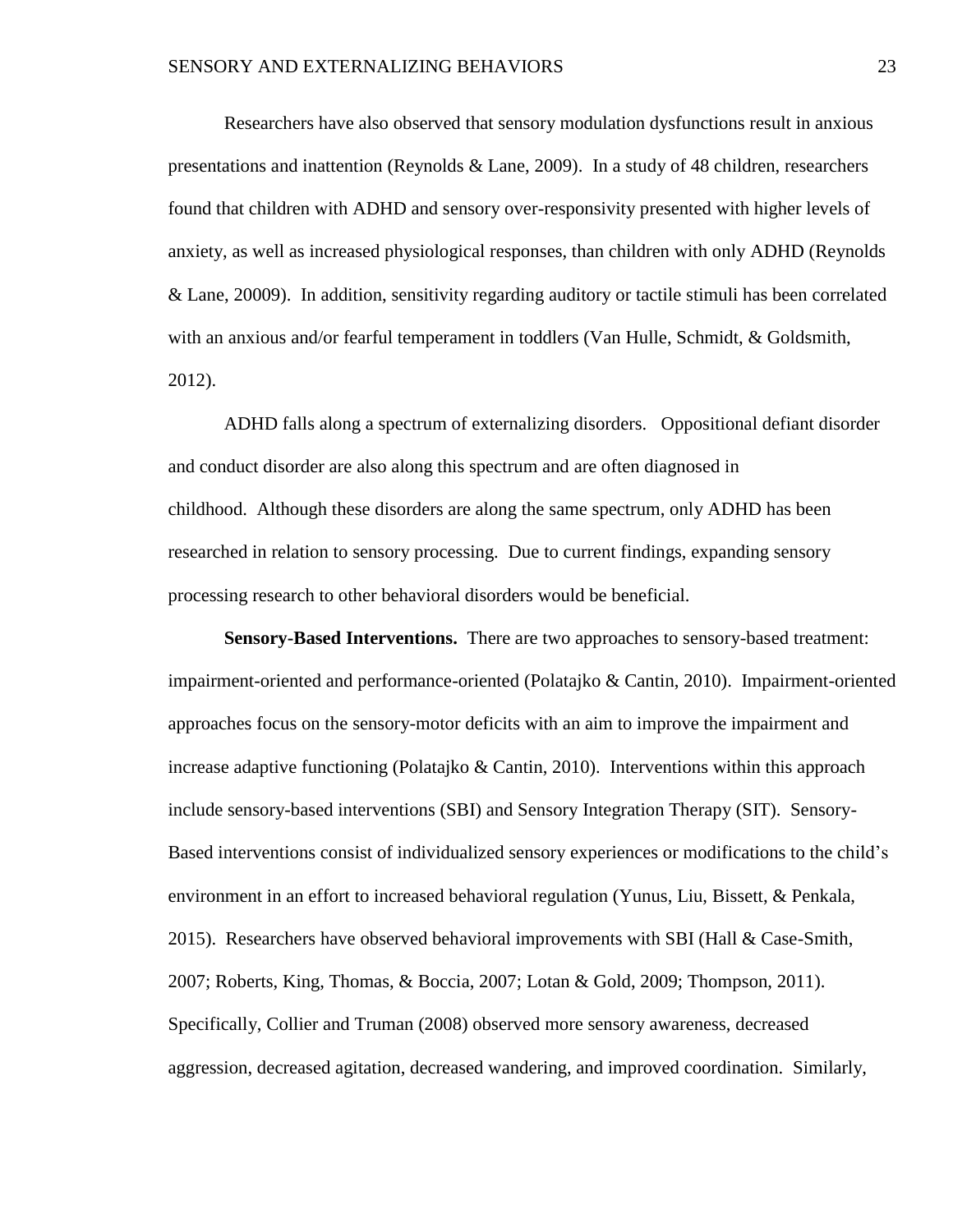Schilling and Schwartz (2004) observed improvements in wandering, negative reactions to tactile stimulation, resisting the teacher, and off-task behaviors with the use of movement therapy. Additionally, researchers have observed a decrease in self-injurious behaviors with SBI (Smith, Press, Koenig, & Kinnealey, 2005). Yunus and colleagues (2015) noted that tactile intervention (e.g., massage therapy) is most often reported to help with problematic behaviors. Barnes and colleagues (2008) found small improvements in children's self-regulation, using SBI. Researchers have further reported that proprioceptive interventions, such as therapy ball chairs, can be used to improve attention and on-task behaviors (Schilling & Schwartz, 2004; Bagatelli, Mirigliani, Patterson, Reyes, & Test, 2010; Yunus et al., 2015).

Sensory Integration Therapy is based on Ayres' sensory integration theory. In SIT, children are provided with sensory-motor play activities in an effort to improve responses to sensory stimuli and increase functional behaviors within the environment (Schaaf, Dumont, Arbesoman, & May-Benson, 2018). In a review of 27 studies, SIT was found to help with reading skills, sensory-motor skills and planning, positive social interactions, behavior regulation, and focus (May-Benson & Koomer, 2010). Schaaf and colleagues (2018) conducted a review of studies that most closely followed the SIT manual and found five studies out of 109 abstracts that met their inclusion criteria. In these five studies of children diagnosed with ASD, the researchers observed improvement in play, better scores on the Goal Attainment Scale, better scores on the Social Responsiveness Scale, and increased sensory-motor functionality. Similarly, Linderman and Steward (1999) observed increased positive social interactions and activity levels in children diagnosed with Pervasive Developmental Disorder (PDD) after receiving SIT. Researchers have further observed increased participation and decreased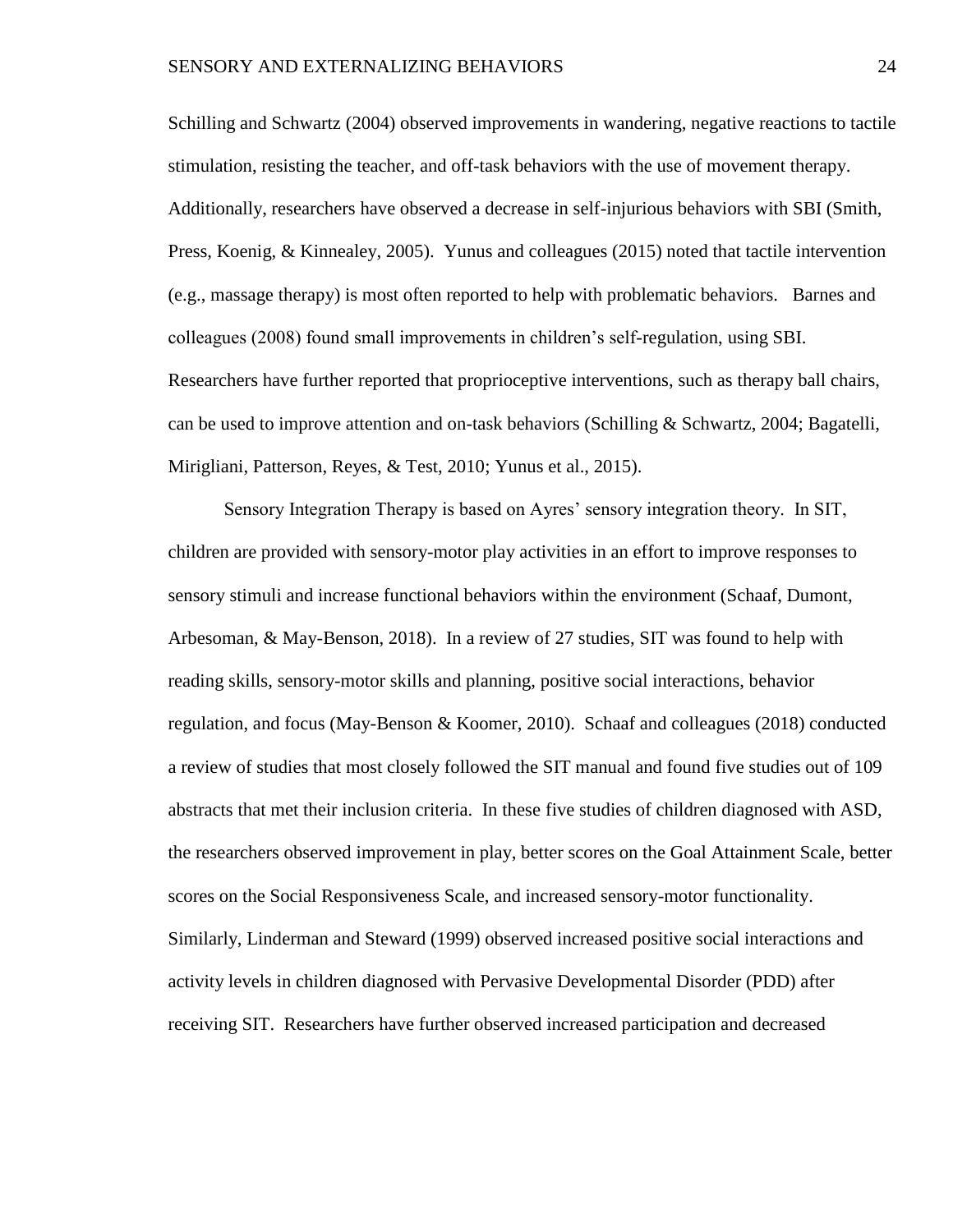reactions to sensory stimuli with the use of SIT (Schaaf & Nightlinger, 2007; Schaaf, Hunt, & Bonevides, 2012)

Performance-oriented approaches focus on teaching skills to directly improve the ability to participate and complete desired activities (Polatako & Cantin, 2010). Two performanceoriented approaches include direct skills training and cognitive-based approaches (Polatako & Cantin, 2010). Direct skills training focuses on teaching only the skills for the target activity or desired behavior, which can be completed through direct service with the child or through consultation with caregivers or teachers (Polatako & Cantin, 2010). Consultation was found to be beneficial in providing individualized intervention options and goal attainment in direct skills training (Kemmis & Dunn, 1996; Sugden & Chambers, 2003). Regarding direct-service, most studies integrated a performance-oriented and impairment-oriented approach (Polatako & Cantin, 2010). Cognitive-based approaches focus on teaching cognitive skills to help facilitate learning the identified activity or behavior. Cognitive Orientation to daily Occupational Performance (CO-OP) focuses on skill building with the use of guided discovery and other cognitive strategies with the goal to apply and generalize the skills to their environments (Polatajko & Mandich, 2004). Polatajko and Cantin (2010) found four studies, of the 20 studies included in the review that reported positive outcomes with children diagnosed with Developmental Coordination Disorder. Of note, CO-OP focuses on child-identified goals; therefore, observed gains were individualized to each participant.

Although there are some findings that suggest sensory-based approaches are effective, the literature is inconsistent and at times inconclusive (Yunus et al., 2015). Fertel-Daly and colleagues (2001), for instance, completed a study using weighted vests with an ABA design. The researchers observed improvement in focus with the weighted vests; however, the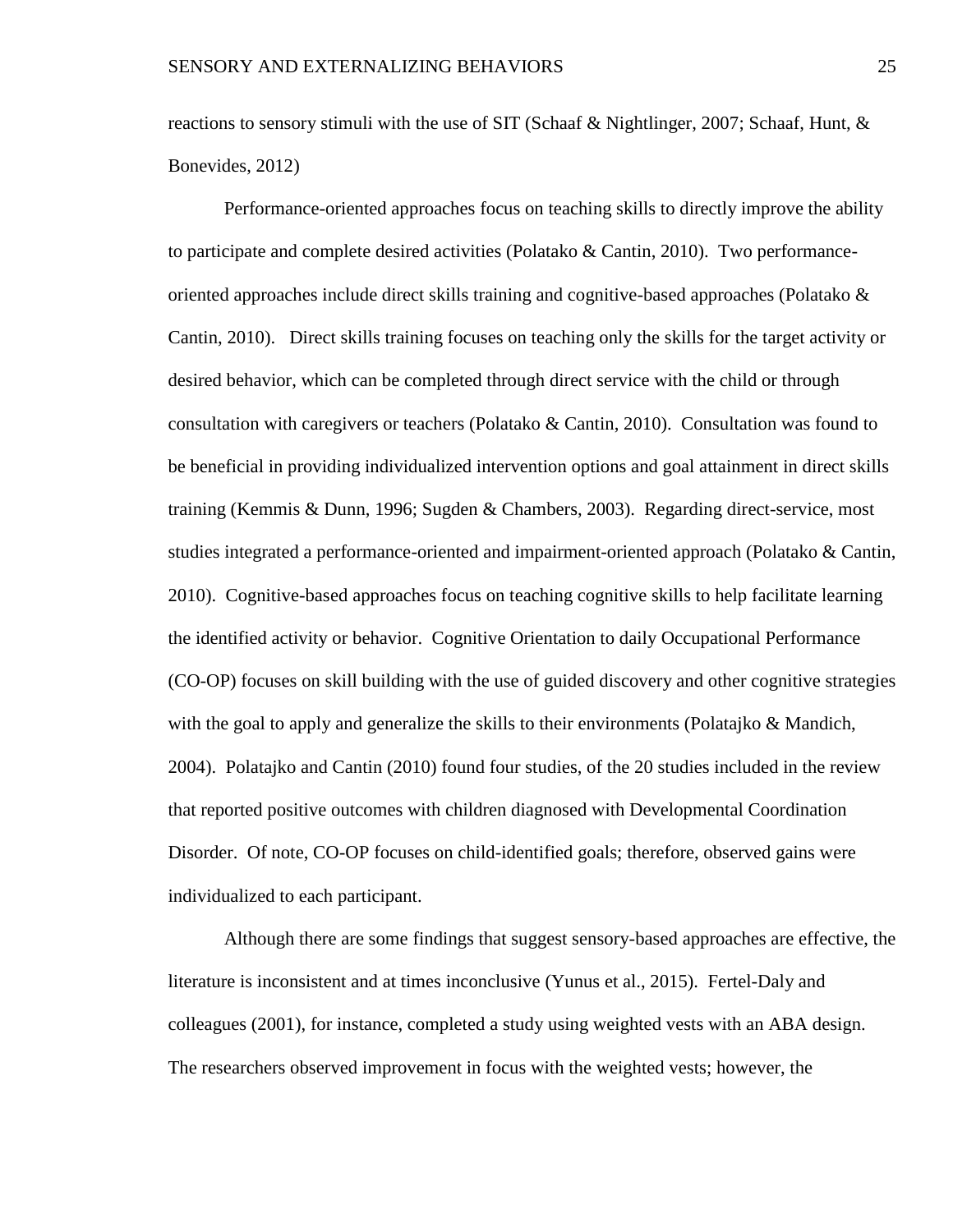participant's attention did not return to original levels after the weighted vests were removed. Similarly, Quigley and colleagues (2011) found no improvement of problem behaviors with the use of weighted vests. Other researchers also observed no changes in play or in challenging behaviors with the use of SBI (Watling & Dietz, 2007). Many studies present limitations due to the implementation of multiple sensory interventions, which makes it difficult to identify the mechanism of change. For example, Candler (2003) observed improvements in the participants' individual goals; however, each child received SIT and sensory diet simultaneously. Regarding behaviors, other interventions such as Applied Behavior Analysis (ABA) were found to be more beneficial with reducing challenging behaviors, compared with SIT (Devlin et al., 2011). Schaaf and colleagues (2018) noted that many studies did not include thorough assessments in their procedures; therefore, it is plausible that inappropriate interventions were employed due to not identifying specific needs of the participants. Ultimately, thorough understanding and assessment of sensory and behavioral impairments are important in order to apply the appropriate intervention, which will facilitate the child's self-awareness and decrease time used on ineffective interventions for that child (Yunus et al., 2015). For instance, medications are often used with children diagnosed with ADHD; however, Ghanizaden (2009) reported that some medications might result in, or worsen, sensory behaviors.

#### **Childhood Externalizing Disorders**

Compared with internalizing disorders (e.g. depression), externalizing disorders are characterized by behaviors that are turned outward toward the child's outside world. Per the *Diagnostic and Statistical Manual, 4th edition revised* (1994), childhood externalizing disorders include ADHD, oppositional defiant disorder (ODD), and conduct disorder (CD). Recently, ADHD was moved to neurodevelopmental disorders, the same section as ASD, although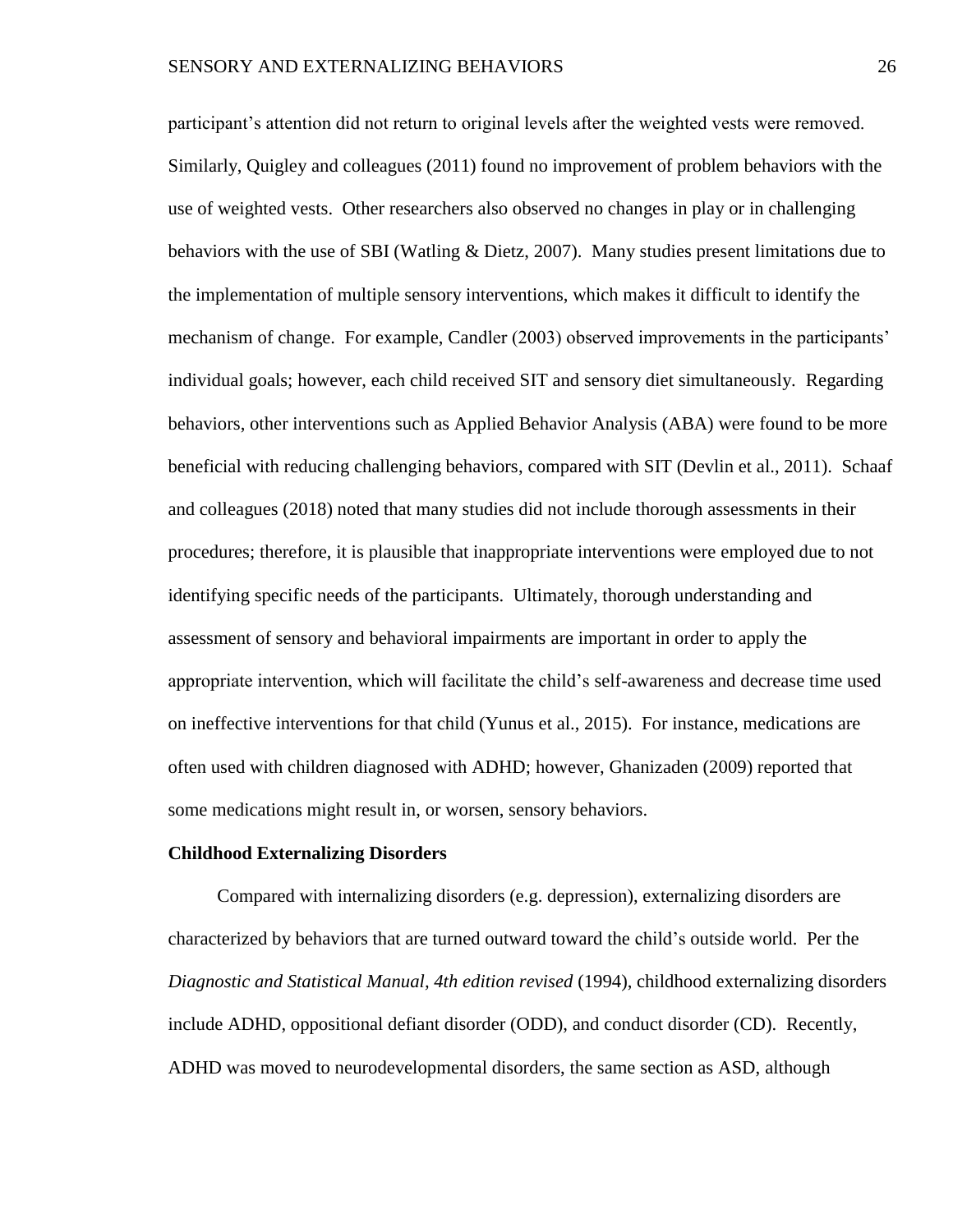conceptually displayed behaviors can still be considered externalizing (APA, 2013). In the *Diagnostic and Statistical Manual, 5th edition* (2013), diagnoses such as ODD and CD are considered as disruptive, impulse-control and conduct disorders, along with intermittent explosive disorder (IED).

The symptoms of Oppositional Defiant Disorder are divided into three categories: angry/irritable mood, argumentative/defiant behavior, and vindictiveness (APA, 2013). These children's affect may present as being easy to trigger and/or being frequently angry. Argumentative or defiant behaviors can include purposely breaking rules, purposely annoying others around them, blaming others for their own behavior, and/or fighting with adults (i.e. especially authority figures). In addition, these children may engage in spiteful behaviors against others. To meet criteria, children need to present with at least four of eight criteria, resulting in variable presentations of the disorder. The severity of the diagnosis is dependent on the number of settings of which the symptoms occur. Of note, the presenting behaviors cannot be displayed only in the context of sibling relationships, considering the commonalities of this familial relationship. Children diagnosed with ODD often have a second diagnosis of ADHD (2013). Furthermore, ODD can be a precursor to the development of conduct disorder, especially without intervention (APA, 2013).

Conduct Disorder (CD) is characterized by persistent acts against societal norms and rules, as well as violating people's rights (APA, 2013). Symptoms, or behaviors, of CD are grouped into four categories. First, aggression towards people and/or animals may be present and manifested in various behaviors. This category includes bullying, instigating physical altercations, past use of a weapon, past violence towards humans and/or animals, and past crimes involving confrontation of a victim. The second category is the destruction of property; i.e.,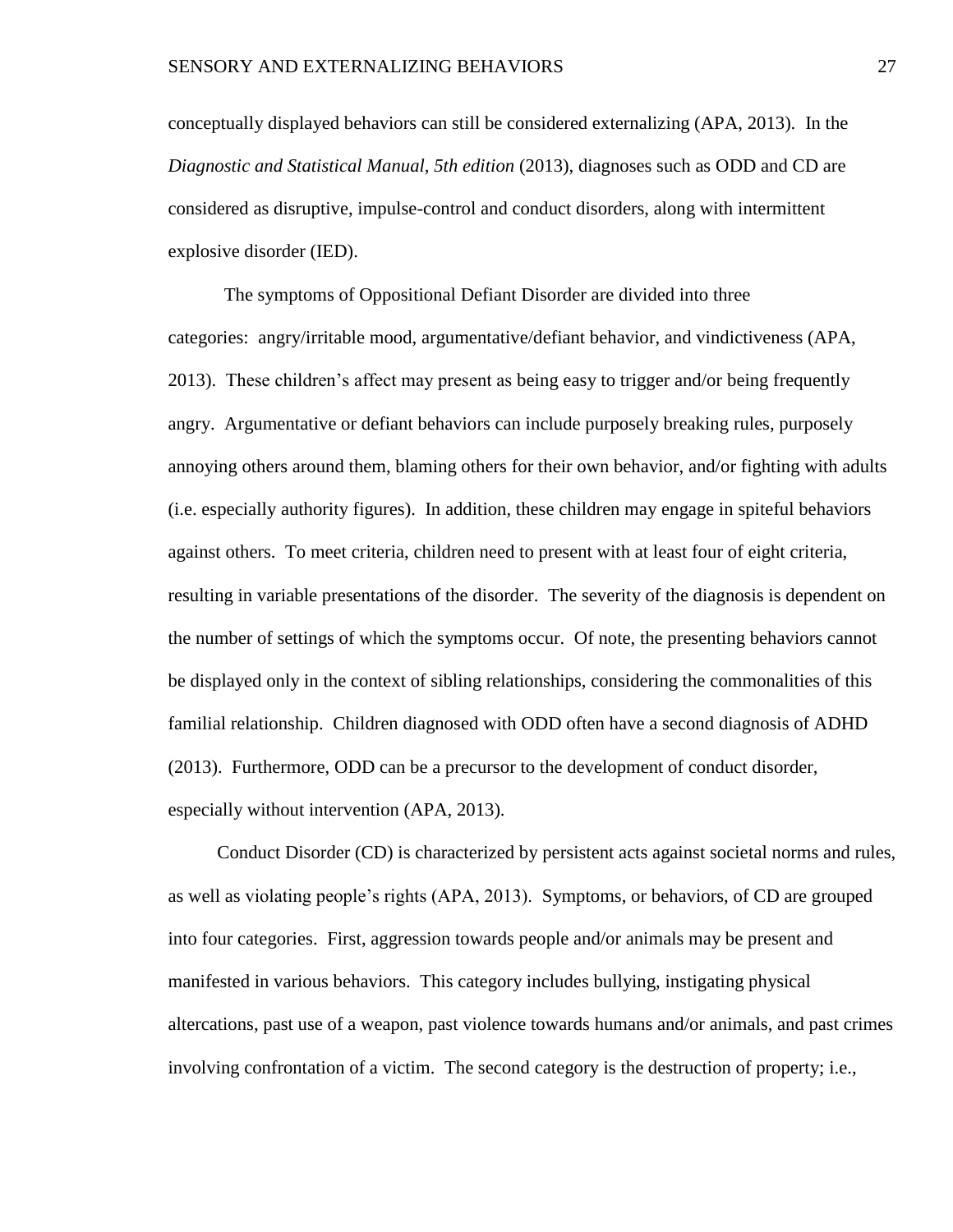objects are purposely damaged by any method. Third, those presenting with signs of CD may also display deceitfulness, manipulation of others, or theft that may or may not involve a victim that is present. The final category is serious violations of rules, societal or parental. Therefore, running away, truancy, and staying out past community or parental curfews are included. These behaviors will occur across multiple settings and must hinder social, occupational, and academic functioning. Furthermore, due to contemporary research, the American Psychiatric Association (APA) included a specifier to account for callous and unemotional traits (2013).

As noted in the *DSM-5* (2013), children can present with some externalizing, problematic behaviors without meeting criteria for a diagnosis. Therefore, it is important not only to understand the aforementioned symptom constellations but also to recognize characteristics of these disorders individually, such as hyperactivity, aggression, and delinquency, in order to conceptualize and treatment plan more accurately for children diagnosed with an externalizing disorder or present with subclinical levels, but still with problematic, externalizing behaviors.

**Predictors of Externalizing Behaviors.** Previous literature indicates that factors of the family environment and parental relationship can predict future externalizing behaviors. To start, children who exhibit an avoidant attachment pattern, especially with an uninhibited temperament, are more likely to engage in externalizing behaviors (Burgess, Marshall, Rubin,  $\&$ Fox, 2003). Furthermore, parenting styles have been associated with externalizing behaviors. Warm parenting styles are associated with decreased externalizing behaviors (Reuben, Shaw, Neiderhiser, Natsuaki, Reiss, & Leve, 2016). On the other hand, harsh discipline and ineffective or inconsistent parenting are more likely to lead to externalizing behaviors (Eddy  $\&$ Chamberlain, 2000; Wolchik, Sandler, & West, 2000; Keiley, Lofthouse, Bates, Dodge, & Pettit, 2003). Leve, Kim, and Pears (2005) found that harsh discipline predicted externalizing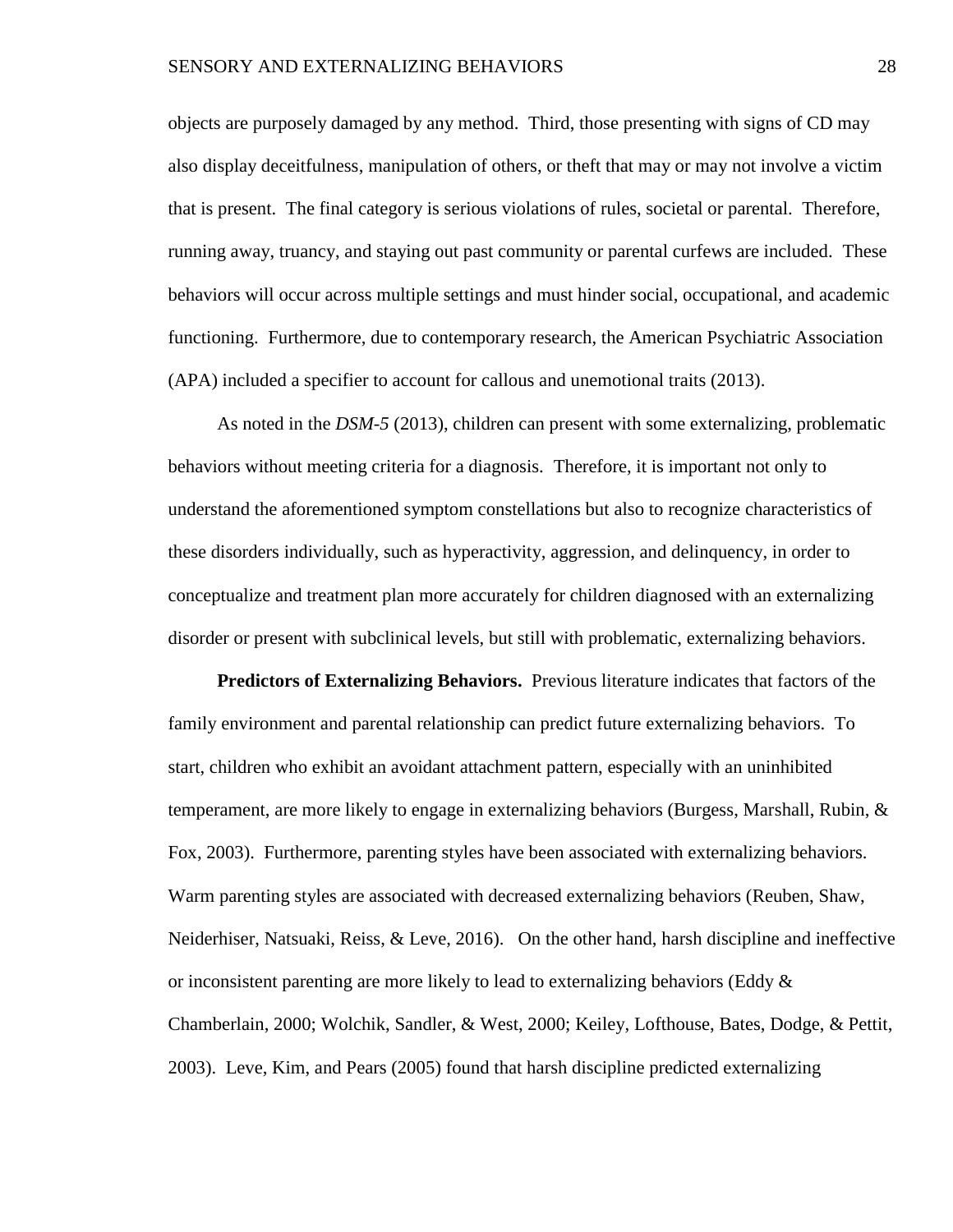behaviors in girls who also presented with increased impulsivity or decreased fear or shyness. Rothbaum and Weisz (1994) noted a stronger connection between parental caregiving and externalizing behaviors for boys, compared with female counterparts. Previous literature indicates parental characteristics that are associated with externalizing behaviors, including maternal unresponsiveness and maternal depression (Marchand, Hock, & Widaman, 2002; Burke, 2003). This relationship has been observed more often with males than with female peers (Shaw, Keenan, & Vondra, 1994). Leve, Kim, and Pears (2005) reported maternal depression predicted externalizing behaviors in boys with low levels of impulsivity. Parental anger was observed likely to perpetuate externalizing behaviors (Denham, Workman, Cole, Weissbrod, Kendziora, & Zahn-Waxler, 2000). Last, an environment including marital discord has been associated with increased childhood externalizing behaviors (Marchand, Hock, & Widaman, 2002; Burke 2003).

Internal factors such as temperament have also been strongly associated to externalizing behaviors (Leve, Kim, & Pears, 2005). Specifically, children presenting with increased impulsive characteristics are more likely to engage in externalizing behaviors (Zahn-Waxler, Scmitz, Fulker, Robinson, & Emole, 1996; Schwartz, Snidman, & Kagan, 1996; Shaw, Owens, Giovannelli, & Winslow, 2001). Similarly, increased activity levels and seeking new stimulation are strongly associated with increased externalizing behaviors (Tremblay, Pihl, Vitaro, & Dobkin, 1994; Zahn-Waxler et al., 1996; Becht, Prinzie, Dekovic, Van Den Akker, Shiner, 2016). Becht and colleagues (2016) found that decreased optimism, noncompliance, and high activity levels predicted aggression and rule breaking behavior, but increased expressiveness, irritability, disorganization, and perseverance predicted only aggression. Factors including noncompliance and attention seeking in infants are also strongly associated with externalizing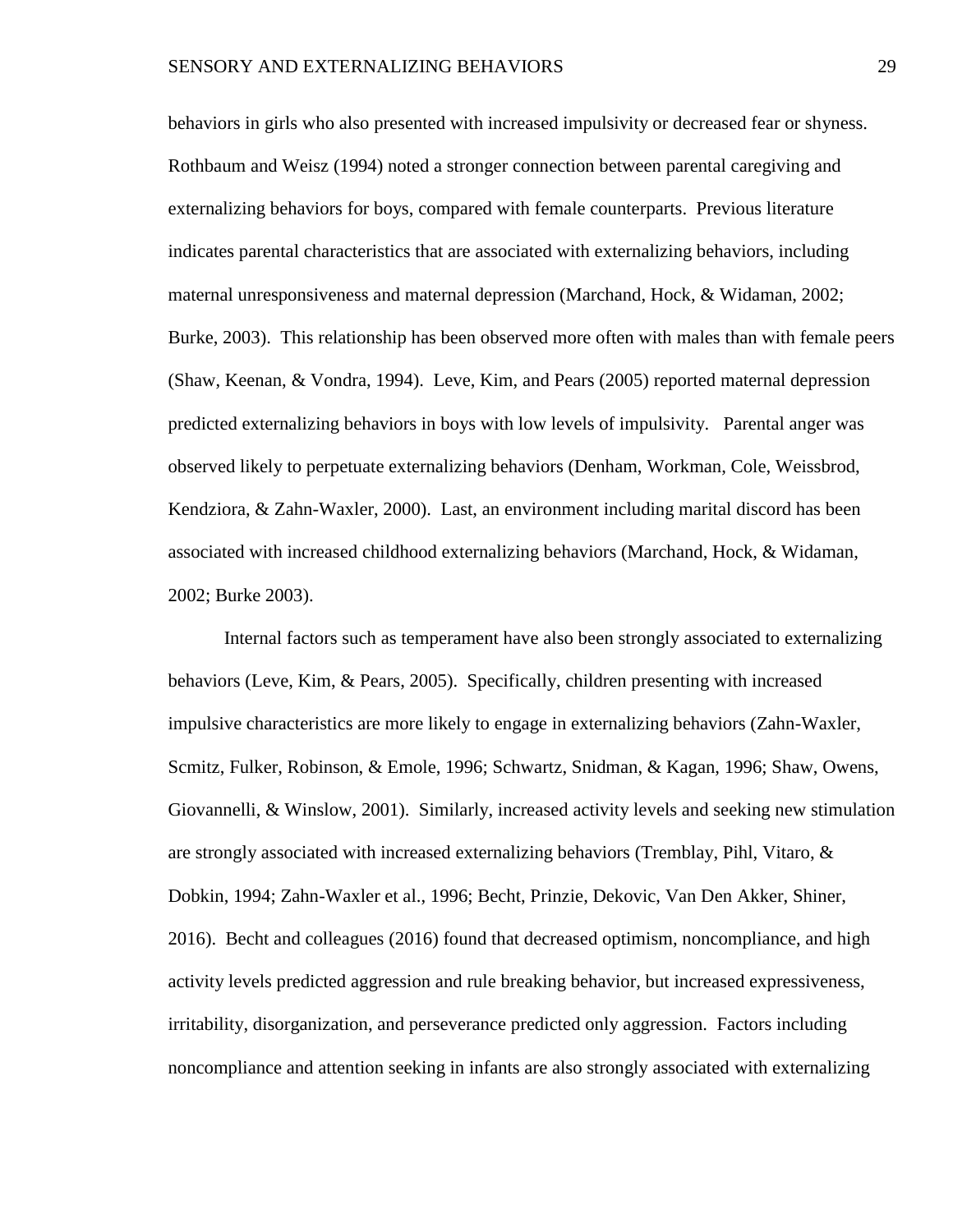behaviors (Shaw, Keenan, & Vondra, 1994). Zahn-Waxler and colleagues (1996) identified decreased frustration tolerance, as well as poor impulse control and increased activity levels in children ages three or four predicted externalizing behavior when they were five years old. Additionally, researchers have explored the role of early maladaptive schemas on externalizing behaviors. Wijk-Herbrink, Bernstein, Broers, Roelofs, Rijkeboer, and Arntz (2018) found that children presenting with maladaptive schemas regarding disconnection and rejection, as well as overcompensatory coping, were more likely to engage in externalizing behaviors.

**Externalizing Behaviors and Sensory Processing**. Although limited, there is some literature regarding the relationship between externalizing, problematic behaviors and sensory processing. With existing knowledge, some problematic behaviors can be conceptualized as impacted and triggered by sensory processing (Devlin, Healy, Leader, & Hughes, 2011). During a case study regarding an 'explosive' child, for instance, researchers observed increased sensoryrelated triggers and an inability to regulate sensory input, as evidenced by results on the Sensory Profile (Cheng & Boggett-Carsjens, 2005). Overall, children presenting with higher levels of problematic behaviors, as measured by the Child Behavior Checklist (CBCL), demonstrated more maladaptive sensory processing (Van Hulle, Schmidt, & Goldsmith, 2012; Gourley et al., 2013). This suggests that as sensory processing declines, more problematic behaviors are exhibited (Gourley et al., 2013). This difference appears to occur across childhood years, as evidenced by samples ranging from ages three through eleven (Ben-Sasson et al., 2009; Van Hulle, Schmidt, & Goldsmith, 2012; Gourley et al., 2013). Additionally, researchers have observed children presenting with increased externalizing symptoms also present with higher rates of sensory over-responsivity (Ben-Sasson et al., 2009; Van Hulle, Schmidt, & Goldsmith, 2012). Specifically, Van Hulle, Schmidt, and Goldsmith sought to explore the comorbidity of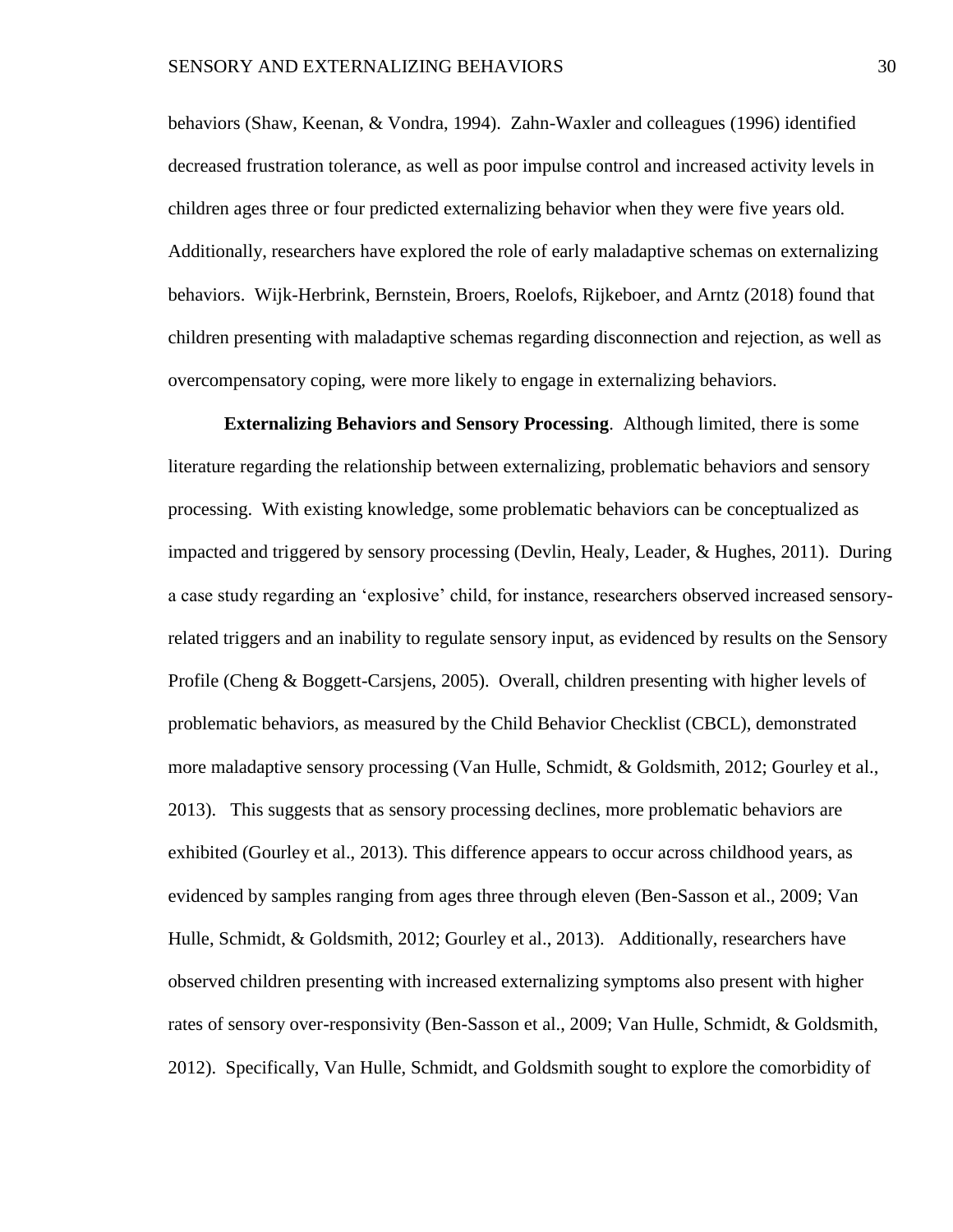SOR and psychopathology using a sample of 970 children, and they observed a 50 percent comorbidity rate of sensory over-responsivity and an externalizing disorder, as measured by the Diagnostic Interview Schedule for Children (DISC) (2012).

Other researchers have studied sensory processing and problematic behaviors; however, the samples consisted of children presenting with ASD or ADHD. Externalizing behaviors, such as aggression, is often reported regarding children diagnosed with ASD. Baker et al. (2008) observed increased maladaptive behavioral responses in children diagnosed with ASD, who also scored poorly on the Short Sensory Profile. In addition, they noted a moderate relationship between the maladaptive behavior domain and sensation seeking, auditory filtering, and low energy scales of the Short Sensory Profile. Regarding ADHD, Mangeot et al. (2001) observed a positive correlation between sensory regulation difficulties and aggression or delinquency. Of note, some reported samples of children with ADHD have also included children with other externalizing disorders. For instance, Dunn and Bennett (2002) conducted a study on sensory processing in children, ages three to fifteen, diagnosed with ADHD and reported that these children's sensory processing was significantly different from typically developing peers. Dunn and Bennett's sample, however, contained 23 of 70 children that presented with an ADD and ODD diagnosis. Of note, Cheung and Siu (2009) noted that no significant differences were found regarding sensory processing between children diagnosed with ADHD and children diagnosed with ASD. Considering similarities with sensory processing in ASD and ADHD, further research is needed to understand more comprehensively the relationship between sensory processing patterns and specific problematic behaviors rather than diagnoses.

Ultimately, there is some evidence suggesting a link between externalizing, problematic behaviors and sensory processing dysfunctions. However, the current literature is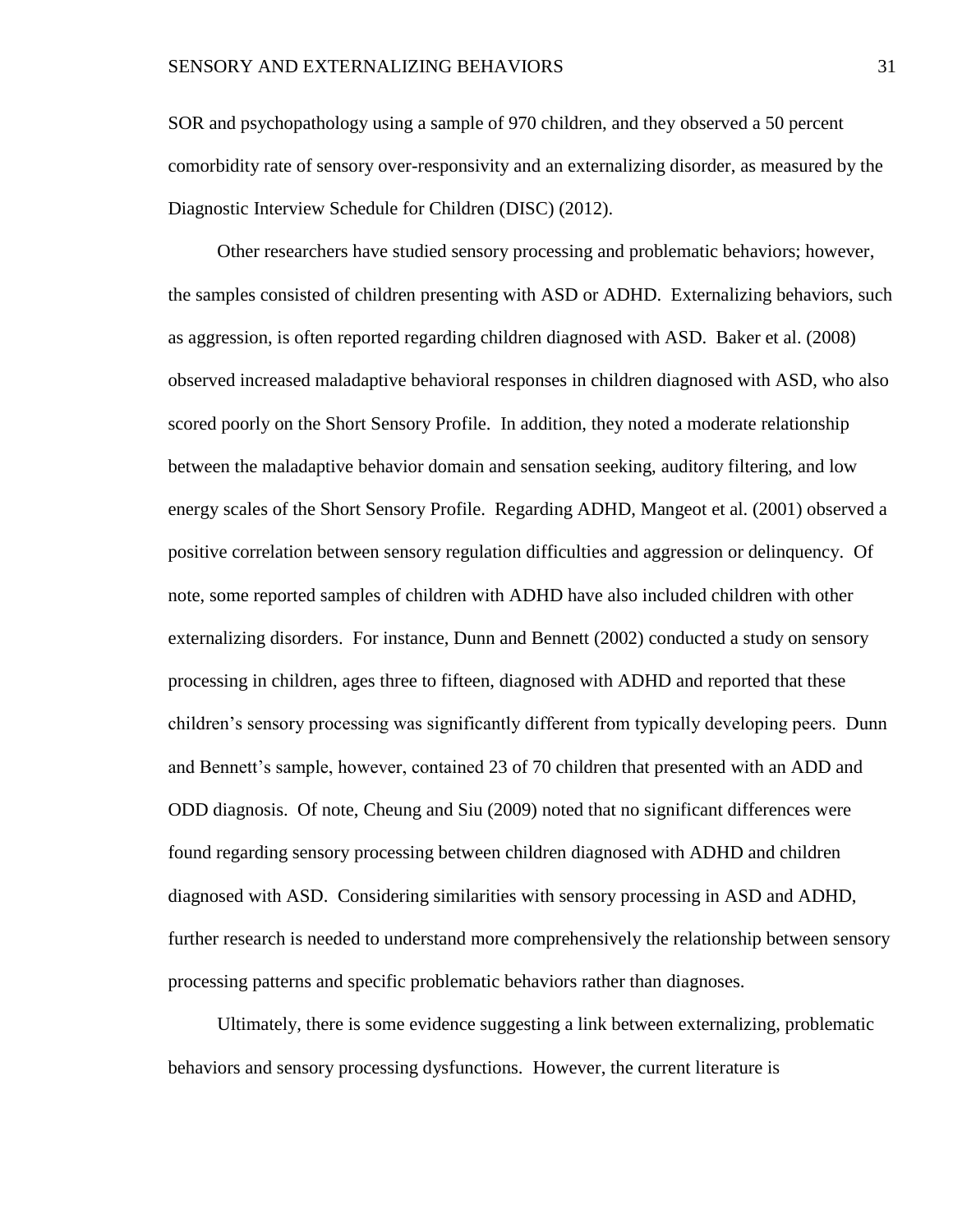limited. Children that present with externalizing, problematic behaviors are more likely to present for treatment, and these behaviors present as a barrier to implement interventions and instruction (Devlin et al., 2011). In addition, disruptive and aggressive behaviors often lead to more restrictive environments, which could negatively impact quality of life. Therefore, understanding the impact of sensory processing in relation to externalizing behaviors and disorders could promote more effective intervention and assessment options (Gourley et al., 2013).

### **Emotion Regulation**

Difficulties in controlling anger and other emotions are a commonly observed feature of children diagnosed with externalizing disorders (Gross, 1998). Researchers have found an association between poor regulation of negative emotions with externalizing behavior problems, and poor regulation of positive emotions with increased negative social behaviors (Rydell, Berlin, & Bohlin, 2003). Rydell and colleagues (2003) investigated emotion and emotionality in 151 children, using the Children's Behavior Questionnaire, and they found that low regulation of anger predicted increased externalizing behaviors. Furthermore, Cheng and Boggett-Carsjens (2005) noted that ADHD and oppositional defiant disorder are considered as a differential diagnosis when unstable emotions are observed.

Emotion regulation comprises internal and external systems (Zeman, Cassano, Perry-Parrish, & Stegall, 2006). Internally, there are physiological and cognitive processes, as well as subjective evaluations (Gross, 1998; Rydell, Berlin, & Bohlin, 2003; Zeman et al., 2006). External systems refer to observable facial expressions and behaviors (Gross, 1998; Rydell, Berlin, & Bohlin, 2003; Zeman et al., 2006). Zeman and colleagues (2006) note social and cultural factors that influence emotion regulation such as values, social context, and personal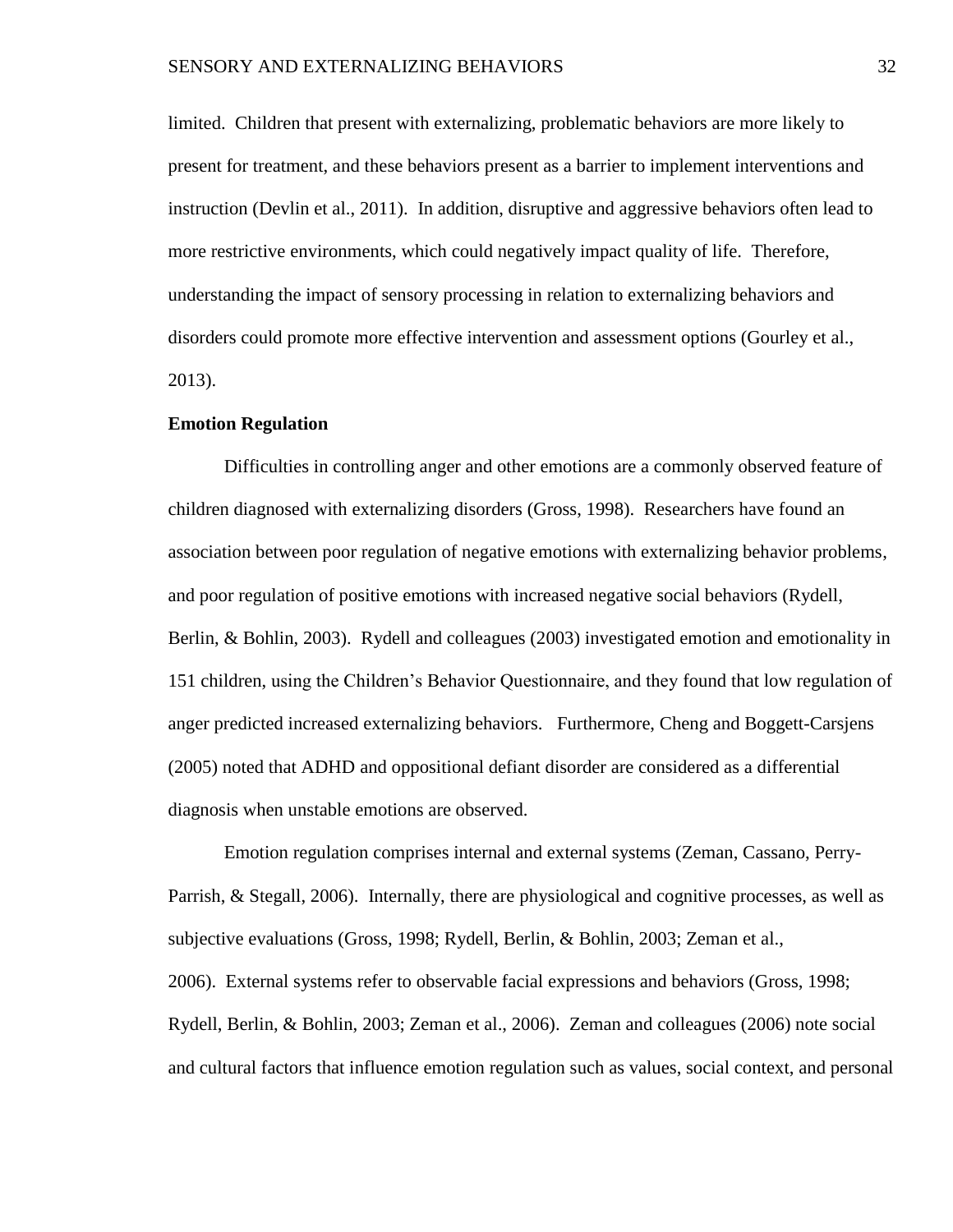motivation or goals. The purpose of emotion regulation is to monitor and manage emotional stimulation, including what emotion is being experienced, when the feeling is felt, and how the emotion is expressed (Gross, 1998; Rydell, Berlin, & Bohlin, 2003; Zeman et al., 2006). These processes involve a child's control of and changes in intensity, extent, latency, and arousal time of expressed emotions (Gross, 1998; Rydell, Berlin, & Bohlin, 2003). Emotion regulation may occur automatically or be an effortful process, either within or outside the child's awareness (Gross, 1998). Similar to sensory processing, individuals have a set threshold of emotions, so little stimulation is needed to trigger an emotional response in children with lower thresholds (Gross, 1998). In addition, depending on the child's capacity to regulate his or her emotions, emotions may become stronger or weaker (Gross & John, 2003). Behaviorally, emotion regulation can impact children's socialization and goal-directed behavior (Thompson, 1991; Gross & Thompson, 2007).

### **Development of Emotion Regulation**

Emotion regulation starts to develop in infancy and continues into adulthood (Calkins, 2004). The capacity to regulate emotions adaptively facilitates later development of other selfregulatory behaviors and cognition, which are observed in childhood (Calkins, 2004; Calkins & Hill, 2007). Expression of emotion, a factor of emotion regulation, is first observable in infancy, evidenced by facial expressions of core, universal feelings (e.g. happy, sad) (Zeman et al., 2006). As toddlers, children begin to expand their range of emotion to include self-conscious feelings such as shame, embarrassment, or pride (Zeman et al., 2006). As children start preschool and early elementary school, they continue to develop the ability to differentiate expression of feelings to fit within social context as well as integration of social rules, which results in children learning that their observable emotional expression does not always correspond to their internal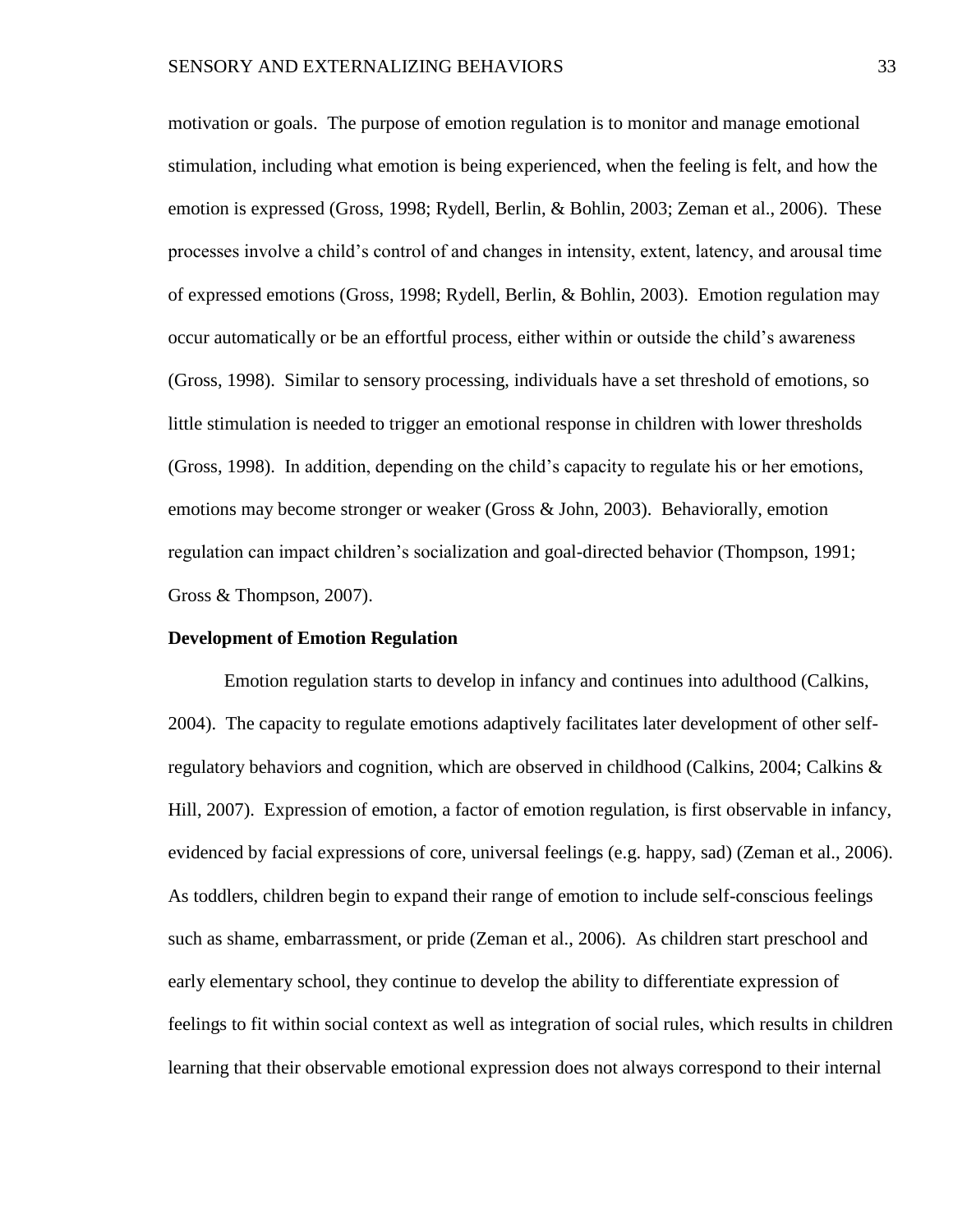experience (Zeman et al., 2006). As children age, they continue to fit their emotional expression to social context and rules. During this time children begin to recognize that other people's emotions may not be the same as their own, and that others may decide to change their emotional expressions (Zeman et al., 2006).

Development of emotion regulation is influenced by internal and external factors (Morris, Silk, Steinberg, Myers, & Robinson, 2007). During infancy and early childhood, children's capacity to regulate their emotions is often inadequate; therefore, they depend on caregivers to facilitate regulation and soothing (Thompson & Lagattuta, 2006; Zeman et al., 2006). As children age and develop, they learn from their caregiver's regulation approaches and begin to internalize the observed information (Thompson & Lagattuta, 2006). As children grow older, emotion regulation begins to transition from relying on external forces to primarily internal processes (Gross & Thompson, 2007). Children and adolescents' continued observation of others facilitate accurate evaluations of experienced emotions and consequent expression of emotion; however, as children age, they look more closely towards their peers rather than to caregivers for this information (Eisenberg, Spinrad, & Smith, 2004). Of note, emotional regulation and expression are influenced by socialization, especially gender roles (Zeman et al., 2006). Furthermore, children have an opportunity to learn self-soothing skills, as well as others' reactions to their emotional expressions (Shipman et al., 2003).

Internally, a child's emotion regulation is influenced by his or her sensory processing. Specifically, the amygdala has a primary role regarding emotionality and emotion regulation, which involves sensory information (Morris et al., 1998; Zeman et al., 2006). The amygdala receives sensory information from various parts of the brain (e.g. temporal lobe, prefrontal cortex) and is responsible for integrating and regulating this sensory information along with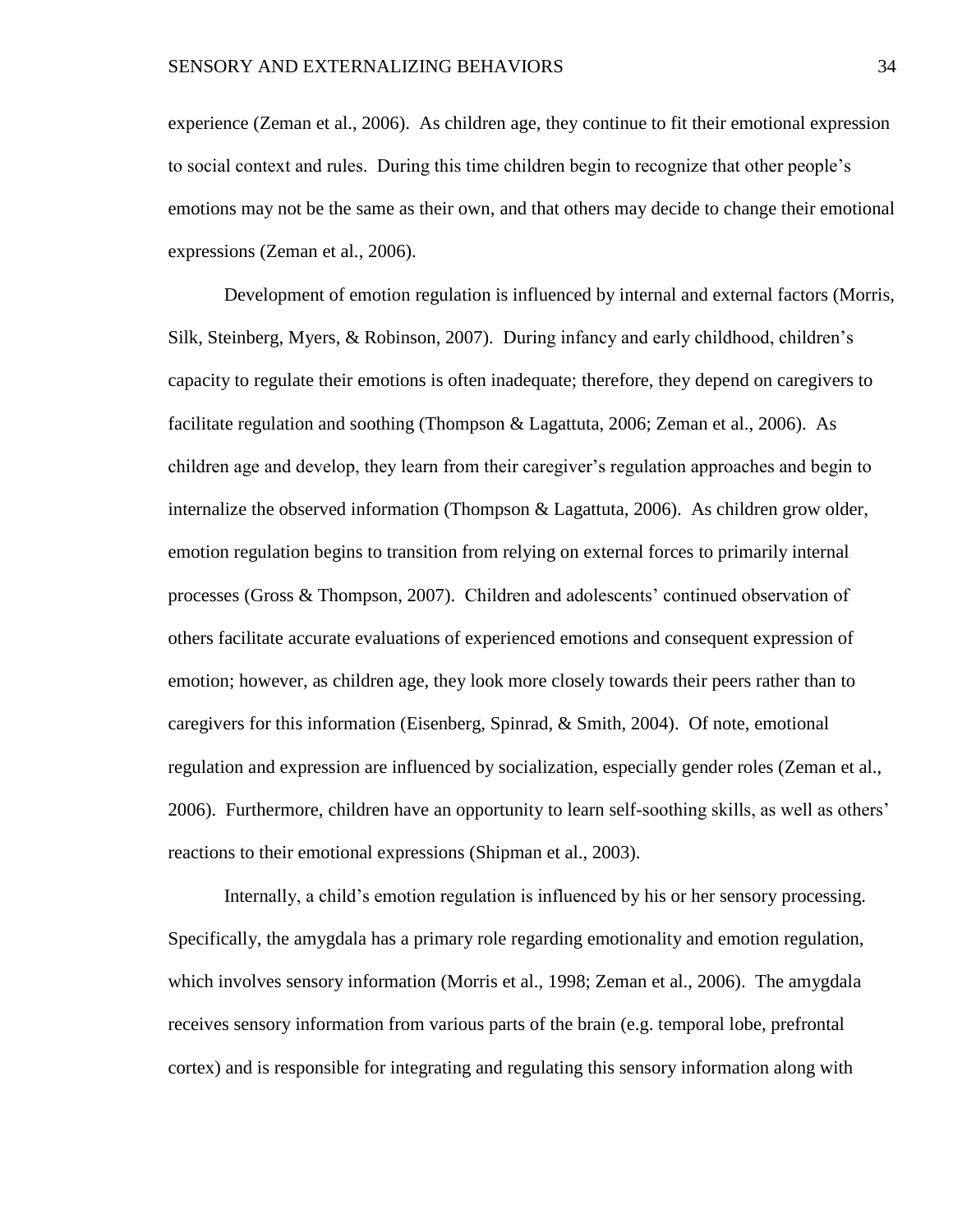motor and autonomic information (Morris et al., 1998; Zeman et al., 2006). Additionally, emotion regulation involves children's threshold for sensory stimuli and consequent reactions to stimuli (Calkins & Hill, 2007). Children's reactions to input reflect experienced emotions, which can be observed via facial expressions and vocal qualities conveying positive emotions or distress.

Poorly developed emotion regulation abilities can result in negative social development and may indicate psychopathology. Overall, children's capacity to label and manage their emotions, as well as recognizing others' emotions, is important to the development and maintenance of relationships (Zeman et al., 2006). Researchers have observed a predictive relationship between decreased emotional knowledge and reported social problems and withdrawal behaviors (Zeman et al., 2006). Furthermore, adaptive emotion regulation facilitates children's ability to maintain friendships during time of conflict; specifically, Zeman and colleagues (2006) note that children exhibiting balance between emotional expression and interpersonal goals during conflict presented with healthier relationships. Rydell, Berlin, and Bohlin (2003) observed the higher levels of prosocial behaviors were correlated with decreased anger reactivity and increased control of fear and anger.

Regarding psychopathology, maladaptive emotion regulation has been associated with various mental health conditions, including both internalizing and externalizing diagnoses (Zeman et al., 2006). According to Per Bradley's model, children have a vulnerability to feel increased arousal, and when stress is introduced and their threshold is exceeded, the high levels of arousal begins to hinder their ability to regulate their reaction and behaviors positively(2003). During these times, some children may attempt to over-control their reactions, which often results in internalizing symptoms, yet other children exhibit difficulties that result in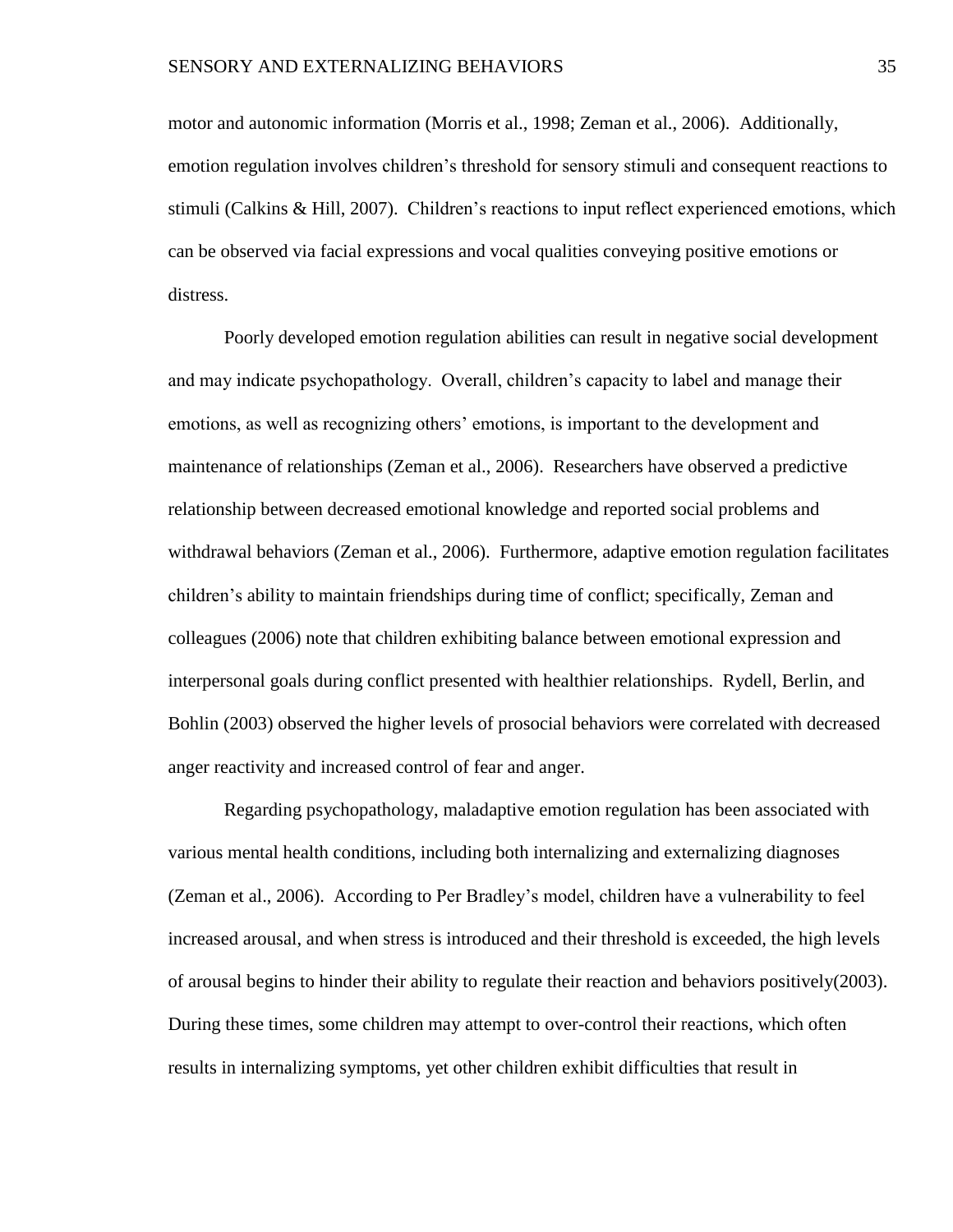externalizing symptoms (Zeman et al., 2006). Of note, problematic emotion regulation often presents differently in internalizing disorders, compared with externalizing disorders. Eisenberg et al. (2001) reported that sadness, control of attention, decreased awareness of one's emotions, inhibited anger, maladaptive expression of anger or sadness, and negative coping mechanisms when angry were predictive of increased levels of depression and anxiety. On the other hand, maladaptive coping with anger and inhibition of sadness were predictive of problematic externalizing behaviors (e.g. aggression). Casey (1996) looked at 30 children, ages seven to fourteen, presenting with externalizing behaviors, as measured by the CBCL. The researcher noted that children diagnosed with ADHD tend to be more facially expressive; children diagnosed with ODD have the proclivity to be more verbally expressive, and children diagnosed with Major Depressive Disorder (MDD) tend to be the least emotionally expressive.

### **Process Model of Emotion Regulation**

As mentioned, emotion regulation is a set of processes that result in a behavioral or affective response. According to Gross' (1998) Process Model of Emotion Regulation, there are five specific processes that occur: situation selection, situation modification, attentional deployment, cognitive change, and response modulation. Emotion regulation begins with situation selection, which refers to the choice to enter or to avoid an event. For instance, a child can decide to join a game with peers or sit alone. After choosing a situation, children can modify the event through further choices, which will later influence the emotional impact. Following the example, a child that sits alone can further decide to sit facing his/her peers or face away from them. Next, attention is focused on one portion of the situation. Therefore, in the example, the child may choose to attend to his/her friend that is playing with the group. Then, cognitive change occurs, which refers to deciding the meaning of the situation. The cognitive evaluation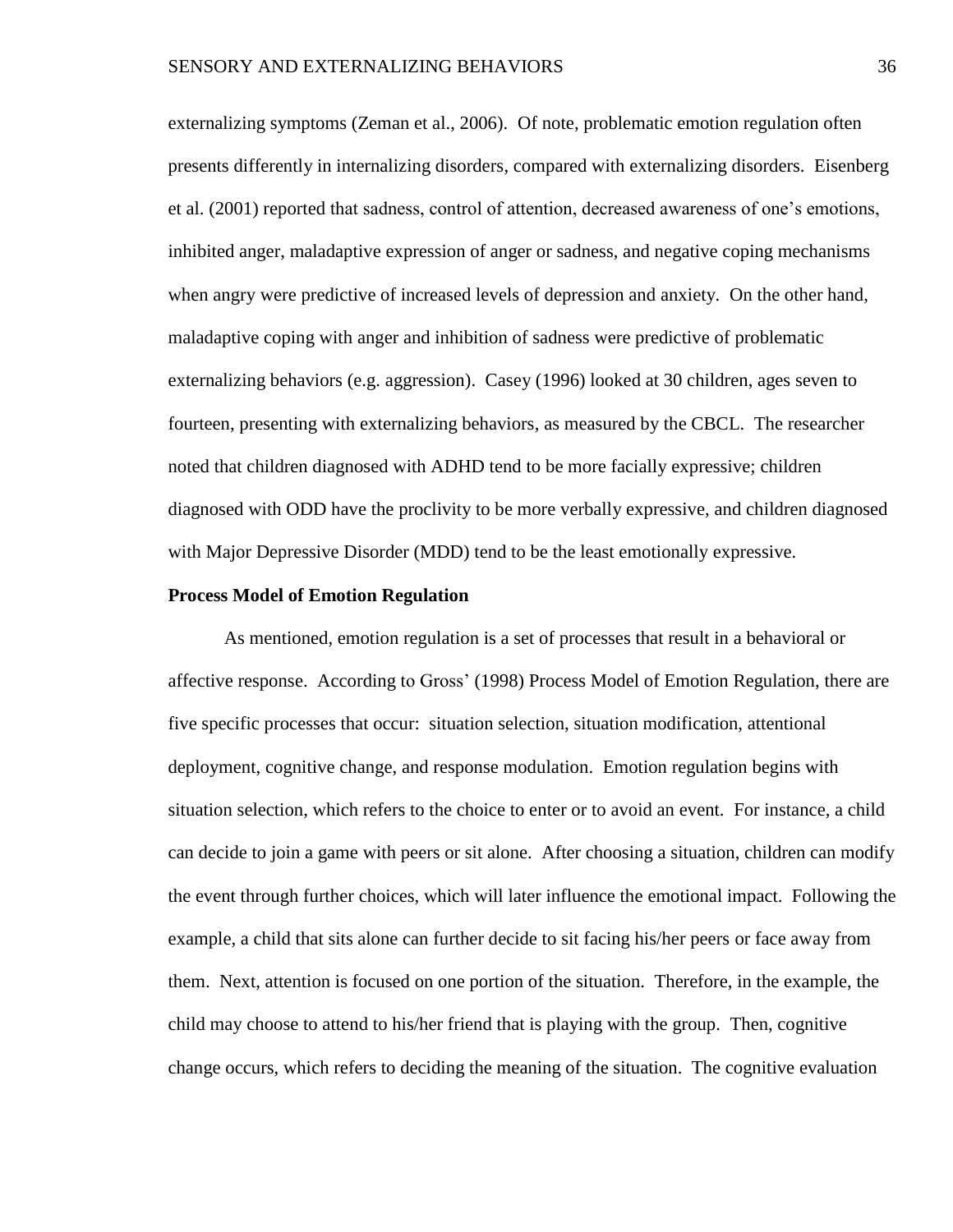of the event will trigger an emotional response that may manifest behaviorally and/or physiologically. At this point, the child could perceive the event in multiple ways including his/her friend does not want to spend time with him/her, resulting in feeling rejected and increased social isolating behaviors. Of note, these first four processes are considered to be antecedent-focused emotion regulation. Last in the process is response modulation and is considered to be response-focused emotion regulation. This step occurs after the response is already elicited, but is an opportunity for the child to modify his/her response. In the example, the child may purposely get in trouble to avoid recess and provide a reason that his/her friend is not spending time with him/her. Utilizing a process approach facilitates a better understanding of triggers, consequences, and underlying mechanisms of emotion responses and regulation (Gross, 1998).

## **Emotion Regulation and Sensory Processing**

Cheng and Boggett-Carsjens (2005) noted that sensory processing deficits are often not acknowledged during the diagnosis process when emotion instability is present. However, deficits or dysfunctions regarding early developmental processes, such as sensory processing, can result in maladaptive emotion regulation (De Gangi, Breinbauer, Doussard-Roosevelt, Stephen, & Greenspan, 2005). Mangeot and colleagues (2001) observed associations between emotional reactions and particular sensory processing patterns via a sample of children diagnosed with ADHD, using the Leiter International Performance Scale (Leiter-P) and the CBCL. The researchers observed that these children presented with significantly different sensory processing patterns, as well as lower scores on the emotional composite on the Letier-P, compared with typically developing children. The researchers also noted significant correlations between the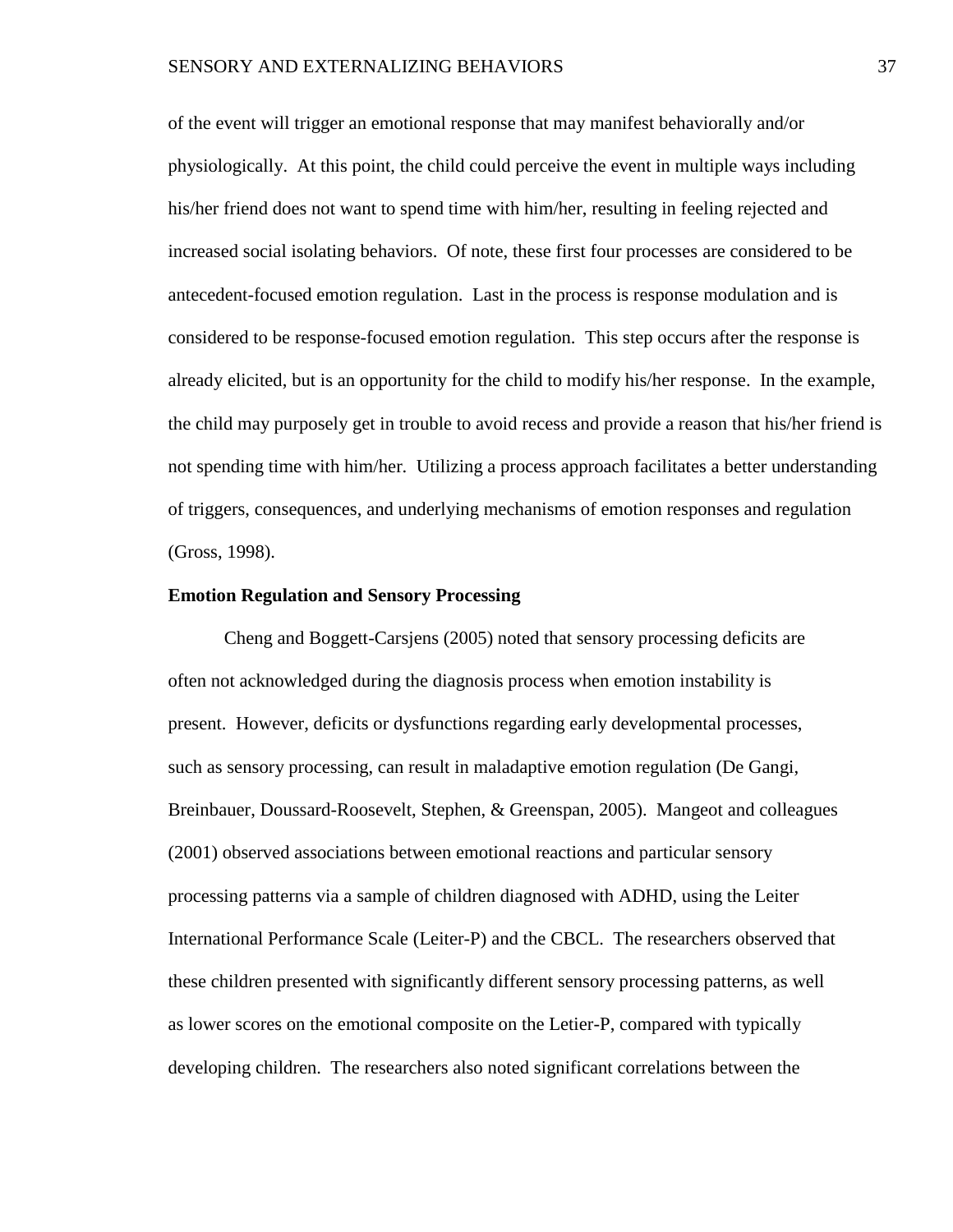Sensory Profile and the CBCL that illustrates connections between sensory processing and emotional reactions that may be observed. For instance, children that engaged in avoidance of sensory stimuli often engage in an explosive and aggressive manner. Furthermore, when children become over-stimulated, they may become anxious and they withdraw. The researchers also noted that decreased empathy or regard for others and decreased regulation of social interactions are often consequential of sensory seeking patterns.

Ultimately, researchers have recognized that descriptions of disorders, such as ADHD, acknowledge a limited capacity to regulate physiological and sensory responses, which impact emotion regulation. Considering the observed social deficits and vulnerabilities of psychopathology regarding maladaptive sensory processing or poor emotion regulation, a better understanding of a possible relationship between the two factors (i.e. sensory processing and emotion regulation) could better inform case conceptualizations and treatment planning. Despite this information, there is a limited amount of literature addressing possible associations between sensory processing and emotion regulation, especially regarding children diagnosed with externalizing disorders.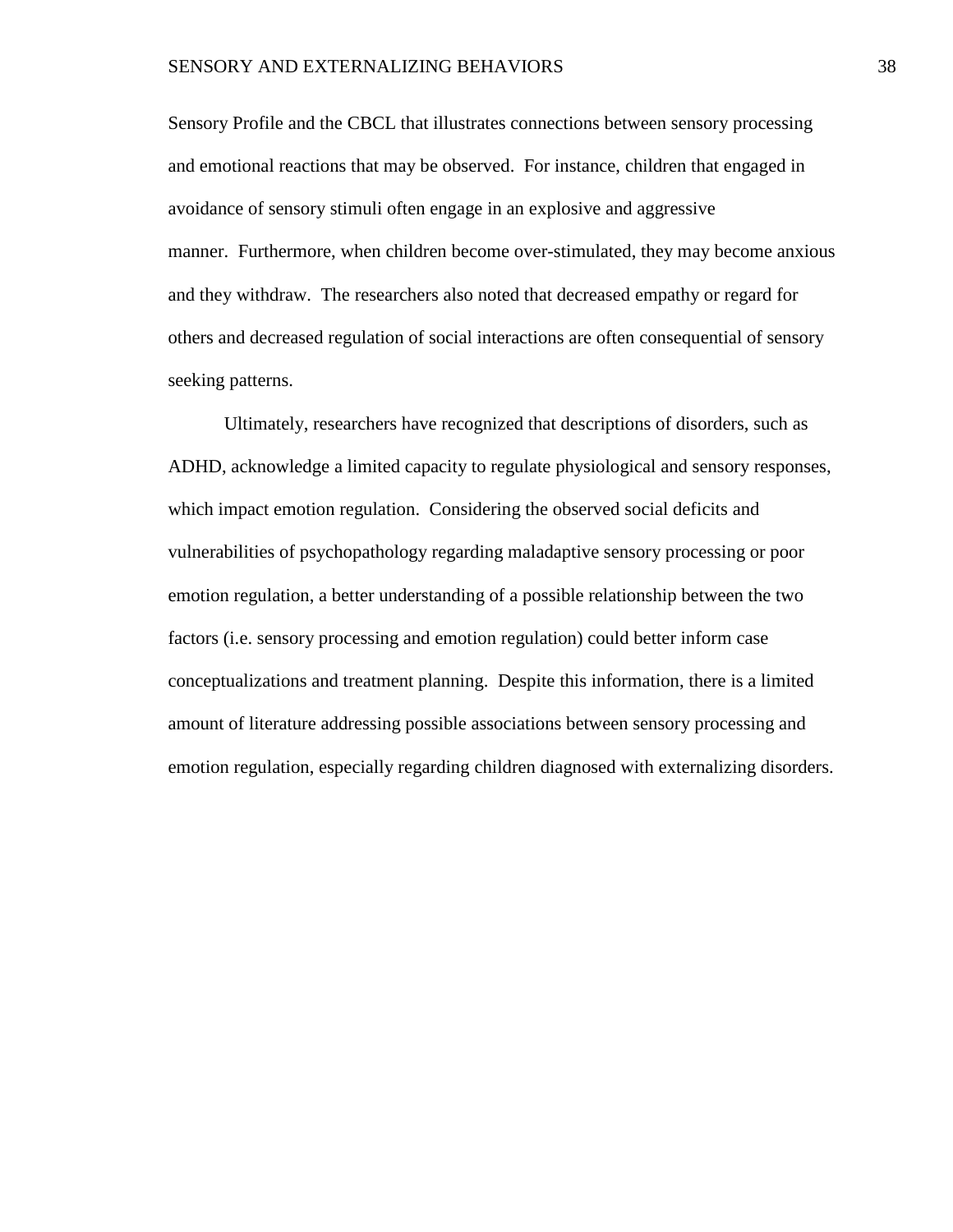## **Chapter 3: Hypotheses**

- 1. It is hypothesized that sensory processing patterns will predict externalizing behaviors, as measured by items on the CBCL. Researchers have observed positive correlations between sensory processing and externalizing behaviors (Van Hulle, Schmidt, & Goldsmith, 2012; Gourley et al., 2013)
- 2. It is hypothesized that there will be a significant relationship between sensory processing patterns and emotion regulation, as measured by the Emotion Regulation Checklist. Children diagnosed with an externalizing disorder often present with difficulties regulating their emotions (Gross, 1998; Rydell, Berlin, & Bohlin, 2003). Furthermore, researchers have observed a relationship between sensory processing patterns and emotional reactions in children with ADHD (Mangeot et al., 2001).
	- a. Depending on the previously mentioned correlation, it is hypothesized that sensory processing patterns will predict the two subscales of the Emotion Regulation Checklist.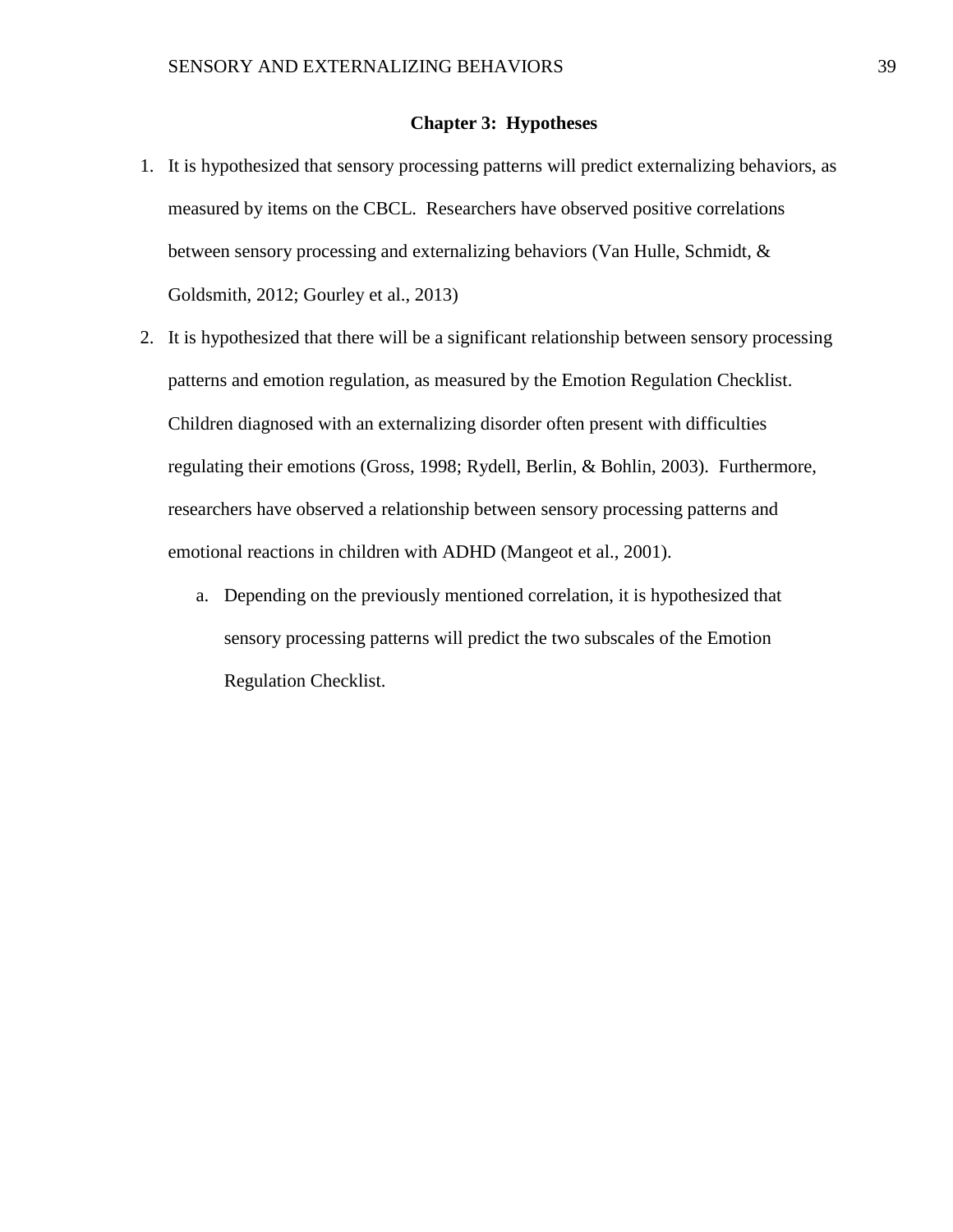### **Chapter 4: Methods**

## **Design**

This study was a cross-sectional, correlational design. There was one group and data were collected at one point in time.

## **Participants**

Parents of eligible children were recruited through word-of-mouth responses from other participants and through advertisements on social media platforms (e.g., Facebook and Instagram). The sample consisted of 47 children, six to 14 years of age (mean  $=$ 9.19;  $SD = 2.30$ ). Twenty-seven participants were identified as female (57.45%), and 20 participants were identified as male (42.55%). Parents of two participants did not identify their child's race. Of the other 45 children, 77.78% were identified as Caucasian  $(n = 35)$ ; 11.11% were identified as Black or African American  $(n = 5)$ ; 8.89% were identified as Biracial ( $n = 4$ ), and 2.22% were identified as Hispanic ( $n = 1$ ). Eighty percent of the sample did not have any mental health diagnoses  $(n = 37)$ . The following diagnoses were identified in the remaining eight participants: Attention-Deficit/Hyperactivity Disorder (n= 3, 6.52%), Anxiety (n = 2, 4.35%), comorbid diagnoses ( $n = 2, 4.35\%$ ), Oppositional Defiant Disorder ( $n = 1, 2.17\%$ ), and Posttraumatic Stress Disorder ( $n = 1, 2.17\%$ ). Regarding comorbid diagnoses, one child was diagnosed with high-functioning Autism Spectrum Disorder and PTSD, and the other child was diagnosed with ODD and Obsessive-Compulsive Disorder.

**Inclusion criteria.** Eligible participants were parents of a child between the ages of six to 14 years-old.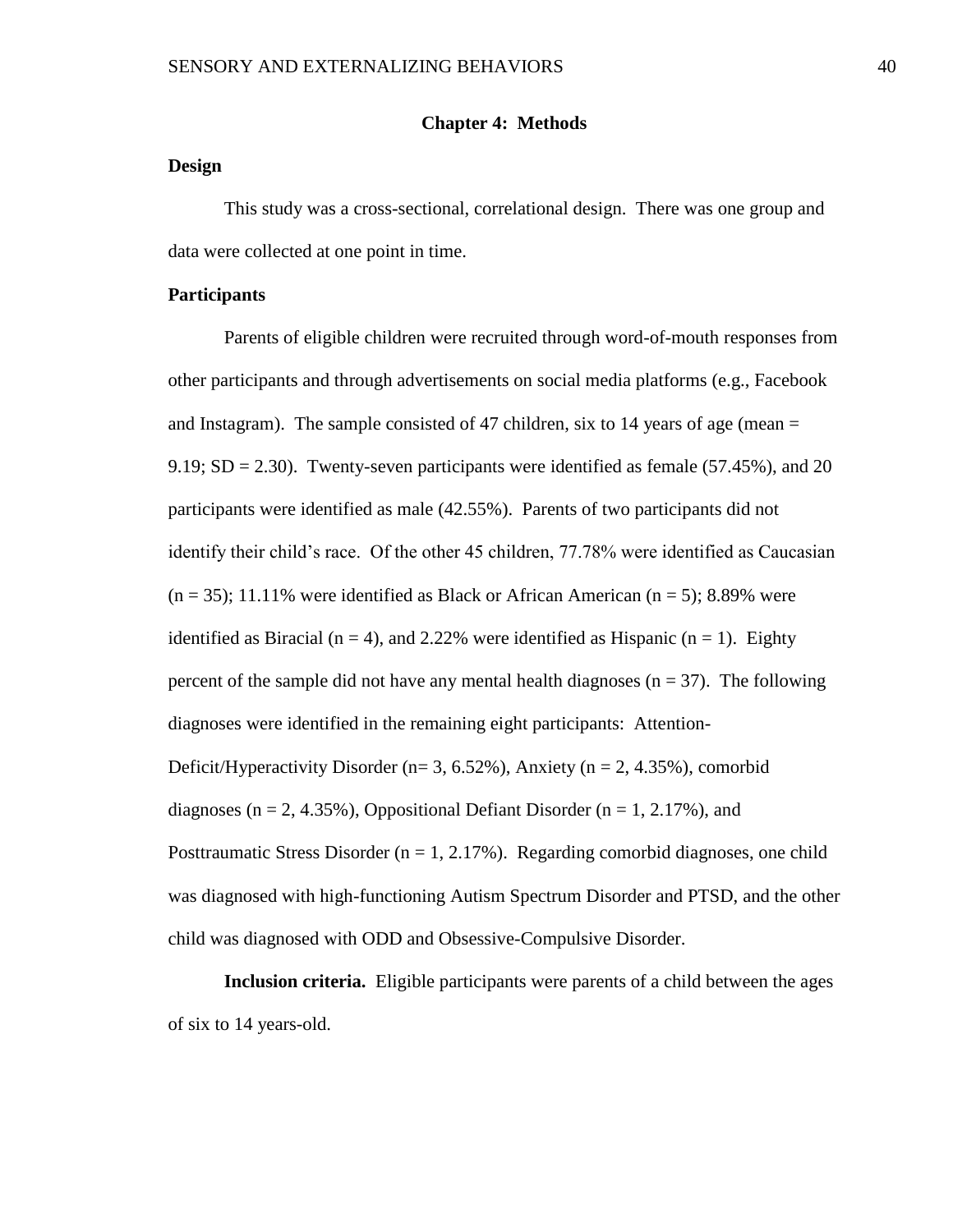**Exclusion criteria.** Participants were excluded if they could not read or speak English.

### **Measures**

**Sensory Profile 2, Short Form (Dunn, 2014).** The short form of the Sensory Profile 2 is a 38-item measure of sensory processing in children ages three to 14 years old. Primarily, the short form is used for research purposes. Responses are given on a 5 point Likert scale, ranging from 1 (Almost Never) to 5 (Almost Always). Scores provide information regarding the child's sensory system, behavior, and sensory patterns. For the purpose of this study, the four sensory pattern subscales will be used. The sensory pattern subscales include registration (i.e. "my child seems unaware of pain"), seeking (i.e. "my child drapes self over furniture or on other people"), sensitivity (i.e. "my child rubs or scratches a part of body that has been touched"), and avoiding (i.e., "my child resists eye contact from me or others"). Each sensory pattern subscale is composed of questions from each of the sensory system and behavior scales. Similar to the full Sensory Profile 2, this assessment measures a child's reactions to sensory stimuli, including information about how his/her sensory processing may contribute to or inhibit the child's daily functioning. The normative data for the short form included 697 children, ages 3 years old to 14 years and 11 months old. The short form has been found to have acceptable to excellent internal consistency (.79 - .93) and excellent test-retest reliability (.93-.97).

The short form is derived from the Sensory Profile 2 child form, which is an 86 item measure of sensory processing patterns in children ages birth through 14 years-old, although adolescent forms are available. There is a parent version and a teacher version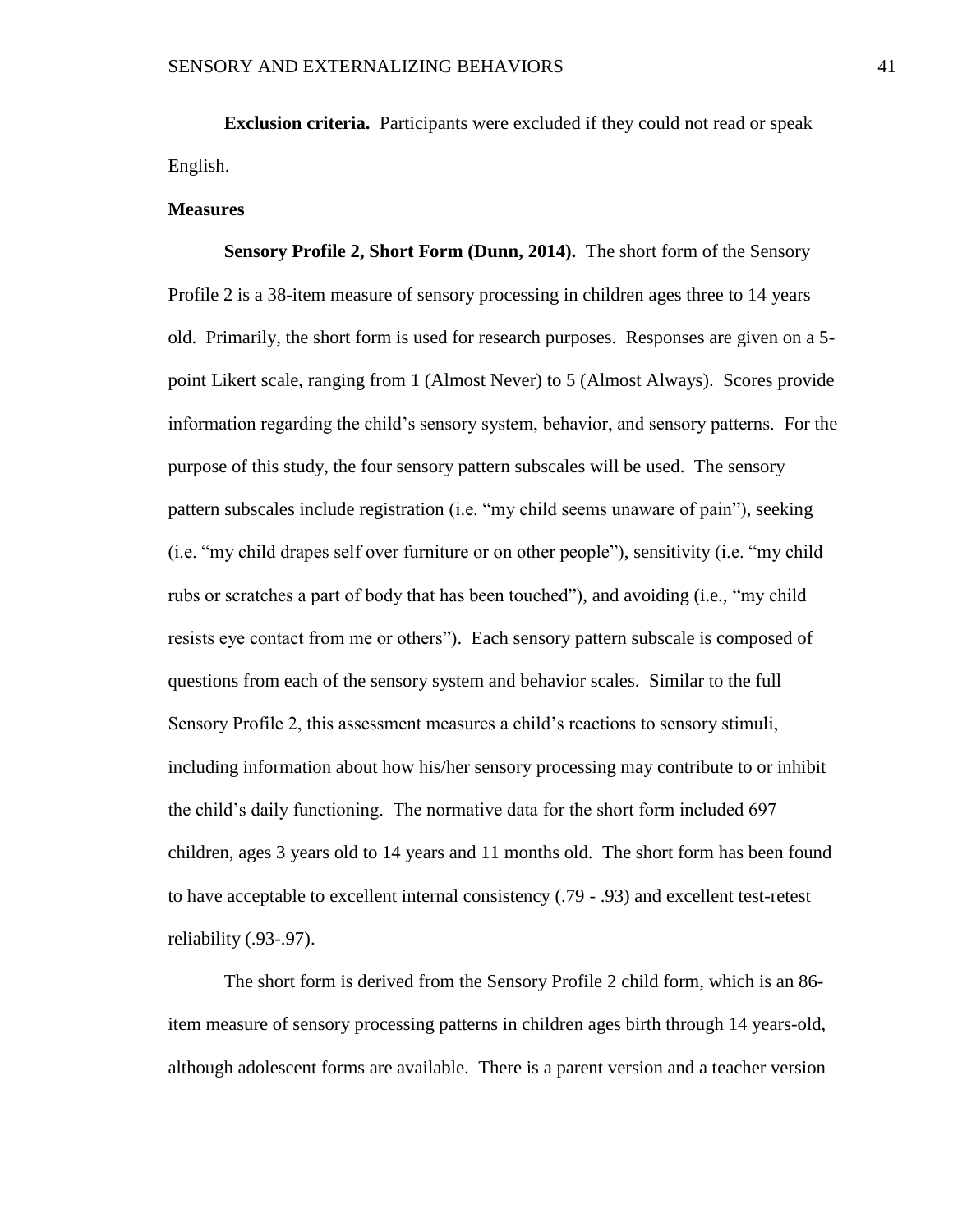available. It has been used primarily to investigate the sensory processing in children diagnosed with ASD. Normative data for the Sensory Profile 2 was based on a sample of 1,791 children, ages from birth through 14 years and 11 months old. The sample was evenly split between male and females, and about 10 percent of the sample included children with diagnoses such as ASD and ADHD. Specifically, the Sensory Profile 2 child form has been found to have acceptable to good internal reliability (.60 - .90), moderate to good interrater reliability (.49 - .89), and good to excellent test-retest reliability (.87 - .97). Validity has been established for children diagnosed with developmental delays, ASD, and ADHD.

**Emotion Regulation Checklist (Shields & Cicchetti, 1995).** The Emotion Regulation Checklist is a 24-item parent-report measure that assesses children's ability to regulate their emotional experiences, as well as situational appropriateness and intensity of emotional expression (Shields & Cicchetti, 1997). Responses are given on a fourpoint Likert scale, ranging from 1 (Never) to 4 (Always). Scores are divided into two subscales: Emotion Regulation and Lability/Negativity (Shields & Cicchetti, 1997). The emotion regulation scale evaluates children's responses, level of empathy, and regulation strategies. For instance, a question on this scale includes, "Can modulate excitement in emotionally arousing situations" (Shields & Cicchetti, 1995). The lability/negativity scale evaluates inflexibility and emotional dysregulation (Shields & Cicchetti, 1997). A question on this scale includes, "exhibits wide mood swings" (Shields & Cicchetti, 1995). Shields and Cicchetti (1997) reported good internal reliability regarding the emotion regulation scale (.83), and excellent internal consistency regarding the lability/negativity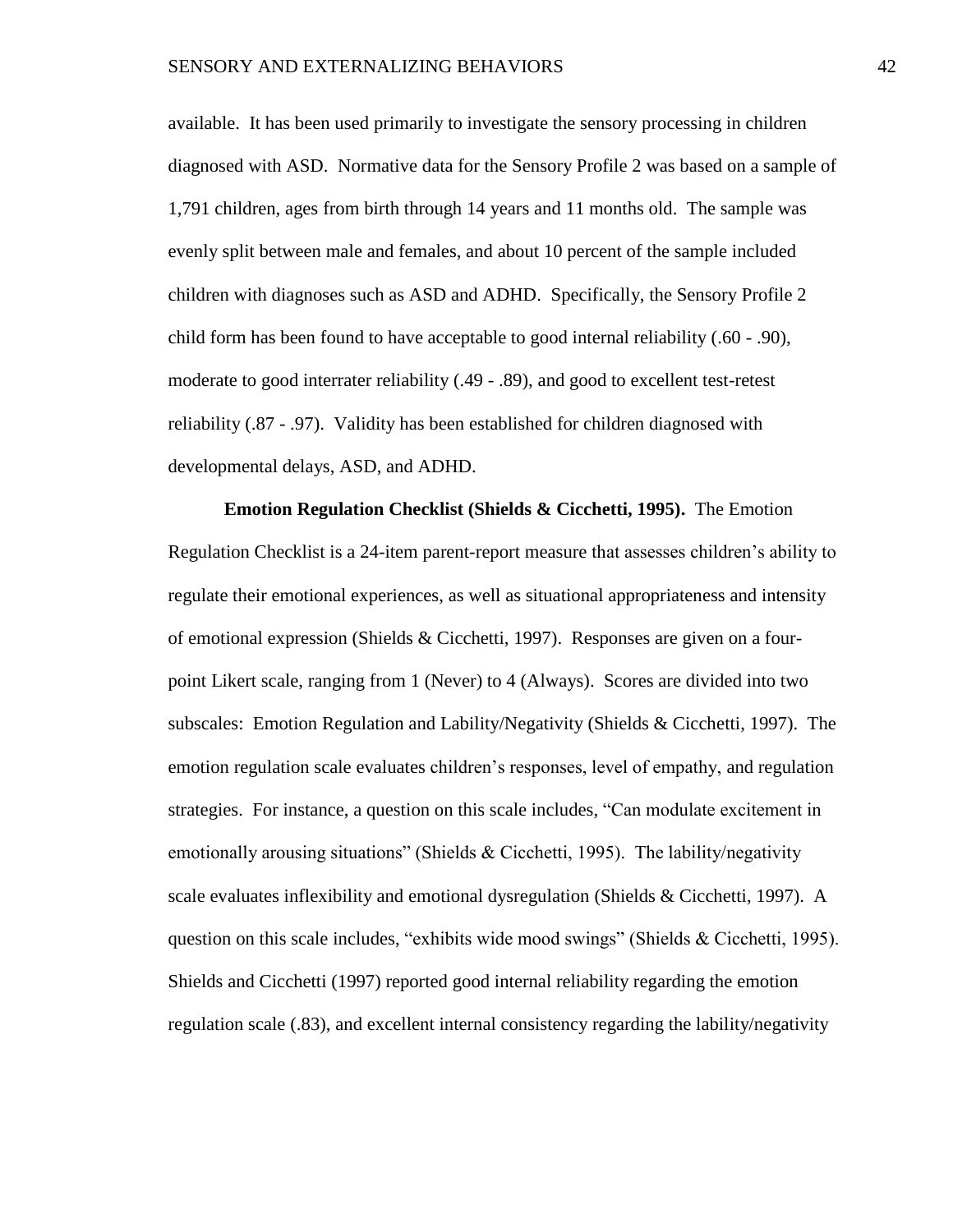scale (.96). Regarding the overall score, Shields and Cicchetti reported good internal reliability (.89) (Shields & Cicchetti, 1997).

**Child Behavior Checklist (CBCL).** The Child Behavior Checklist (CBCL) is a parent-report measure that assesses problematic behaviors a child may exhibit (Achenbach, 1991). Responses are given on a three-point Likert scale, ranging from 0 (Not True) to 2 (Very True or Often True). Scores are divided into eight subscales: anxious/depressed, withdrawn/depressed, somatic complaints, social problems, thought problems, attention problems, rule-breaking behavior, and aggressive behavior (Achenbach, 1991; Franklin, Deitz, Jirikowic, & Astley, 2008). Overall, high scores indicate problematic behaviors. Regarding reliability, Achenbach (1991) reported good to excellent test-retest reliabilities that ranged from .82 to .95, as well as acceptable to excellent internal consistency that ranged from .62 to .96.

## **Procedure**

Information about the study was disseminated through social media platforms (i.e., Facebook and Instagram) and through word of mouth. Interested participants were asked their child's age and also if they (parents) could read and speak English. Parents that did not meet the requirements were informed and thanked for their time. Parents that were able to participate were provided options about how to complete the questionnaires (i.e., in-person, over the phone, by mail). Completion of the questionnaires took about 30 minutes. Upon completion, participants were offered an opportunity to participate in a raffle. Those interested were asked to provide their names and contact information on an index card that was not connected with the completed measures. Two participants were randomly selected, and each received a \$50 gift card.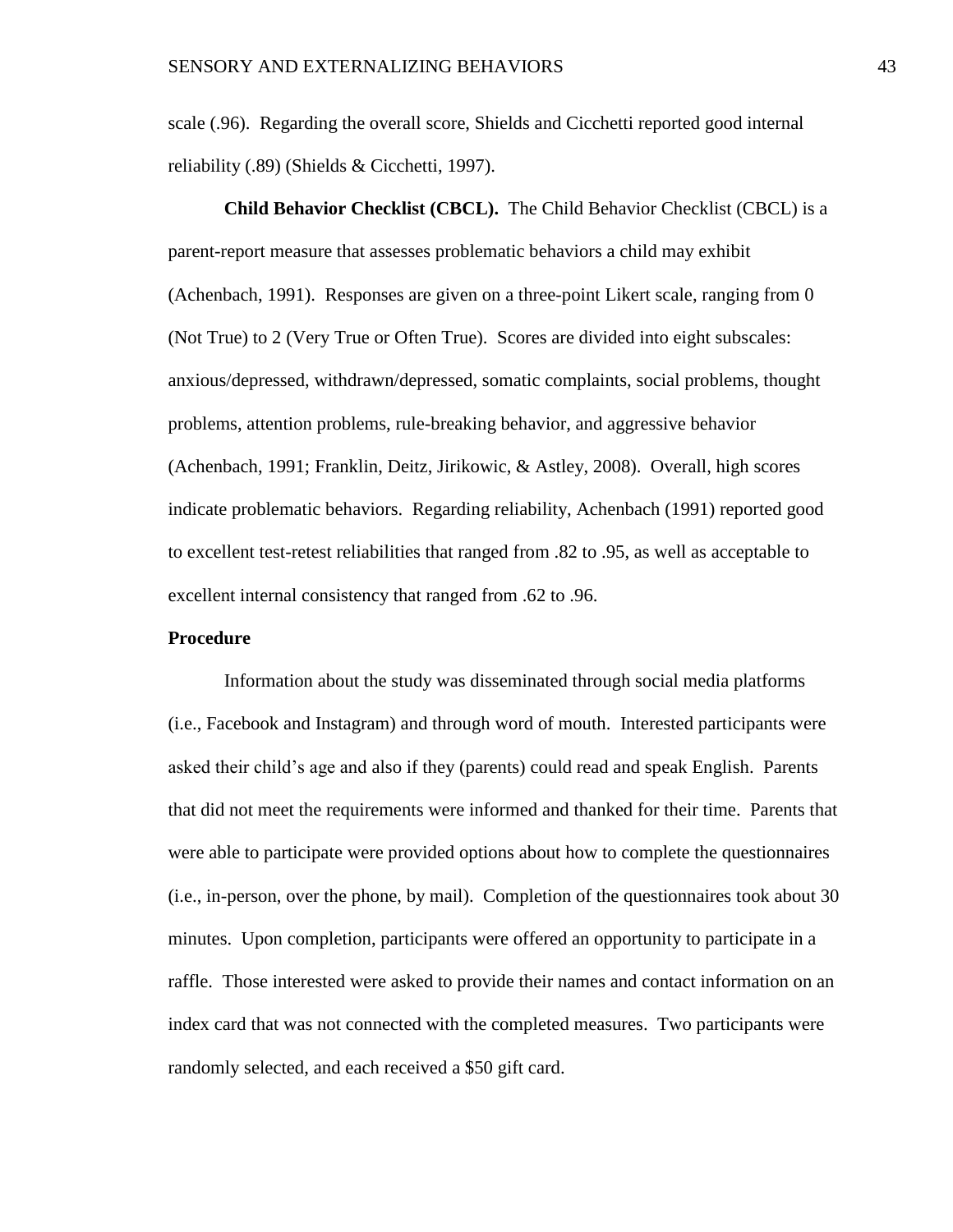## **Chapter 5: Results**

# **Descriptive Statistics**

The means and standard deviations for the sample on the sensory processing patterns from the SSP, the externalizing scale from the CBCL, and the emotion regulation and lability/negativity scales from the ERC are presented in Table 1.

| Measure                     | N  | Mean  | <b>SD</b> |
|-----------------------------|----|-------|-----------|
| <b>SSP</b>                  |    |       |           |
| Seeking                     | 47 | 10.72 | 6.06      |
| Avoiding                    | 47 | 15.13 | 8.69      |
| Sensitivity                 | 47 | 17.53 | 8.40      |
| Registration                | 47 | 10.72 | 6.07      |
| <b>CBCL</b>                 |    |       |           |
| External                    | 47 | 47.13 | 15.50     |
| <b>Aggressive Behaviors</b> | 47 | 55.51 | 10.37     |
| <b>Rule Breaking</b>        | 47 | 53.88 | 5.73      |
| <b>Behaviors</b>            |    |       |           |
| ERC                         |    |       |           |
| <b>Emotion Regulation</b>   | 46 | 27.02 | 2.94      |
| Lability/Negativity         | 46 | 24.37 | 7.06      |

**Table 1** Descriptive Statistics of Measures

The mean scores for each of the sensory processing patterns fall within the, *Just Like the Majority of Others* range. The following scores would start to indicate more problematic sensory processing: 18 for sensory seeking, 23 for sensory avoiding, 25 for sensory sensitivity, and 17 for registration. An average externalizing score of 47.13 indicates non elevated levels of aggressive and rule breaking behaviors; a score of 60 would begin to indicate elevated observations of these behaviors. Scores on the emotion regulation scale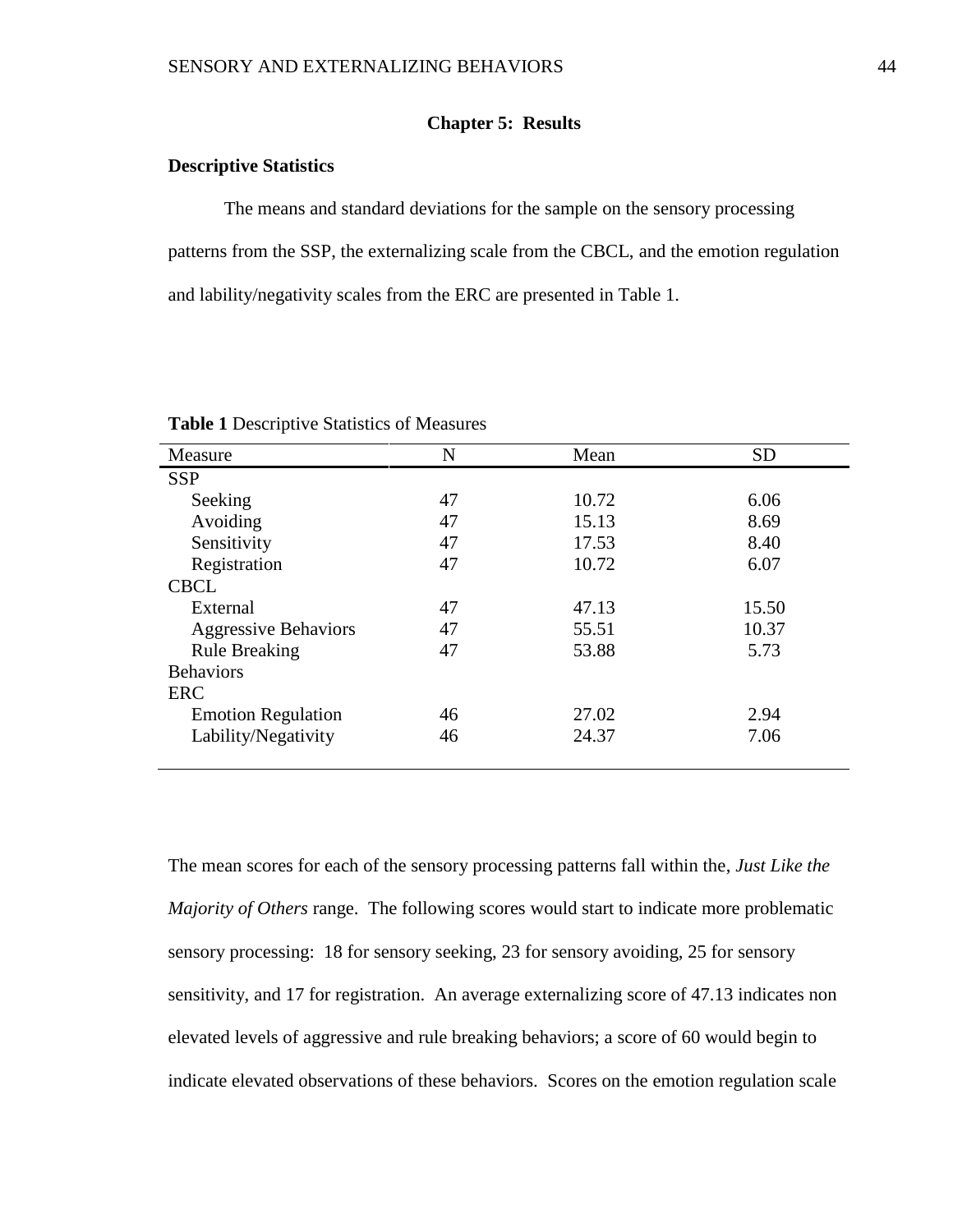range from eight to 32, with lower scores indicating increased difficulties managing positive and negative feelings. Scores on the lability/negativity scale range from 15 to 60, with high scores indicating increased emotional dysregulation.

## **Analysis of Hypothesis 1**

A multiple regression was initially planned to test the hypothesis that sensory processing patterns will predict externalizing behaviors. To test for the assumptions of the regression, a Pearson Correlation was conducted and found multicollinearity (See Table 2). Therefore, four simple linear regressions were conducted instead.

|              | Seeking | Avoiding | Sensitivity | Registration |
|--------------|---------|----------|-------------|--------------|
| Seeking      |         |          |             |              |
| Pearson      | 1.00    | $.831*$  | $.840*$     | $.762*$      |
| Correlation  |         |          |             |              |
| Avoiding     |         |          |             |              |
| Pearson      | $.831*$ | 1.00     | $.842*$     | $.747*$      |
| Correlation  |         |          |             |              |
| Sensitivity  |         |          |             |              |
| Pearson      | $.840*$ | $.842*$  | 1.00        | $.806*$      |
| Correlation  |         |          |             |              |
| Registration |         |          |             |              |
| Pearson      | $.762*$ | $.747*$  | $.806*$     | 1.00         |
| Correlation  |         |          |             |              |
| $*_{p<.001}$ |         |          |             |              |

**Table 2** Correlations of Sensory Patterns

A simple regression was conducted to investigate how well sensory seeking can predict externalizing symptoms. The results were statistically significant,  $F(1, 45) =$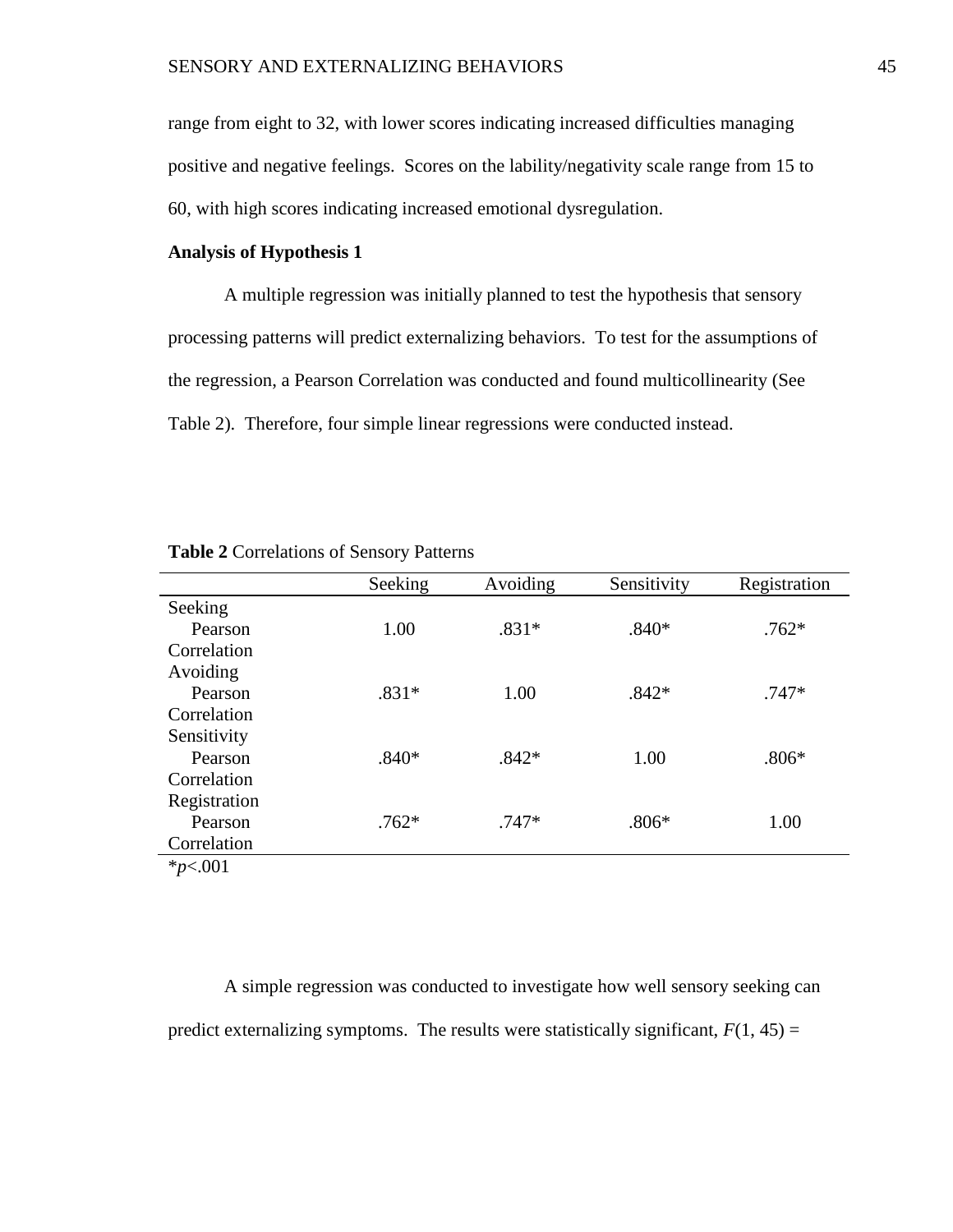38.399, *p* <.001. The adjusted *R* squared value was .448, so this indicates that 44.8% of the variance in externalizing symptoms can be explained by sensory seeking patterns.

A simple regression was conducted to investigate how well sensory avoiding can predict externalizing symptoms. The results were statistically significant,  $F(1, 45) =$ 63.106,  $p \le 0.001$ . The adjusted R squared value was .574, so this indicates that 57.4% of the variance in externalizing symptoms can be explained by sensory avoiding patterns.

A simple regression was conducted to investigate how well sensory sensitivity can predict externalizing symptoms. The results were statistically significant,  $F(1, 45) =$ 40.897, *p* <.001. The adjusted *R* squared value was .464, so this indicates that 46.0% of the variance in externalizing symptoms can be explained by sensory sensitivity patterns.

A simple regression was conducted to investigate how well sensory registration can predict externalizing symptoms. The results were statistically significant,  $F(1, 45) =$ 22.503, *p* <.001. The adjusted *R* squared value was .319, so this indicates that 31.9% of the variance in externalizing symptoms can be explained by sensory registration patterns.

**Additional Analysis of Hypothesis 1.** To further differentiate between externalizing behaviors, the two subscales within the externalizing scale were considered. The externalizing scale of the CBCL is composed of Rule Breaking Behavior (RBB) and Aggressive Behaviors (AB). Eight simple regressions were conducted to investigate how well each of the sensory processing patterns could explain each subscale. Each of the regressions was statistically significant,  $p < .001$ ; the *F* and adjusted *R* squared values are presented in table 3.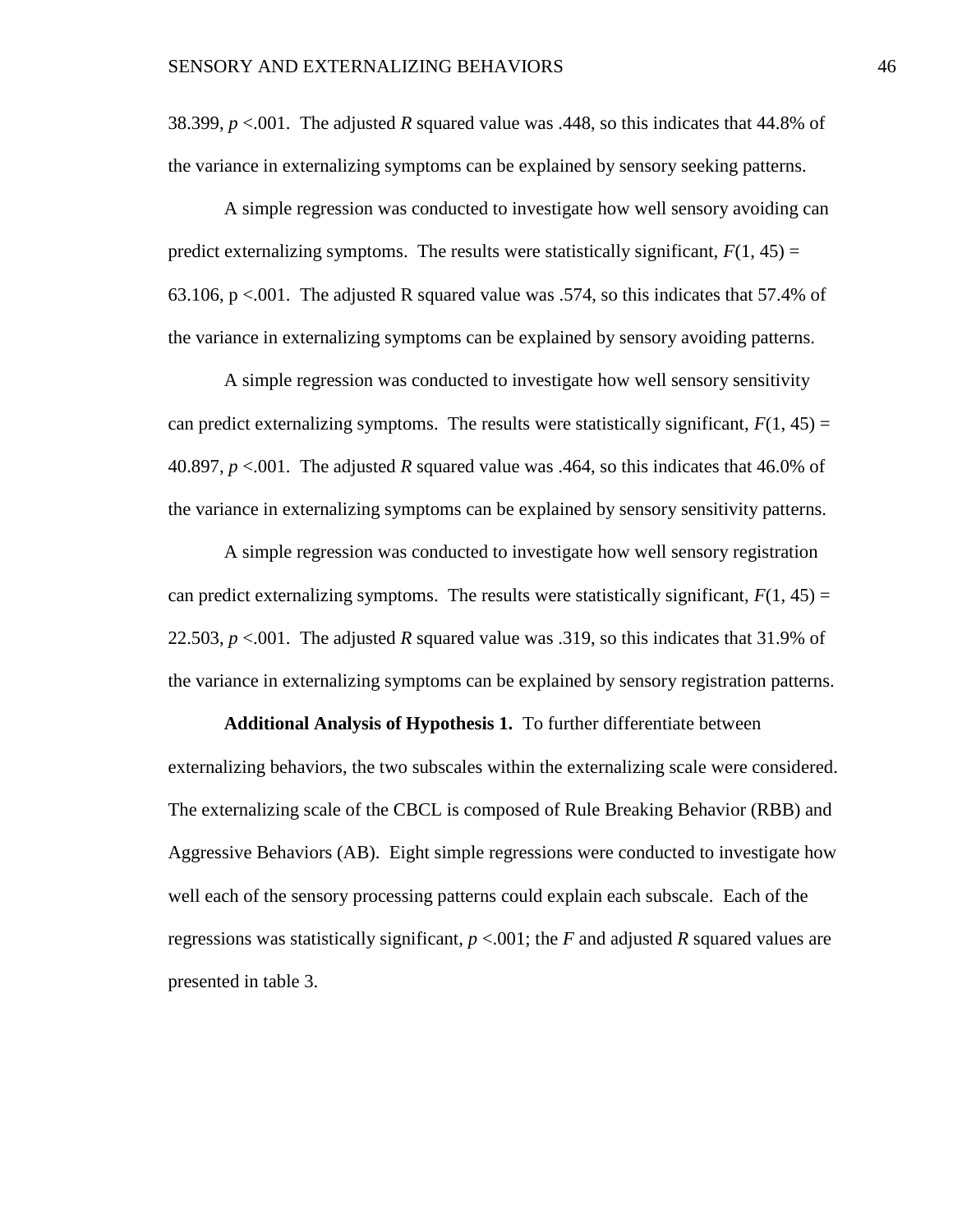| Measure      | <b>Rule Breaking Behavior</b> | <b>Aggressive Behavior</b> |
|--------------|-------------------------------|----------------------------|
| Seeking      |                               |                            |
| F            | 22.471                        | 81.190                     |
| Adj $R^2$    | .318                          | .635                       |
| Avoiding     |                               |                            |
| F            | 30.112                        | 89.754                     |
| Adj $R^2$    | .388                          | .659                       |
| Sensitivity  |                               |                            |
| F            | 24.146                        | 54.529                     |
| Adj $R^2$    | .335                          | .538                       |
| Registration |                               |                            |
| F            | 21.998                        | 28.924                     |
| Adj $R^2$    | .313                          | .378                       |

**Table 3**  $F$  and Adjusted  $R^2$  Values

### **Analysis of Hypothesis 2**

A Pearson correlation was conducted to test the hypothesis that there is a significant relationship between the four sensory processing patterns and two factors of emotion regulation, as well as to test the assumptions for a regression to test a secondary hypothesis that sensory processing pattern can predict the two scales of the Emotion Regulation Checklist. Emotion regulation was significantly correlated with seeking, *r*  $(46) = -0.602$ ,  $p = .001$ ; sensitivity,  $r(46) = -0.586$ ,  $p < .01$ ; avoiding,  $r(46) = -0.611$ ,  $p(46) = -0.611$  $\leq 0.001$ ; and registration,  $r(46) = -0.509$ ,  $p \leq 0.01$ , but not enough to indicate multicollinearity. Lability/negativity was significantly correlated with seeking,  $r(46) =$ 0.699,  $p < 0.01$ , and registration  $r(46) = 0.536$ ,  $p < 0.01$ , but not enough to indicate multicollinearity. Lability/negativity was highly correlated with avoidance,  $r(46) =$ 0.831,  $p < 0.01$ , and sensitivity,  $r(46) = 0.734$ ,  $p < 0.01$ ; therefore, these variables could not be used in the regression.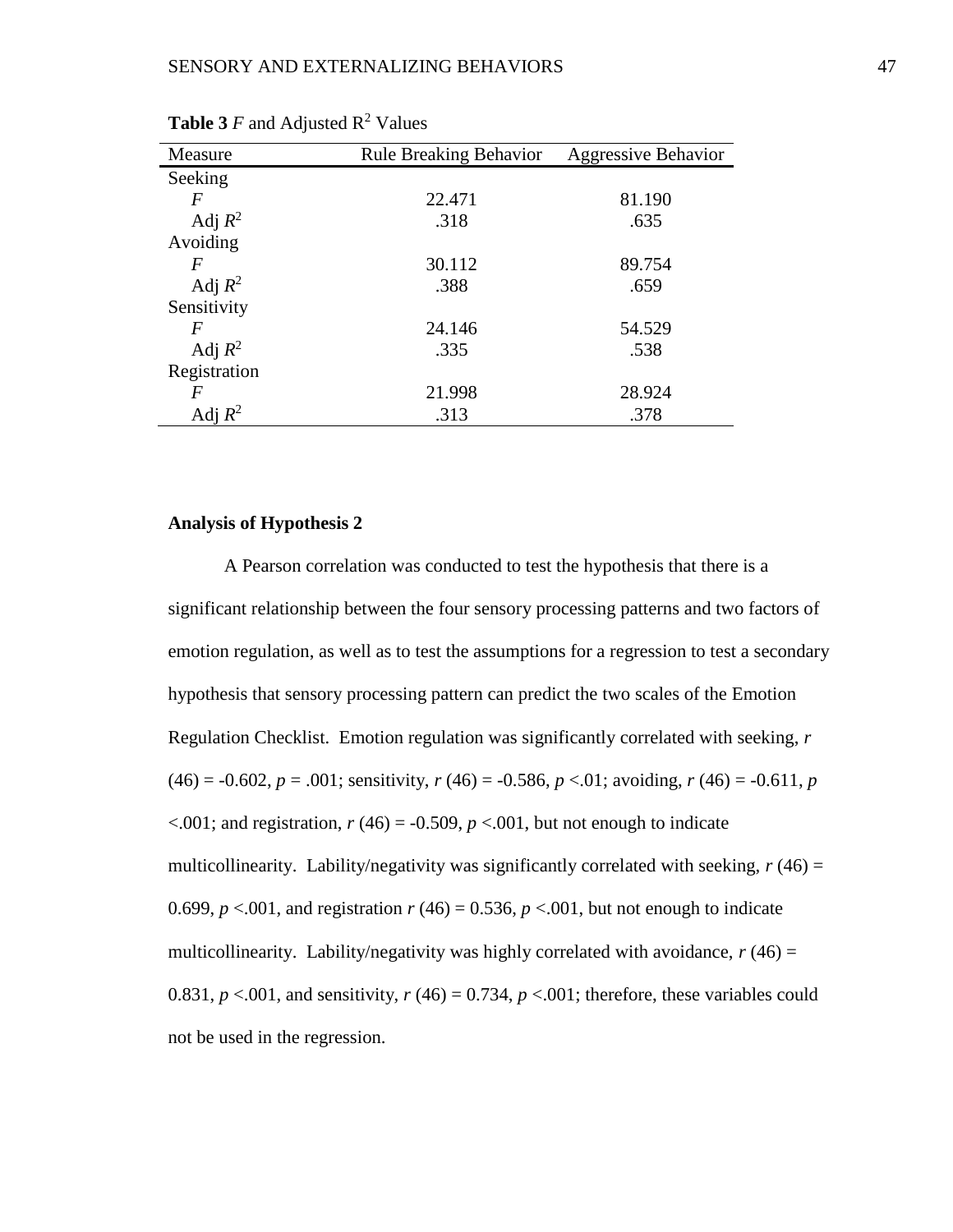Six simple regressions were conducted due to the multicollinearity found among the sensory processing patterns. A simple regression was conducted to investigate how well sensory avoiding can predict emotion regulation. The results were statistically significant,  $F(1, 44) = 26.169$ ,  $p < .001$ . The adjusted *R* squared value was .359, so this indicates that 35.9% of the variance in emotion regulation can be explained by sensory avoiding patterns.

A simple regression was conducted to investigate how well sensory seeking can predict emotion regulation. The results were statistically significant,  $F(1, 44) = 25.055$ , *p* <.001. The adjusted *R* squared value was .348, so this indicates that 34.8% of the variance in emotion regulation can be explained by sensory seeking patterns.

A simple regression was conducted to investigate how well sensory sensitivity can predict emotion regulation. The results were statistically significant,  $F(1, 44) =$ 23.061, *p* <.001. The adjusted *R* squared value was .329, so this indicates that 32.9% of the variance in emotion regulation can be explained by sensory sensitivity patterns.

A simple regression was conducted to investigate how well sensory registration can predict emotion regulation. The results were statistically significant,  $F(1, 44) =$ 15.358, *p* <.001. The adjusted *R* squared value was .242, so this indicates that 24.2% of the variance in emotion regulation can be explained by sensory registration patterns.

A simple regression was conducted to investigate how well sensory registration can predict lability/negativity. The results were statistically significant,  $F(1, 44) =$ 17.701, *p* <.001. The adjusted *R* squared value was .271, so this indicates that 27.1% of the variance in lability/negativity can be explained by sensory registration patterns.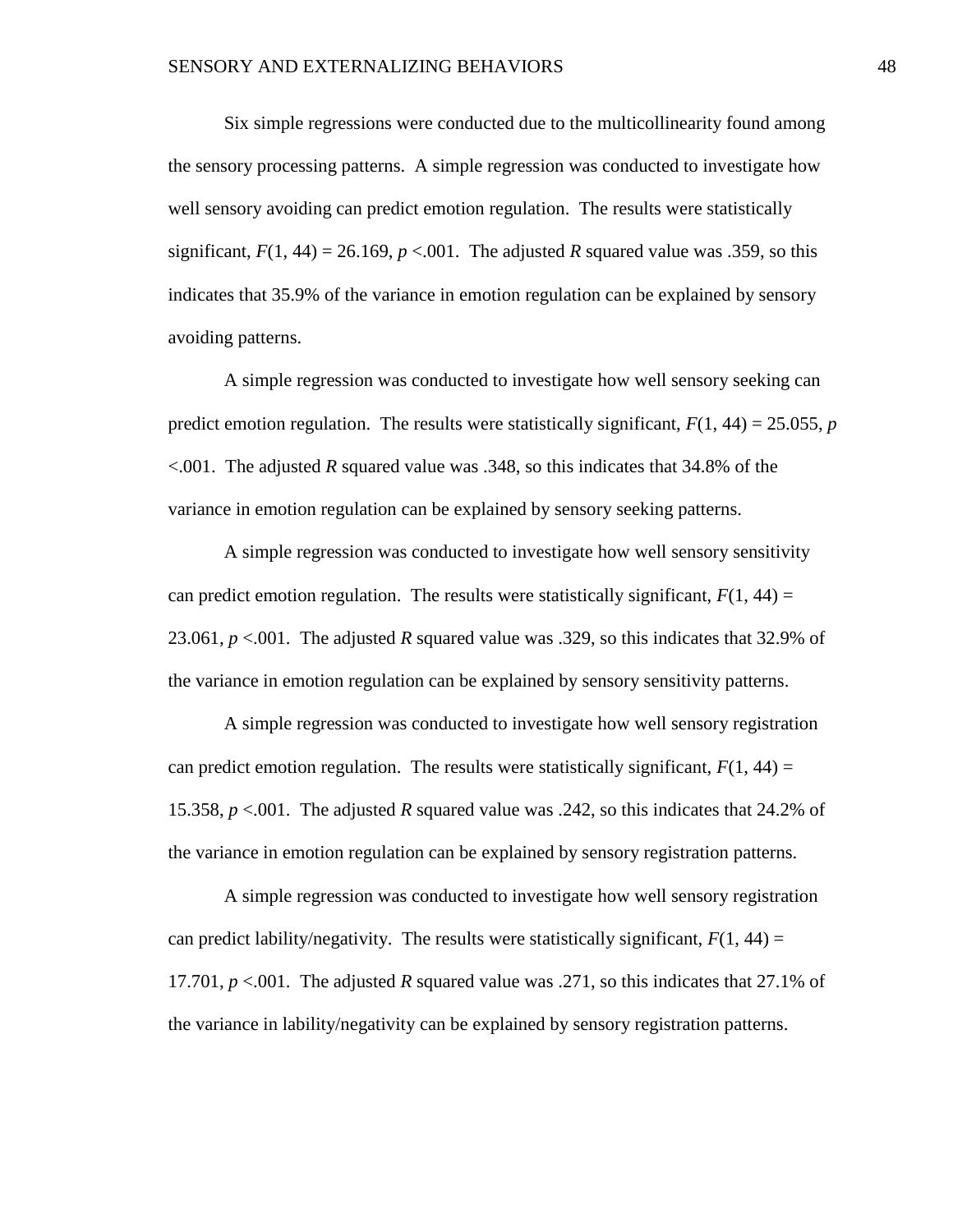A simple regression was conducted to investigate how well sensory seeking can predict lability/negativity. The results were statistically significant,  $F(1, 44) = 42.046$ , *p* <.001. The adjusted *R* squared value was .477, so this indicates that 47.7% of the variance in lability/negativity can be explained by sensory seeking patterns.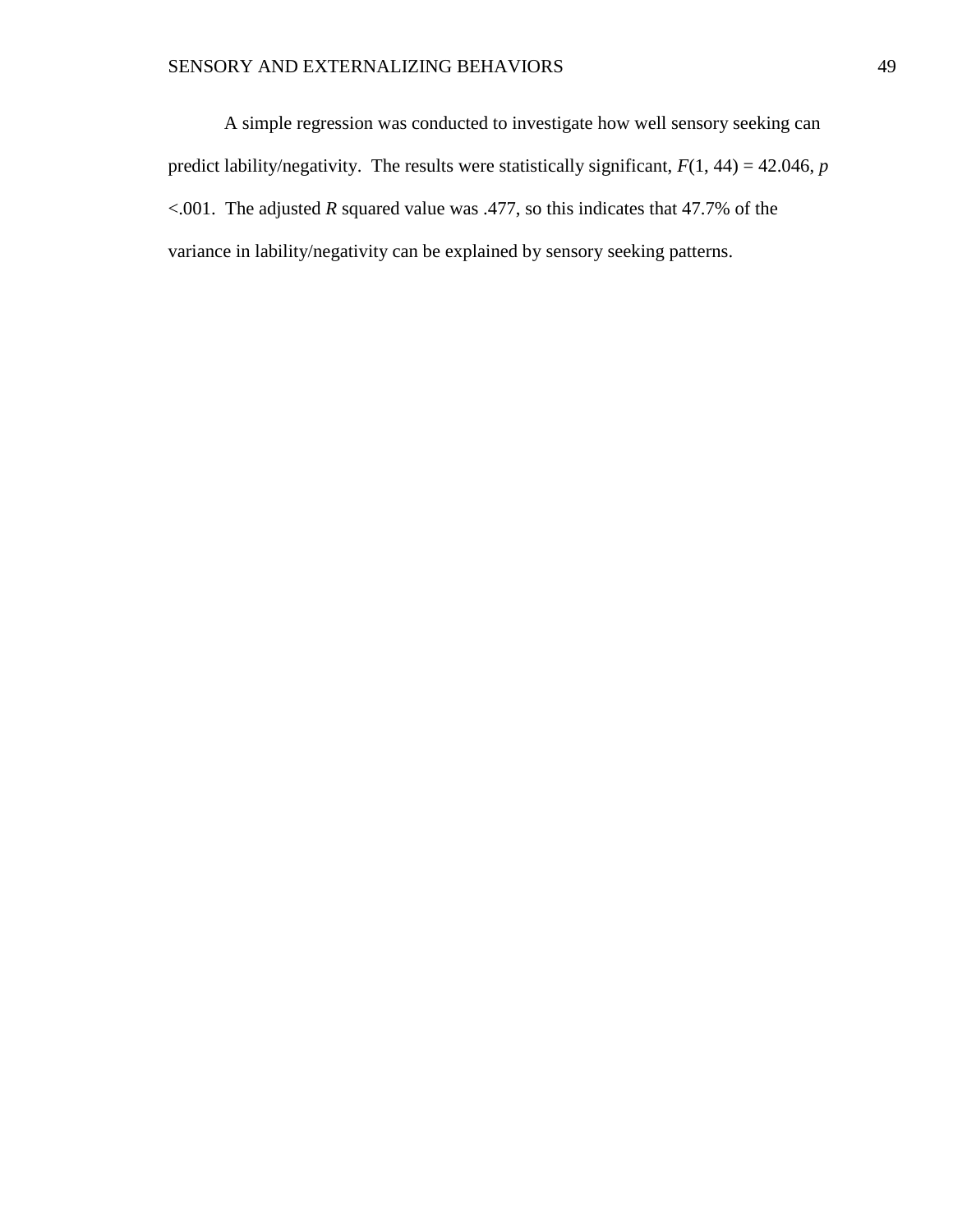#### **Chapter 6: Discussion**

The first aim of this study was to explore the relationship between sensory processing patterns and externalizing behaviors. Previous researchers have found that as sensory processing patterns become more problematic, externalizing behaviors increase as well (Mangeot et al., 2001; Gourley et al., 2013). Findings from this study are supportive of the previous literature because a positive correlation was observed. Not only is there a relationship between sensory processing patterns, the relationship appears predictive because each sensory processing pattern significantly predicted externalizing behaviors. Of note, previous studies were based on clinical samples, including children primarily diagnosed with ASD and ADHD; however, the current study observed consistent findings using a predominately nonclinical sample. Therefore, this relationship appears to be transdiagnostic and may generalize beyond a clinical sample. Additionally, researchers have reported observing a positive relationship between sensory processing and externalizing behaviors in children from three to 11 years old (Ben-Sasson et al., 2009; Van Hulle, Schmidt, & Goldsmith, 2012; Gourley et al., 2013). In the current sample, the average age was nine years old, which is also consistent with previous research. This current study expands upon the literature by including children up to 14 years old, consistent with Dunn's theory that these patterns are observed throughout the lifespan and not only in early childhood (Dunn & Westman, 1997; Brown et al., 2001; Dunn & Daniels, 2001; Brown & Dunn, 2022; Dunn, 2002).

Furthermore, when deconstructing externalizing behaviors into more discrete behaviors, each sensory processing pattern significantly predicted aggressive behaviors and rule breaking behaviors; however, the strength of the relationships could provide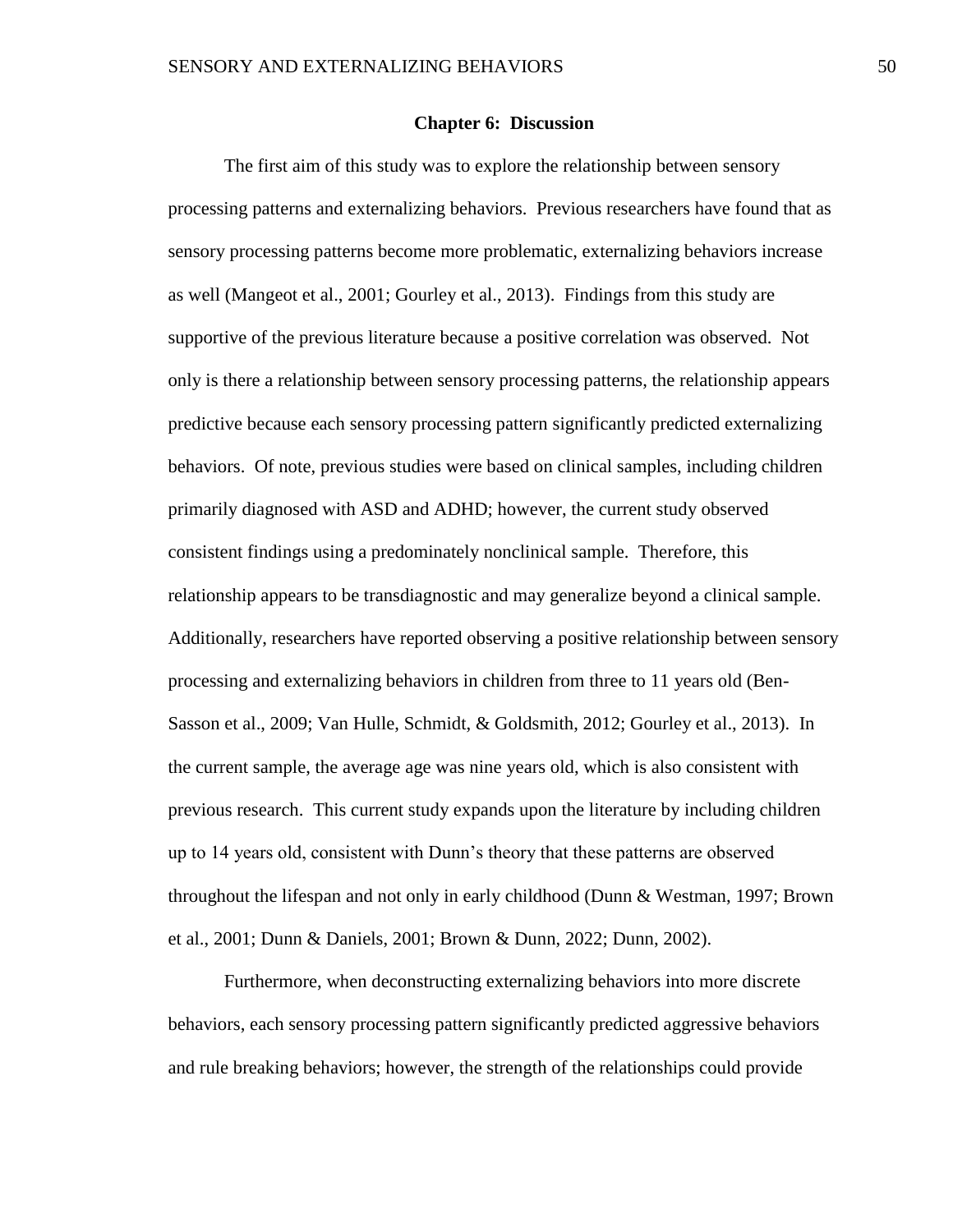further insight into the relationship between sensory processing and specific externalizing behaviors. For instance, a much stronger relationship was observed between sensory seeking and sensory avoidance with aggressive behaviors, compared with sensory seeking and sensory avoiding with rule breaking behaviors. The Aggressive Behavior subscale includes items such as fighting, property destruction, teasing others, and demanding attention. These behaviors require children to act, actively, on their environment. Similarly, sensory seeking and sensory avoiding are characterized by an active self-regulation approach, meaning these children actively engage with their environment in reaction to sensory stimuli (Dunn, 2002). Based on the current findings, children that present with more problematic sensory seeking and sensory avoiding patterns will tend to engage actively with their environment in an aggressive manner. This predictive relationship between sensory avoiding and aggressive behavior observed is consistent with findings from Mangeot and colleagues (2001). Of note, given the nonclinical nature of the current sample, moderate sensory processing predicted moderate levels of aggressive behaviors.

 On the other hand, the rule breaking behavior subscale includes items such as lies, does not express guilt, truancy, and swearing. These behaviors appear to represent a more passive engagement with the children's environment; however, this subscale also includes items such as running away that would be considered more active. Children presenting with sensory avoiding tend to move away from aversive stimuli, increasing the occurrence of elopement and running away captured on the rule breaking behavior subscale (Dunn, 2007). Therefore, as children present with more problematic sensory seeking or sensory avoiding patterns, increased rule breaking behaviors are observed but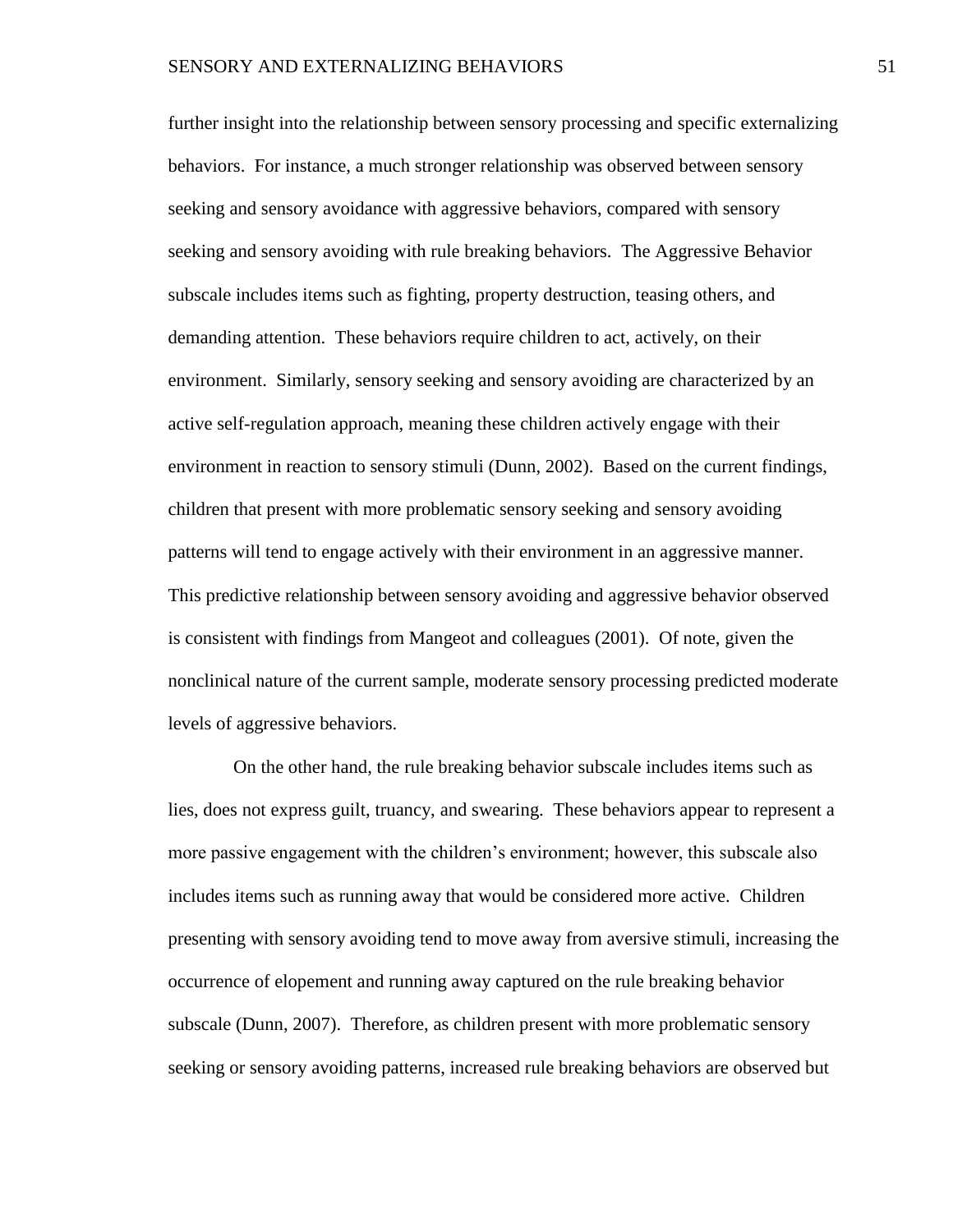### SENSORY AND EXTERNALIZING BEHAVIORS 52

not to the same extent as aggressive behaviors. Of note, the rule breaking behavior subscale includes severe behaviors such as fire setting, sexual behaviors, and alcohol and drug use that may not be as readily observed in a nonclinical sample. Therefore, the nonclinical nature of the current study could have contributed to the relatively weaker relationship between sensory seeking and sensory avoiding with rule breaking behaviors.

Based on the results, children presenting with greater sensory sensitivity tend to engage in more aggressive behavior. Due to the scores being within the average range, moderate sensitivity predicted moderate aggressive behaviors. Children with sensory sensitivity are generally reactive but do not usually act on their environment (Dunn 1997; Dunn, 2007). Therefore, it might not be expected to see a strong relationship between sensory sensitivity and aggressive behaviors, based on the active nature of many of the items on the aggressive behavior subscale. However, about half of the items on the scale overlap with expected behaviors of these children when aversive stimuli are present, including defiance/disobedience, screaming, and changes in mood (Dunn, 1997; Dunn, 2007). Additionally, Miller et al. reported that children presenting with sensory overresponsivity, characterized by sensory sensitivity, tended to exhibit inflexibility (2012). It is plausible that parents interpret inflexibility as a child being stubborn, which is also captured within the aggressive behavior subscale. Children presenting with sensory sensitivity also tend to engage in more rule breaking behaviors. The rule breaking behavior subscale includes swearing; this behavior, for instance, allows children with sensory sensitivity to express experiencing an aversive stimulus but does not require them to act on their environment, consistent with Dunn's description of this sensory processing pattern (1997; 2007). The relationship between sensory sensitivity, though significant, is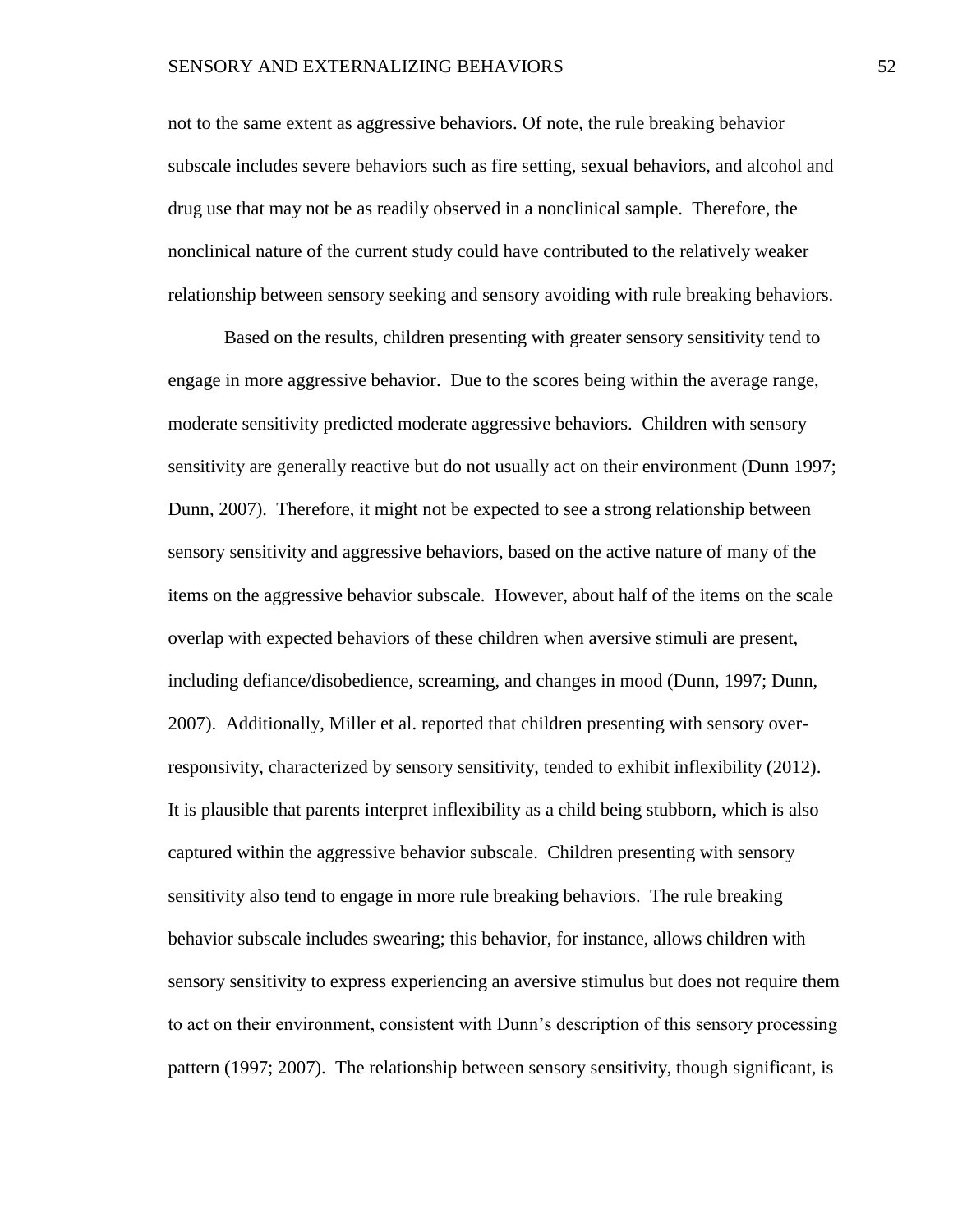not as strong as with aggressive behaviors; this again could be accounted for the nonclinical nature of the sample.

Registration patterns appear similarly related to aggressive and rule breaking behaviors. Overall, children presenting with registration are nonreactive, due to needing very salient stimuli, and are unengaged with their environment, due to a passive behavioral approach to the stimuli that are perceived (Dunn, 1997; Dunn, 2007). Specific behaviors associated with registration can include limited awareness of people talking to them and decreased awareness of their environment; affectively, these children generally appear flat (Dunn, 1997; Dunn, 2007). It is plausible that adults may perceive these children as noncompliant or defiant when the child may appear to be ignoring the adult or the directive. Furthermore, limited environmental awareness could account for wandering away from people or places and picking up items that might not belong to them, and flat affect could appear as a lack of guilt toward others. These behaviors are included within the aggressive behavior and rule breaking behavior subscales and could help to explain the relationship that was observed in this study.

The second aim of the current study was to explore the theorized relationship between sensory processing and emotion regulation. Overall, as sensory processing becomes more problematic, inflexibility and emotional dysregulation increases. Additionally, as sensory processing becomes more problematic, children's positive responses to others, levels of empathy, and regulation strategies decrease. These findings are consistent with previous literature that indicates deficits in sensory processing is related to maladaptive emotion regulation (Mangeot et al., 2001; De Gangi et al., 2005). Of note, previous literature focused on infants and toddlers or children diagnosed with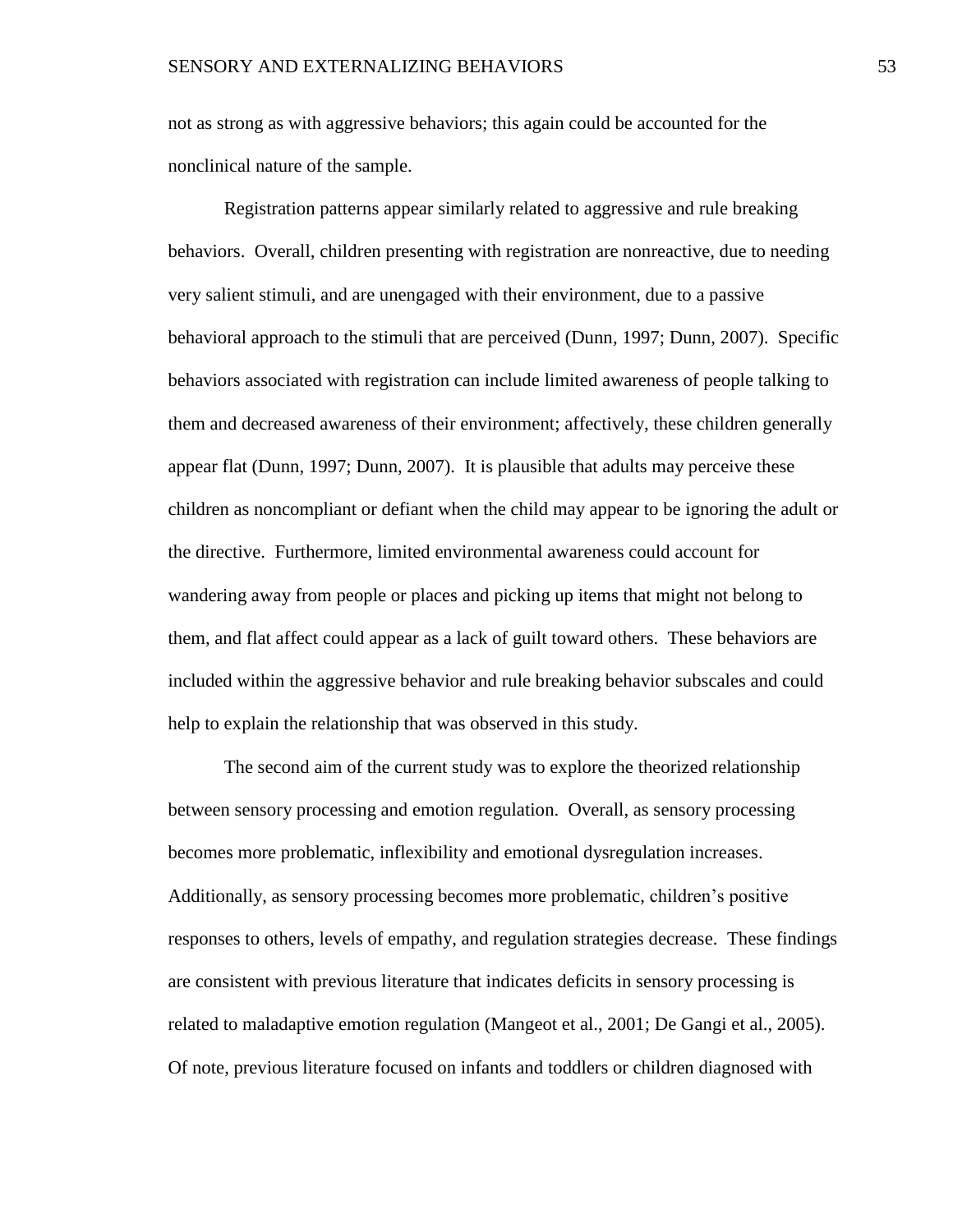ADHD; therefore, current findings suggest this relationship is observed into childhood and in a nonclinical sample, consistent with emotion regulation theory that development extends through the lifespan and is influenced by internal, neural systems including sensory processing (Morris et al., 1998; Calkins, 2004; Zeman et al., 2006; Calkins & Hill, 2007). Specifically, children that experience sensitivities to sensory stimuli and/or actively avoid sensory stimuli are much more likely to present with inflexibility and emotional dysregulation. Similarly, researchers have observed children that present with sensory over-responsivity, which is characterized by low thresholds to sensory stimuli that triggers a fight, flight, or freeze response, are more likely to also present with irritability and inflexibility, based on parent-reports (Miller et al., 2012). Dunn (1997) reported that children presenting with sensory avoidance often seek to create predictability in their environments, which may be perceived as being stubborn or inflexible, and children presenting with sensory sensitivities are more likely to be more irritable and have a short-fuse, possibly contributing to the strong relationship observed in the current study.

Further findings of the current study indicate a predictive relationship between sensory seeking and the lability/negativity scale of the ERC. Children presenting with sensory seeking patterns are often observed engaging in high levels of activity and increased excitability (Dunn, 1997). Similarly, items that create the lability/negativity scale include being prone to outbursts of energy and modulating excitement. Based on current findings, children presenting with sensory seeking patterns are more likely to have trouble regulating their energy levels and excitement, which is consistent with the increased movement and enjoyment in sensory seeking behaviors that Dunn observed and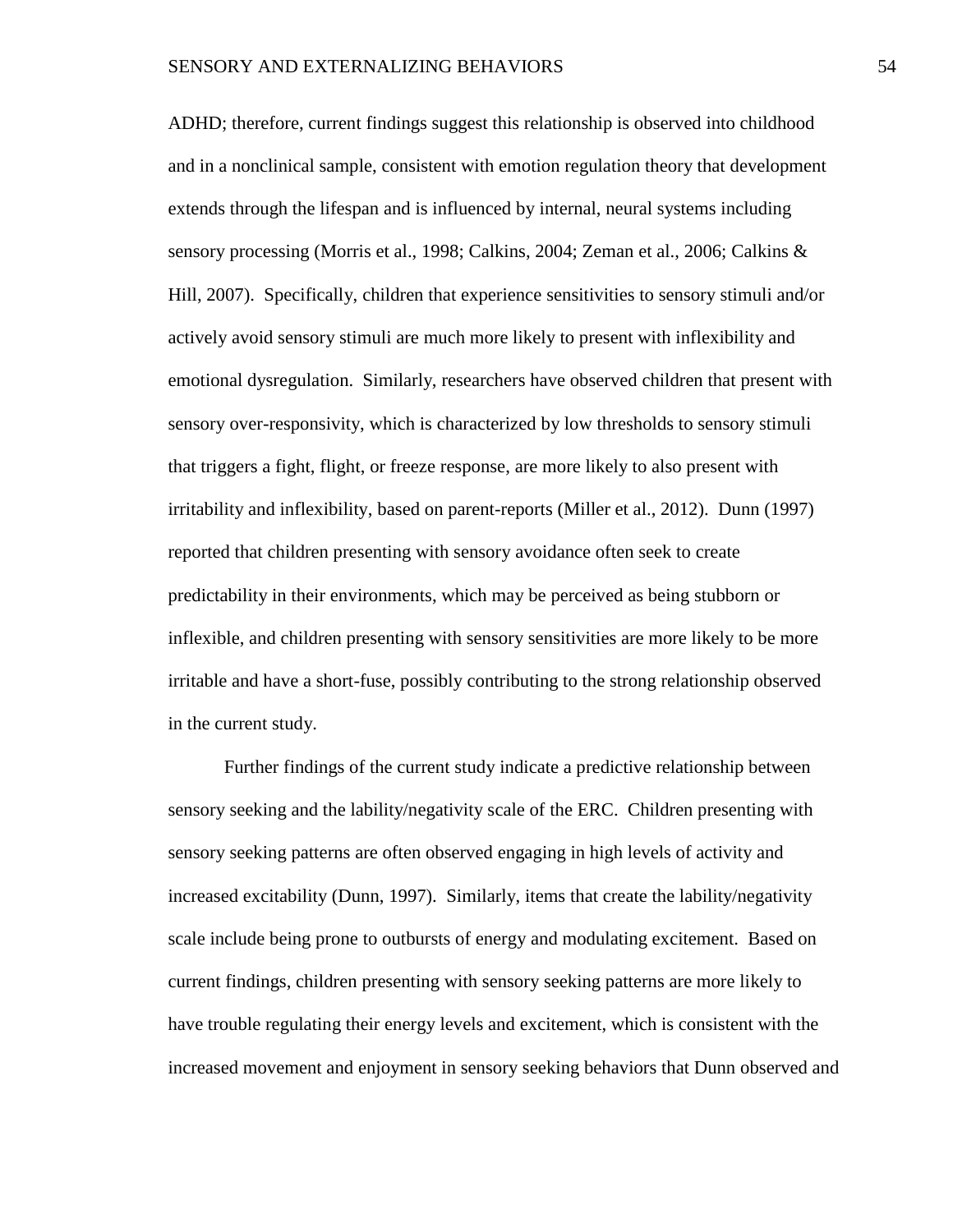described in her theory (1997). Previous literature also indicates that problematic sensory processing can impact children's daily activities including increased playfulness, which is also included on the lability/negativity scale of the ERC (Bundy, Shia, Qi, & Miller, 2007; Gourley et al., 2013). Therefore, children with increased sensory seeking behaviors appear prone to excitability when interacting with their environment and with peers, which can negatively impact their daily functioning, including play. Additionally, the lability/negativity scale includes items such as responding negatively to limit setting. As mentioned, children with sensory seeking behaviors enjoy actively seeking sensory experiences; therefore, it appears these children could be more likely to respond negatively to rules and boundaries that take these opportunities away from them.

Findings further indicated a predictive relationship between sensory registration and lability/negativity. Children presenting with registration patterns tend to exhibit flat or low affect (Dunn, 1997). It is plausible that adults may observe the flat or low affect as difficulty to recover from upsetting situations, which is an item included on the lability/negativity scale. Additionally, children presenting with registration patterns often do not perceive sensory information; this includes adults speaking to them (Dunn, 1997). Therefore, these children may not perceive directives, impacting their ability to transition to different activities, and adults may believe these children are ignoring directives and negatively transitioning to different activities.

Moreover, each sensory processing pattern significantly predicted emotion regulation. In other words, children with higher sensory processing patterns appear more likely to have trouble with emotional expression and regulation of emotional responses. The emotion regulation scale includes assessment of children's verbalizations of feelings.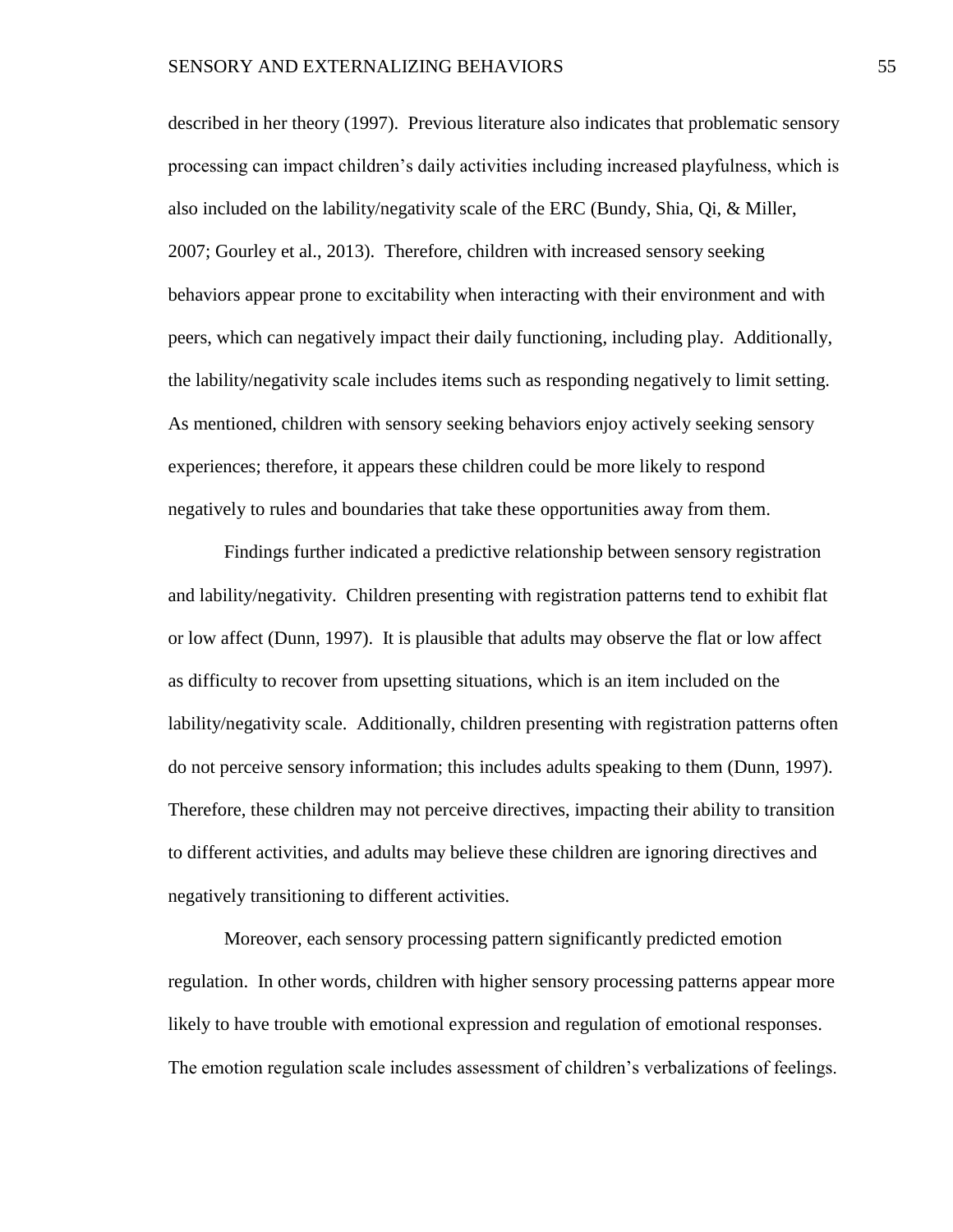Based on current findings, children presenting with problematic sensory processing patterns may be less likely to verbalize when they are experiencing negative emotions. With limited ability to verbalize their emotions, these children appear more likely to communicate their feelings behaviorally through aggressive behaviors, as observed in the current sample and in previous literature (Mangeot et al., 2001).

Specifically, researchers have found that children with greater sensory seeking patterns tend to exhibit decreased empathy and more difficulty regulating social interactions (Mangeot et al., 2001). Current findings appear consistent with these findings because both empathy and reactions to social overtures are captured in the emotion regulation scale. Similarly, children presenting with sensory sensitivity tend to have more trouble socializing with peers (Miller et al., 2012). Children presenting with sensory avoidance are often described as "loners"' and are observed avoiding social situations; therefore, they may be more likely to be perceived as not responding positively to social overtures from adults and/or peers (Dunn, 2007). As noted, children presenting with registration patterns have a proclivity to exhibit flat affect, which is captured in the emotion regulation scale. Adults may perceive flat affect and minimal awareness and engagement with the environment as difficulty showing empathy toward others. Additionally, children presenting with sensory registration may be more likely not to respond positively to social overtures from peers and adults. Previous literature indicates children with sensory under-responsivity and registration tend to engage in rough or disorganized play when they do interact with others (Cheng & Boggett-Carsjens, 2005; Dunn, 2007). Adults, therefore, may perceive their limited awareness of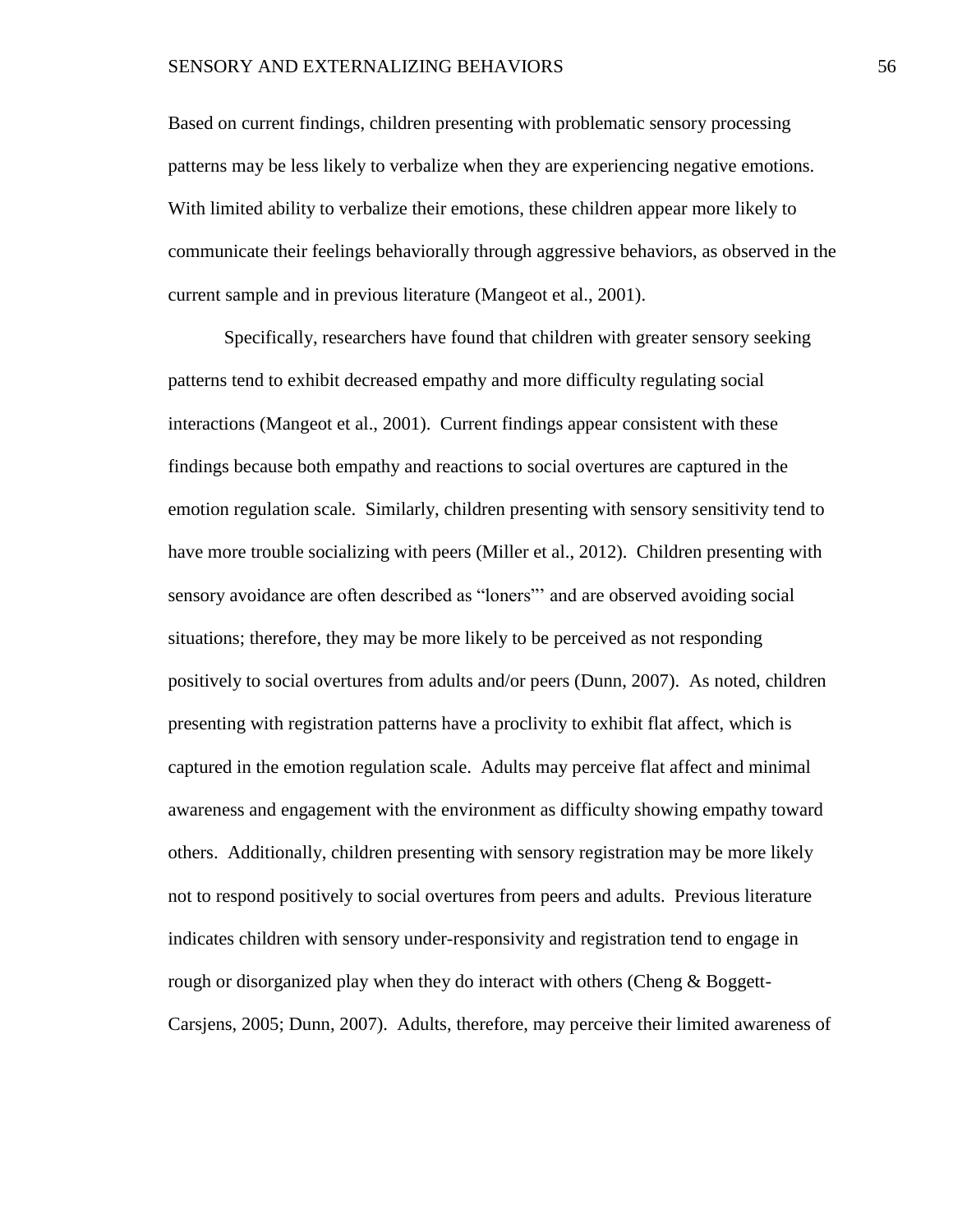social overtures or their rough, disorganized attempt at play as negative reactions to peers and adults.

## **Limitations**

This study relied on parent-report of previous diagnoses to assess the child's sensory processing, emotion regulation, and externalizing behaviors. Use only of parentreport allows for one perspective of the behaviors. This could potentially result in limited or biased information by assuming the parent objectively and accurately reported the information. Furthermore, the sample consisted of school-aged children; therefore, the children are often observed more frequently by teachers throughout the school week. Obtaining information from additional reporters could have improved this study. Moreover, the Short Sensory Profile does not provide information regarding each sense; therefore, use of the Sensory Profile 2 could improve the current study and provide further insight into the observed relationships.

Additionally, the generalizability of the findings from this study is limited. The small sample size will limit the ability to apply these findings to the overall population. Furthermore, the majority of the sample identified as Caucasian; therefore, these findings may not generalize to various ethnicities and cultures, especially those not represented (e.g., Asian). With a nonclinical sample, the majority of scores were within a normal range; therefore, the relationship observed in the current study may not be consistent within a clinical population.

## **Future Directions**

Future researchers should continue to explore the observed relationships within a clinical sample to obtain consistent findings. Of note, exploring these relationships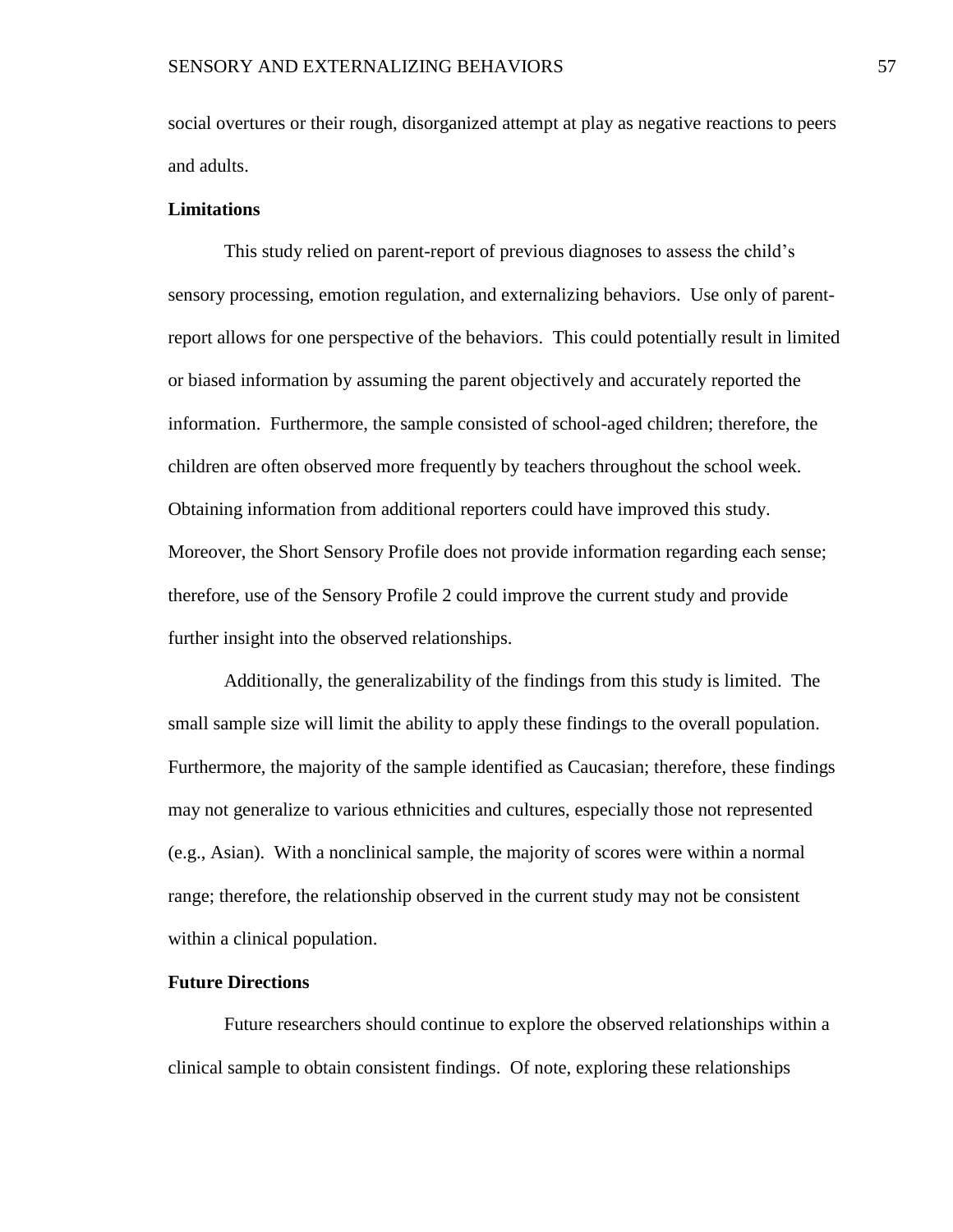beyond ASD and ADHD diagnoses could be beneficial to further the understanding of sensory processing in children. Furthermore, the current study was based on Winnie Dunn's model of sensory processing and her measure of sensory processing, the Short Sensory Profile. Future researchers may consider conducting this study based on Jean Ayres' model of sensory integration and her measure, the Sensory Integration and Praxis Test (SIPT). The Short Sensory Profile primarily measures the reaction or consequential behaviors to various sensory input; the SIPT expands the evaluation to children's perception of sensory stimuli. In addition, if children with externalizing behaviors also present with problematic sensory processing patterns, it would be helpful for clinicians to know how to intervene effectively. Although findings are inconsistent, researchers have identified potentially effective interventions (e.g., Sensory Integration Therapy). Therefore, researchers should study the effectiveness of sensory-based approaches with children that present with externalizing behaviors and problematic sensory processing. It may also be beneficial for researchers to explore sensory processing factors in the assessment of externalizing behaviors, potentially to inform behavior management interventions (e.g., ABA) to address aggressive and rule breaking behaviors. For example, assessing sensory processing factors could identify additional triggers and perpetuating factors that could further inform the behavior management approach.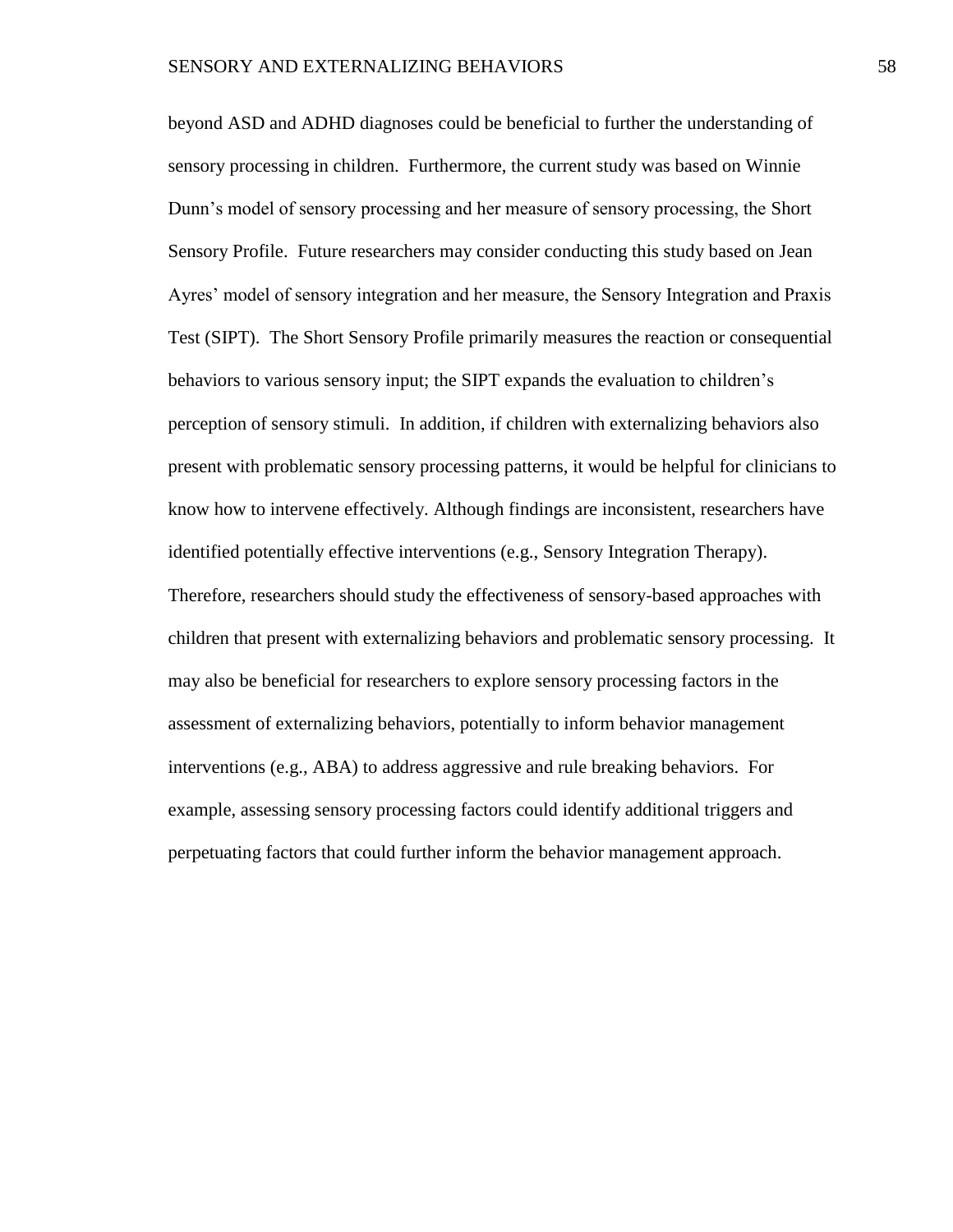## References

- Achenbach, T. M. (1991). *Integrative guide for the 1991 CBCL/4-18, YSR, and TRF profiles*. Department of Psychiatry, University of Vermont.
- American Psychiatric Association. (1994). *Diagnostic and Statistical Manual of Mental Disorders (*4th ed.). Washington, *DC:* Author.
- American Psychiatric Association. (2013). *Diagnostic and statistical manual of mental disorders*: DSM-5. Washington, D.C: American Psychiatric Association.
- Ashburner, J., Ziviani, J., & Rodger, S. (2008). Sensory processing and classroom emotional, behavioral, and educational outcomes in children with ASD. *American Journal of Occupational Therapy*, *62*(5) 564-573.

Ayres, J. (1972). *Sensory Integration and the Child*. Los Angeles: Western.

- Bagatell, N., Mirigliani, G., Patterson, C., Reyes, Y., & Test, L. (2010). Effectiveness of therapy ball chairs on classroom participation in children with autism spectrum disorders. *The American Journal of Occupational Therapy*, *64*, 895-903.
- Baker, A. E., Lane, A., Angley, M. T., & Young, R. L. (2008). The relationship between sensory processing patterns and behavioural responsiveness in autistic disorder: A pilot study. *Journal of autism and developmental disorders*, *38*(5), 867-875.
- Barnes, K. J., Vogel, K. A., Beck, A. J., Schoenfeld, H. B., & Owen, S. V. (2008). Selfregulation strategies of children with emotional disturbance. *Physical & Occupational Therapy in Pediatrics*, *28*, 369-387.
- Becht, A. I., Prinzie, P., Deković, M., Van den Akker, A. L., & Shiner, R. L. (2016). Child personality facets and overreactive parenting as predictors of aggression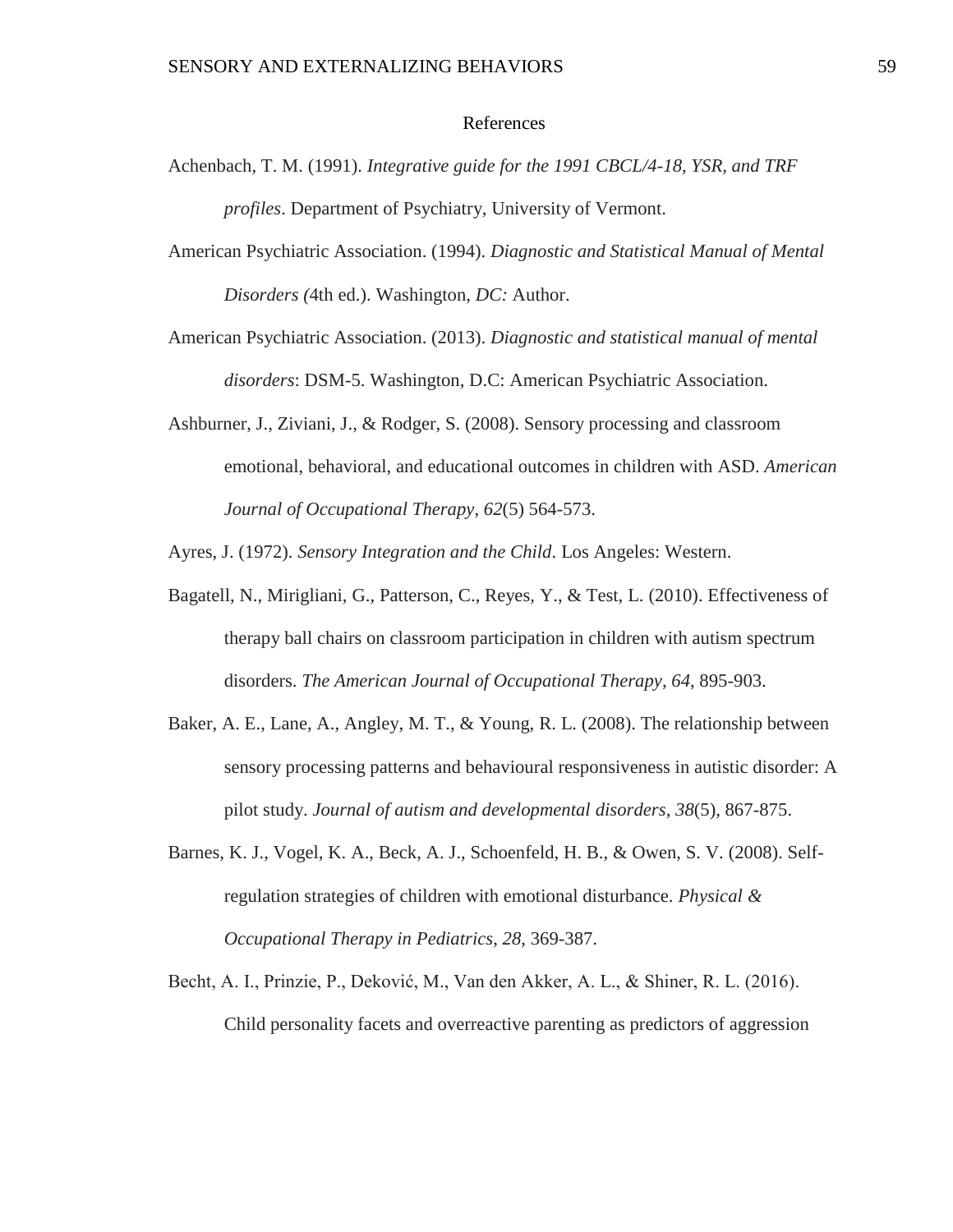and rule-breaking trajectories from childhood to adolescence. *Development and psychopathology*, *28*(2), 399-413.

- Ben-Sasson, A., Carter, A. S., & Briggs-Gowan, M. J. (2009). Sensory over-responsivity in elementary school: Prevalence and social-emotional correlates. *Journal of Abnormal Child Psychology*, *37*, 705-716.
- Berking, M. & Whitley, B. (2014). Emotion regulation: Definition and relevance for mental health. In *Affect Regulation Training* (pp. 5-17). Springer: New York.
- Bundy, A. C., Shia, S., Qi, L., & Miller, L. J. (2007). How does sensory processing dysfunction affect play? American Journal of Occupational Therapy, 61, 201– 208.
- Burgess, K. B., Marshall, P. J., Rubin, K. H., & Fox, N. A. (2003). Infant attachment and temperament as predictors of subsequent externalizing problems and cardiac physiology. *Journal of Child Psychology and Psychiatry*, *44*(6), 819-831.
- Burke, L. (2003). The impact of maternal depression on familial relationships. *International Review of Psychiatry*, *15,* 243–255.
- Calkins, S. D. & Hill, A. (2007). Caregiver influences on emerging emotion regulation. *Handbook of Emotion Regulation*, 229248.
- Calkins, S. D., & Leerkes, E. M. (2004). Early attachment processes and the development of emotional self-regulation. Handbook of self-regulation: Research, theory, and applications, 324-339.
- Candler, C. (2003). Sensory integration and therapeutic riding at summer camp: Occupational performance outcomes. Physical and Occupational Therapy in Pediatrics, 23, 51–64. doi:10.1300/J006v23n03\_04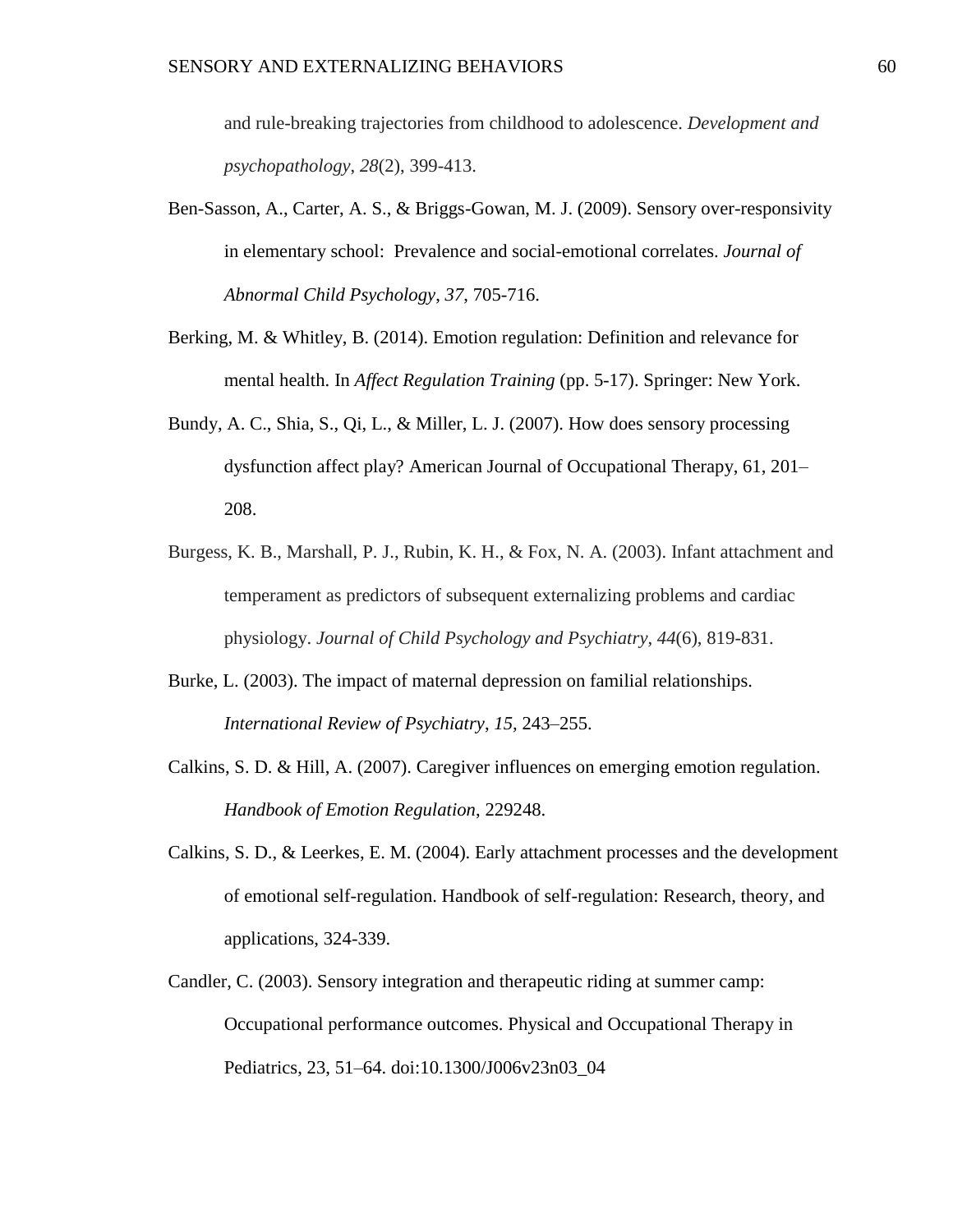- Cermak, S. A. (1991). Somatodyspraxia. In: Fisher AG, Murray EA, Bundy AC, editors. *Sensory Integration: theory and practice*. Philadelphia, PA: FA Davis. p 137–70.
- Cheng, M. & Boggett-Carsjens, J. (2005). Consider sensory processing disorders in the explosive child: Case report and review. *The Canadian Child and Adolescent Psychiatry Review*, 2(14), 44-48.
- Cheung, P. P., & Siu, A. M. (2009). A comparison of patterns of sensory processing in children with and without developmental disabilities. *Research in Developmental Disabilities*, *30*(6), 1468-1480.
- Collier, L. & Truman, J. (2008). Exploring the multi-sensory environment as a leisure resource for people with complex neurological disabilities. *Neuro-Rehabilitation.*23(4), 361-367.
- De Gangi, G., Breinbauer, C., Doussard-Roosevelt, J., Stephen, P., & Greenspan, S. (2005). Prediction of childhood problems at three years in children experiencing disorders of regulation during infancy. *Infant Mental Health Journal*, *21*, 156- 175.
- Denham, S. A., Workman, E., Cole, P. M., Weissbrod, C., Kendziora, K. T., & ZAHN– WAXLER, C. A. R. O. L. Y. N. (2000). Prediction of externalizing behavior problems from early to middle childhood: The role of parental socialization and emotion expression. *Development and psychopathology*, *12*(1), 23-45.
- Devlin, S., Healy, O., Leader, G., & Hughes, B. M. (2011). Comparison of behavioral intervention and sensory-integration therapy in the treatment of challenging behavior. *Journal of Autism and Developmental Disorders*, *41*, 1303-1320. doi: 10.1007/s10803-010-1149-x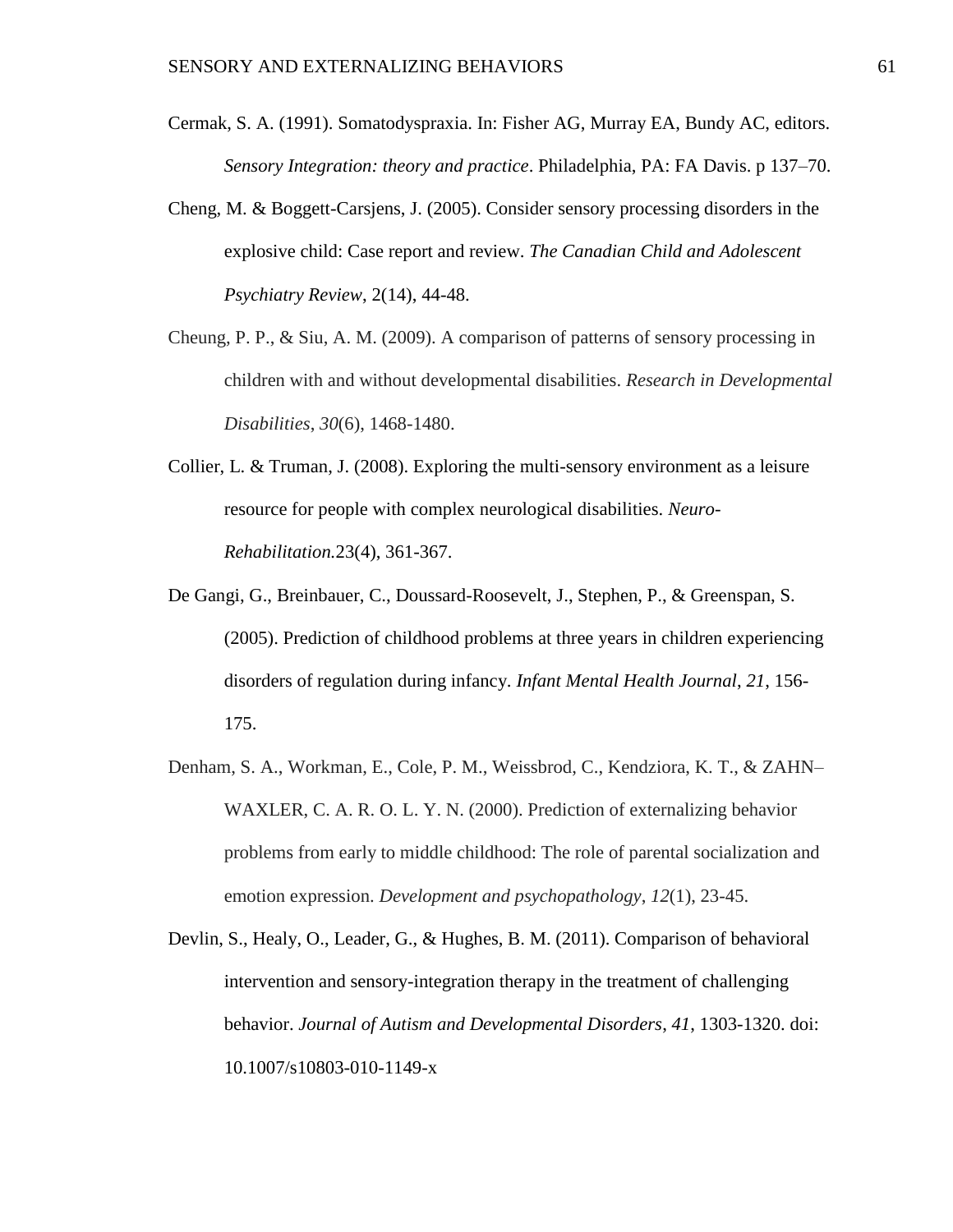- Dunn, W. (1997). The impact of sensory processing abilities on the daily lives of young children and their families: A conceptual model. *Infants and Young Children*, *9*(4), 23-35.
- Dunn, W. (2007). Supporting children to participate successfully in everyday life by using sensory processing knowledge. *Infants and Young Children*, *20*(2), 84-101.

Dunn, W. (2014). *Sensory Profile 2: User's Manual*. Psych Corporation.

- Dunn, W. & Bennett, D. (2002). Patterns of sensory processing in children with attention deficit hyperactivity disorder. *The Occupational Therapy Journal of Research*, *22*(1), 4-15.
- Dunn, W., Myles, B. S., & Orr, S. (2002). Sensory processing issues associated with Asperger syndrome: A preliminary investigation. *American Journal of Occupational Therapy*, *56*(1), 97-102.
- Eddy, J.M., & Chamberlain, P. (2000). Family management and deviant peer association as mediators of the impact of treatment condition on youth antisocial behavior. *Journal of Consulting and Clinical Psychology*, *68,* 857–863.
- Eisenberg, N., Spinrad, T. L., & Smith, C. L. (2004). Emotion-related regulation: Its conceptualization, relations to social functioning, and socialization. *The Regulation of Emotion*, 277-306.

Engel-Yeger, B., Muzio, C., Rinosi, G., Solano, P., Geoffroy, P. A., Pompili, M., & ... Serafini, G. (2016). Extreme sensory processing patterns and their relation with clinical conditions among individuals with major affective disorders. Psychiatry Research, 236112-118. doi:10.1016/j.psychres.2015.12.022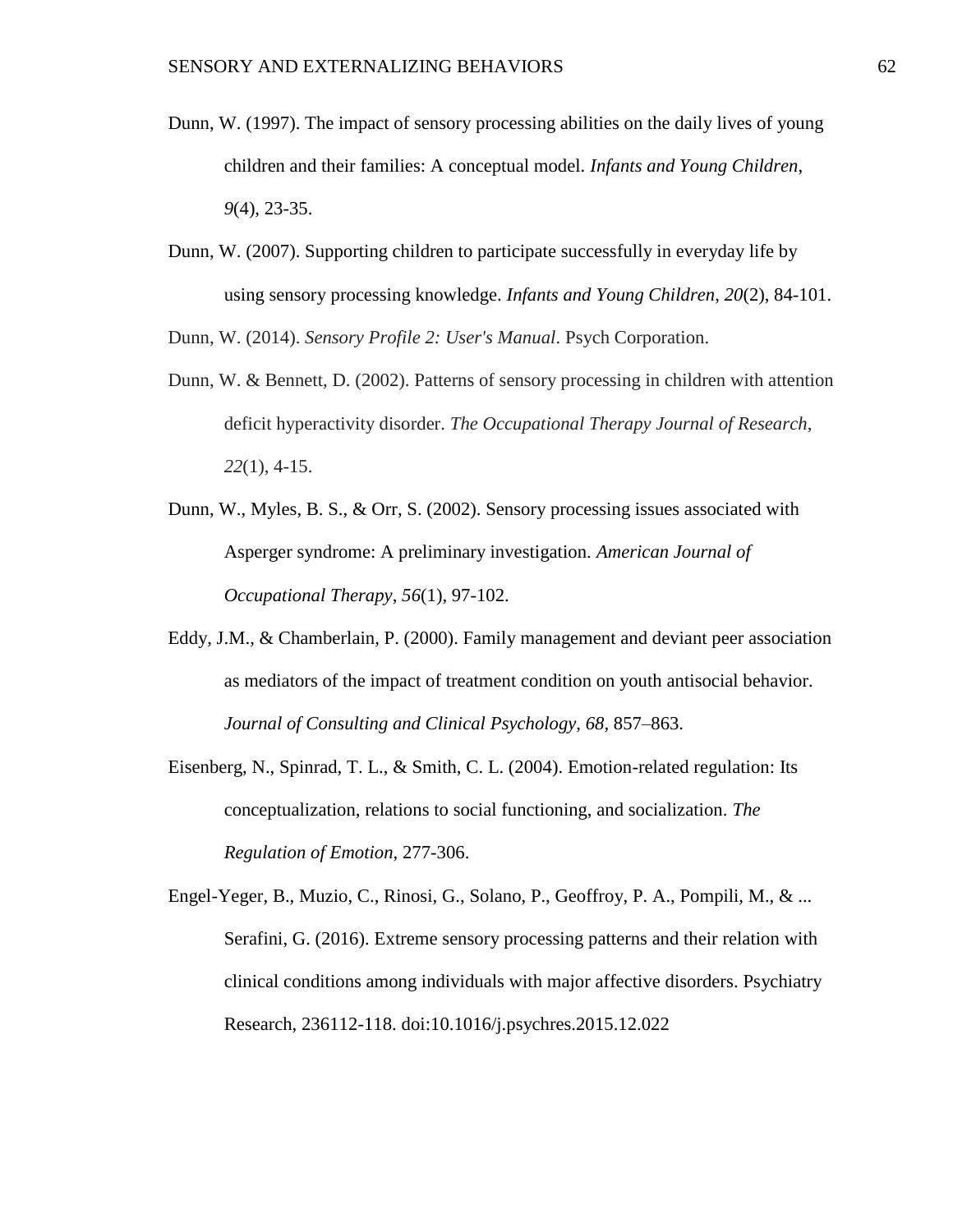- Fertel-Daly, D., Bedell, G., & Hinojosa, J. (2001). Effects of a weighted vest on attention to task and self-stimulatory behaviors in preschoolers with pervasive developmental disorders. American Journal of Occupational Therapy, 55, 629– 640.
- Ghanizadeh, A. (2009). Can behavioral sensory processing problems guide us to a better pharmacological management of children with attention deficit hyperactivity disorder? A case report. *Psychiatry*, *6*(12), 40-43.
- Gourley, L., Wind, C., Henninger, E. M. & Chinitz, S. (2013). Sensory processing difficulties, behavioral problems, and parental stress in a clinical population of young children. *Journal of Child and Family Studies*, *22*(7), 912-921. doi: 10.1007/s10826-012-9650-9
- Gross, J. J. (1998). The emerging field of emotion regulation: an integrative review. *Review of general psychology*, *2*(3), 271.
- Gross, J. J. (2002). Emotion regulation: Affective, cognitive, and social consequences. Psychophysiology, 39(3), 281-291.
- Gross, J. J. & John, O. P. (2003). Individual differences in two emotion regulation processes: implications for affect, relationships, and well-being. *Journal of Personality and Social Psychology*, *85*(2), 348.
- Gross, J. J. & Thompson, R. A. (2007). Emotion regulation: Conceptual foundations. In J. J. Gross (Ed.), *Handbook of Emotion Regulation*, (pp. 3-26). New York: The Guilford Press.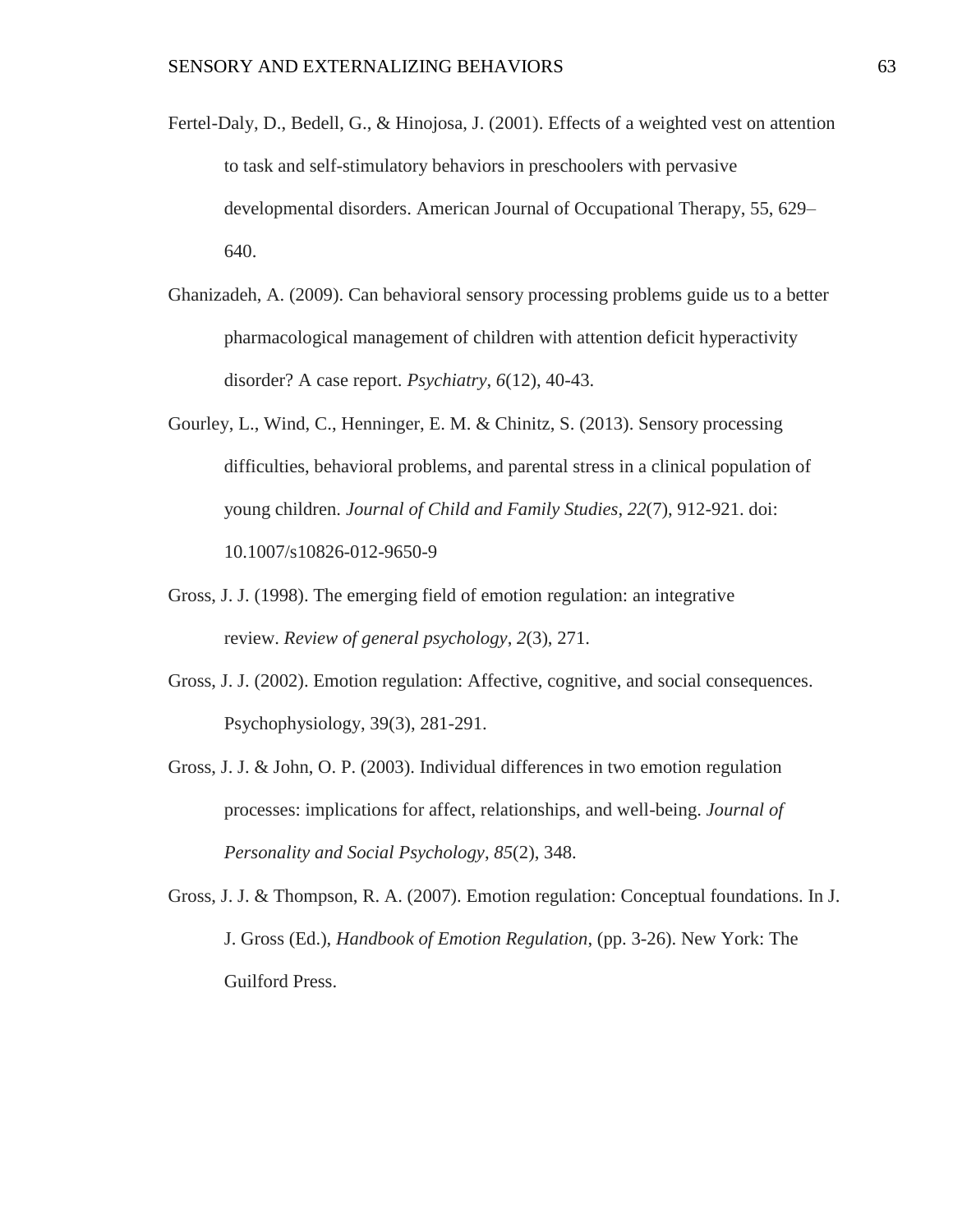- Hall, L., & Case-Smith, J. (2007). The effect of sound-based intervention on children with sensory processing disorders and visual-motor delays. American Journal of Occupational Therapy, 61, 209–215.
- Keiley, M. K., Lofthouse, N., Bates, J. E., Dodge, K. A., & Pettit, G. S. (2003). Differential risks of covarying and pure components in mother and teacher reports of externalizing and internalizing behavior across ages 5 to 14. *Journal of Abnormal Child Psychology*, *31,* 267–283.
- Kemmis, B. L., & Dunn, W. (1996). Collaborative consultation: The efficacy of remedial and compensatory interventions in school contexts. American Journal of Occupational Therapy, 50, 709–717.
- Lengua, L. J., Wolchik, S. A., Sandler, I. N., & West, S. G. (2000). The additive and interactive effects of parenting and temperament in predicting problems of children of divorce. *Journal of Clinical Child Psychology*, *29,* 232–244.
- Leve, L. D., Kim, H. K., & Pears, K. C. (2005). Childhood temperament and family environment as predictors of internalizing and externalizing trajectories from ages 5 to 17. *Journal of abnormal child psychology*, *33*(5), 505-520.
- Liu, J. (2004). Childhood externalizing behavior: Theory and implications. *Journal of Child and Adolescent Psychiatric Nursing*, *17*(3), 93-103.
- Lotan, M. & Gold, C. (2009). Meta-analysis of the effectiveness of individual intervention in the controlled multisensory environment (Snoezelen) for individuals with intellectual disability. *Journal of Intellectual and Developmental Disability,* 34(3), 201-215.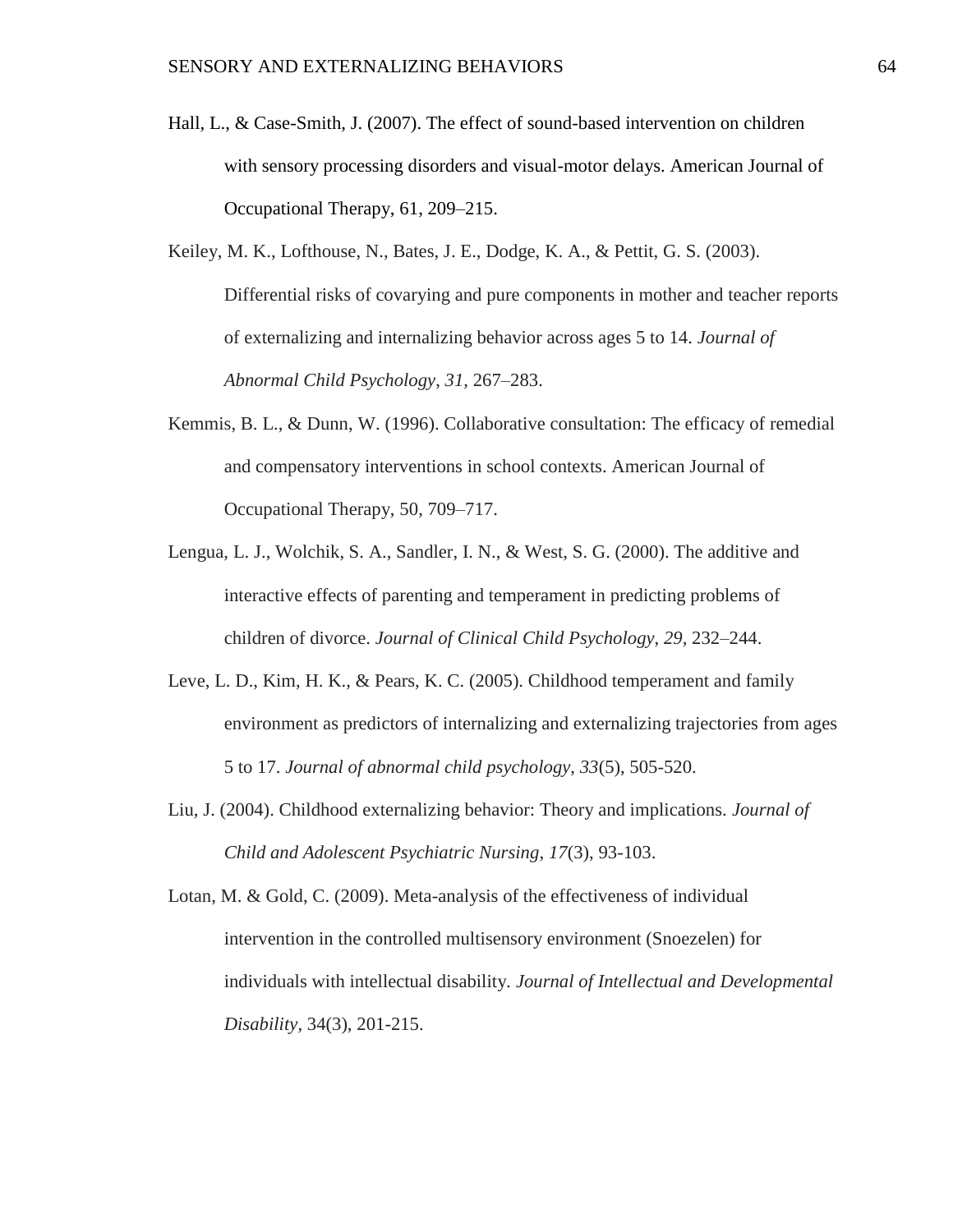- Mangeot, S. D., Miller, L. J., McIntosh, D. N., McGrth-Clarke, J., Simon, J.,Hagerman, R. J., & Goldson, E. (2001). Sensory modulation dysfunction in children with attention-deficit-hyperactivity disorder. *Developmental Medicine and Child Neurology*, *43*, 399-406.
- Marchand, J. F., Hock, E., & Widaman, K. (2002). Mutual relations between mothers' depressive symptoms and hostile-controlling behavior and young children's externalizing and internalizing behavior problems. *Parenting: Science and Practice*, *2,* 335–353.
- May-Benson, T. A., & Koomar, J. A. (2010). Systematic review of the research evidence examining the effectiveness of interventions using a sensory integrative approach for children. American Journal of Occupational Therapy, 64, 403–414. https://doi.org/10.5014/ajot.2010.09071
- Miller, L. J., Anzalone, M. E., Lane, S. J., Cermak, S. A., & Osten, E. T. (2007). Concept evolution in sensory integration: A proposed nosology for diagnosis.
- Morris, A. S., Silk, J. S., Steinberg, L., Myers, S. S., & Robinson, L. R. (2007). The role of the family context in the development of emotion regulation. *Social development*, *16*(2), 361-388.
- Mullin, B. C., & Hinshaw, S. P. (2007). Emotion Regulation and Externalizing Disorders in Children and Adolescents. In J. J. Gross (Ed.), Handbook of Emotion Regulation (pp. 523-541). New York: Guilford Press.
- Neu, M. J. (1997).Irritable infants: Their childhood characteristics (Doctoral dissertation, ProQuest Information & Learning).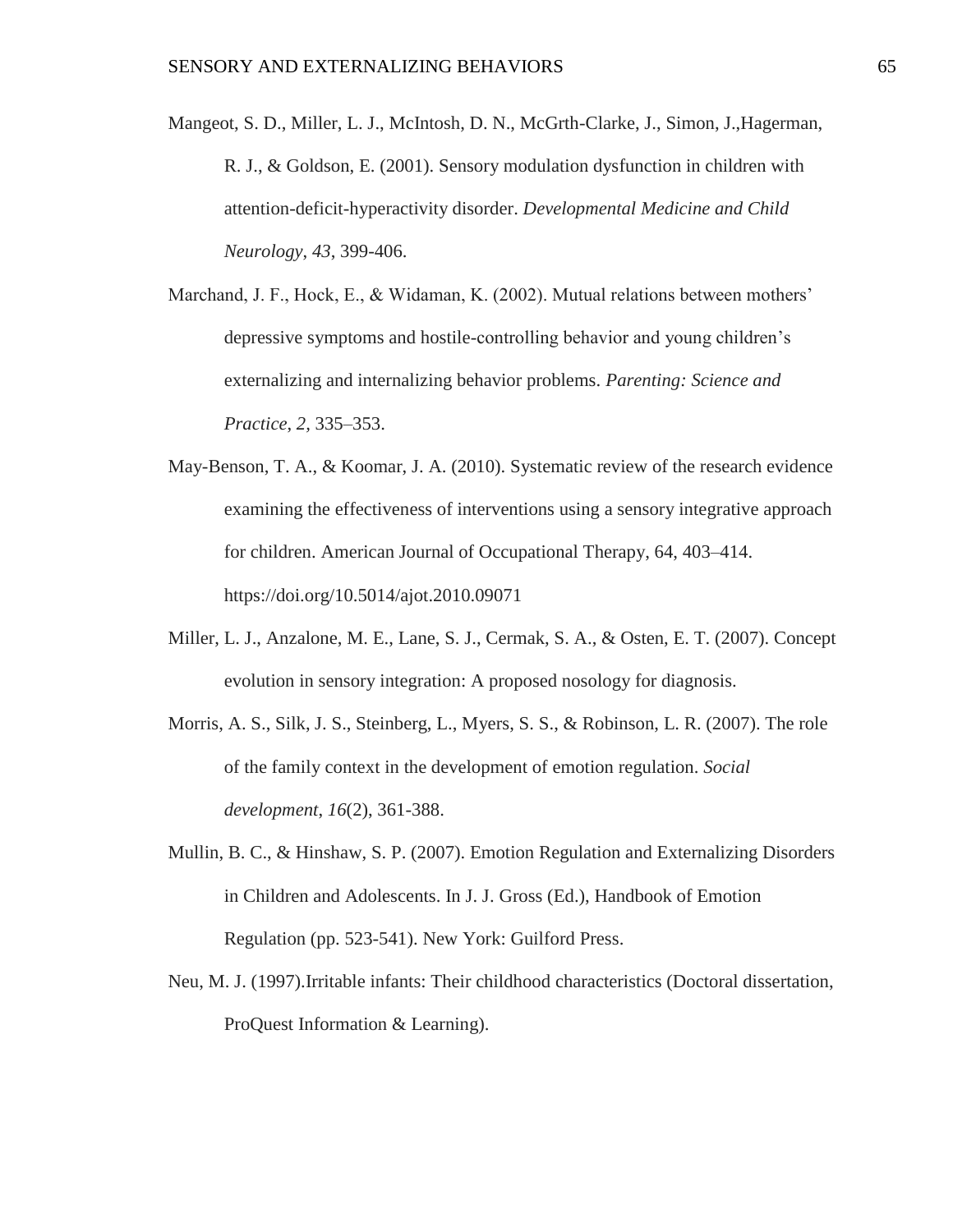- Parush, S., Sohmer, H., Steinberg, A., & Kaitz, M. (1997). Somatosensory functioning in children with attention deficit hyperactivity disorder. *Developmental Medicine & Child Neurology*, *39* 464–8.
- Polatajko, H.J. & Cantin, N. (2010) Exploring the effectiveness of occupational therapy interventions, other than the sensory integration approach, with children and adolescents experiencing difficulty processing and integrating sensory information. *American Journal of Occupational Therapy*, *64*, 415-429. doi:10.5014/ajot2010.09072
- Polatajko, H. & Mandich, A. (2004). *Enabling occupation in children: The cognitive orientation to daily occupational performance (CO-OP) approach*. Ottawa, ON: CAOT Publications.
- Quigley, S. P., Peterson, L., Frieder, J. E., & Peterson, S. (2011). Effects of a weighted vest on problem behaviors during functional analyses in children with Pervasive Developmental Disorders. *Research in Autism Spectrum Disorders*, *5*, 529-538.
- Reuben, J. D., Shaw, D. S., Neiderhiser, J. M., Natsuaki, M. N., Reiss, D., & Leve, L. D. (2016). Warm parenting and effortful control in toddlerhood: independent and interactive predictors of school-age externalizing behavior. *Journal of abnormal child psychology*, *44*(6), 1083-1096.
- Reynolds, S. & Lane, S. J. (2009). Sensory overresponsitivity and anxiety in children with ADHD. *American Journal of Occupational Therapy*, *63*, 433-440.
- Roberts, J. E., King-Thomas, L., & Boccia, M. L. (2007). Behavioral indexes of the efficacy of sensory integration therapy. *The American Journal of Occupational Therapy*, *61*, 555-562.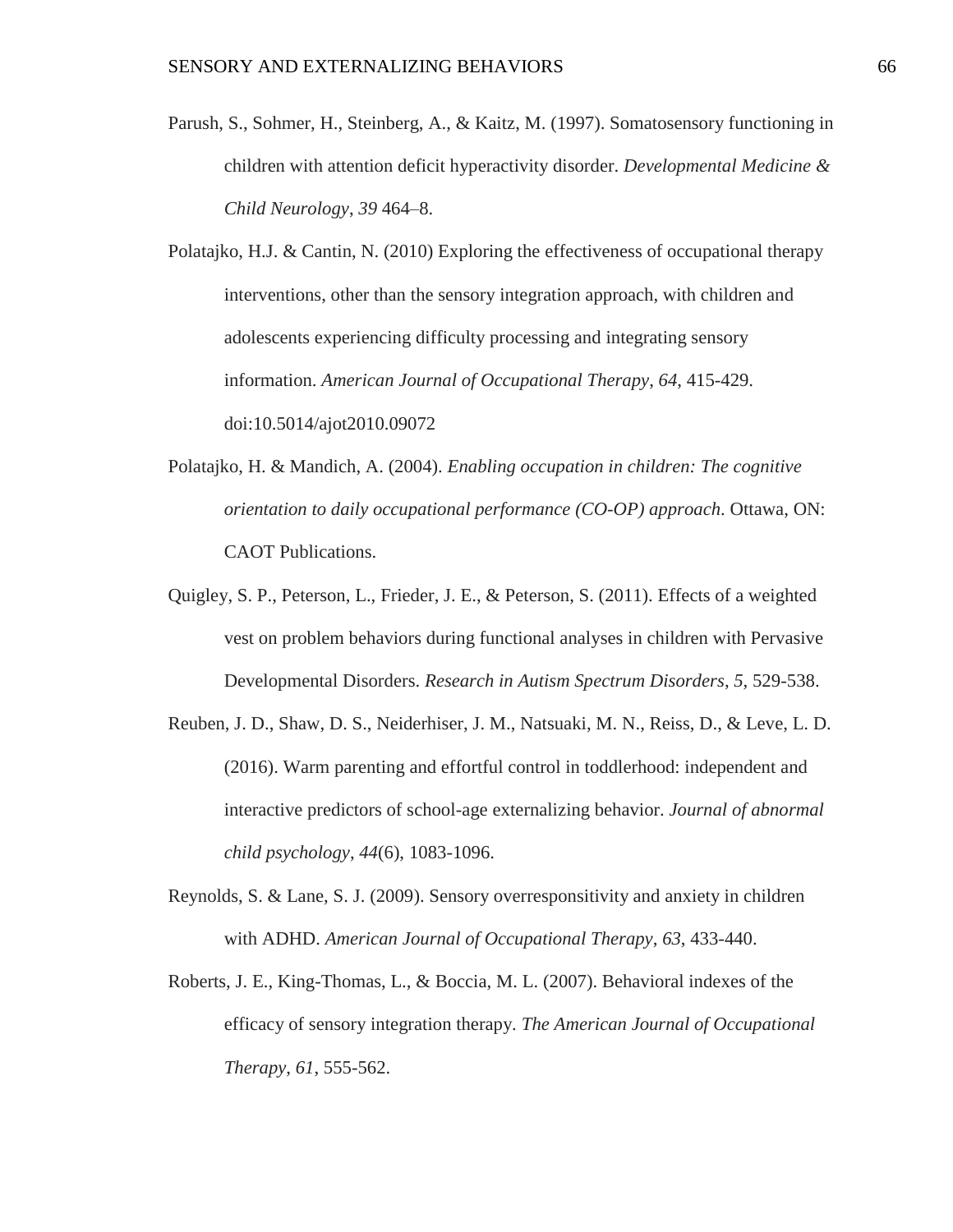- Rothbaum, F., & Weisz, J. R. (1994). Parental caregiving and child externalizing behavior in nonclinical samples: A meta-analysis. *Psychological bulletin*, *116*(1), 55.
- Rydell, A., Berlin, L., & Bohlin, G. (2003). Emotionality, emotion regulation, and adaptation among 5- to 8-year-old children. *Emotion*, *3*(1), 30-47. doi:10.1037/1528-3542.3.1.30
- Schaaf, R. C., Dumont, R. L., Arbesman, M., & May-Benson, T. A. (2018). Efficacy of occupational therapy using Ayres Sensory Integration®: A systematic review. *American Journal of Occupational Therapy*, *72*(1), 7201190010p1- 7201190010p10.
- Schaaf, R. C., Hunt, J., & Benevides, T. (2012). Occupational therapy using sensory integration to improve participation of a child with autism: A case report. *The American Journal of Occupational Therapy*, *66*, 547-555.
- Schaaf, R. C., & Nightlinger, K. M. (2007). Occupational therapy using a sensory integrative approach: A case study of effectiveness. *The American Journal of Occupational Therapy*, *61*, 239-246.
- Schilling, D. L., & Schwartz, I. S. (2004). Alternative seating for young children with autism spectrum disorder: Effects on classroom behavior. Journal of Autism and Developmental Disorders, 34, 423–432.

doi:10.1023/B:JADD.0000037418.48587.f4

Schwartz, C. E., Snidman, N., & Kagan, J. (1996). Early childhood temperament as a determinant of externalizing behavior in adolescence. *Development and Psychopathology*, *8,* 527–537.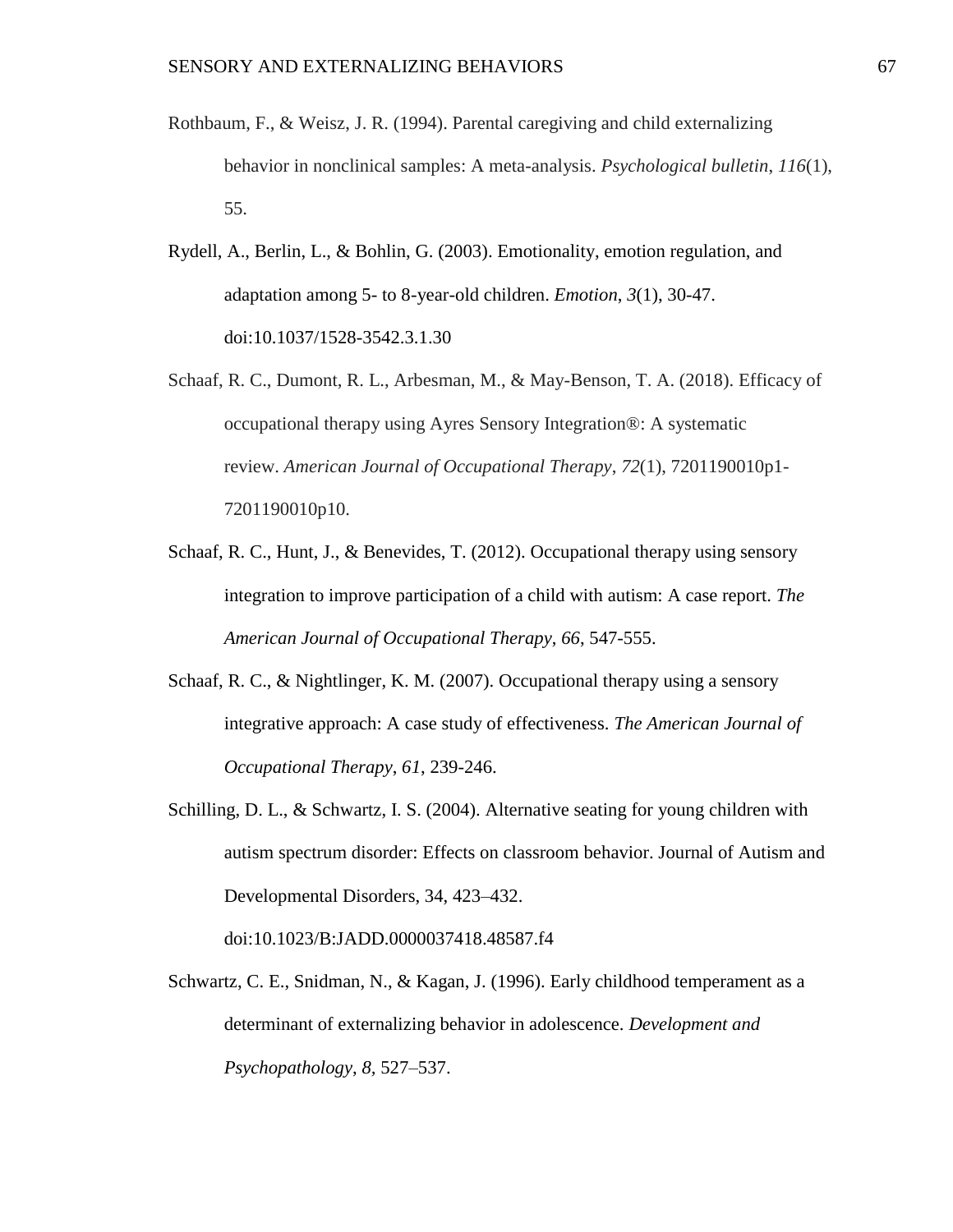- Shaw, D. S., Keenan, K., & Vondra, J. I. (1994). Developmental precursors of externalizing behavior: ages 1 to 3. *Developmental psychology*, *30*(3), 355.
- Shaw, D. S., Owens, E. B., Giovannelli, J., & Winslow, E. B. (2001). Infant and toddler pathways leading to early externalizing disorders. *Journal of the American Academy of Child and Adolescent Psychiatry*, *40,* 36–43.
- Shields, A. M., & Cicchetti, D. (1995, March). *The development of an emotion regulation assessment battery: Reliability and validity among at-risk grade-school children.*  Poster session presented at the biennial meeting of the Society for Research in Child Development, Indianapolis, IN.
- Shields, A., & Cicchetti, D. (1997). Emotion regulation among school-age children: The development and validation of a new criterion Q-sort scale. *Developmental Psychology*, *33*(6), 906.
- Shipman, K. L., Zeman, J., Nesin, A. E., & Fitzgerald, M. (2003). Children's strategies for displaying anger and sadness: What works with whom?. *Merrill-Palmer Quarterly*, *49*(1), 100-122.
- Smith, S. A., Press, B., Koenig, K. P., & Kinnealey, M. (2005). Effects of sensory integration intervention on self-stimulating and self-injurious behaviors. *American Journal of Occupational Therapy,* 59(4), 418-425.
- Stellar, J., Stellar, E. (1985). *The Neurobiology of Motivation and Reward*. New York: Springer-Verlag
- Sugden, D. A., & Chambers, M. E. (2003). Intervention in children with developmental coordination disorder: The role of parents and teachers. British Journal of Educational Psychology, 73, 545–561. doi:10.1348/000709903322591235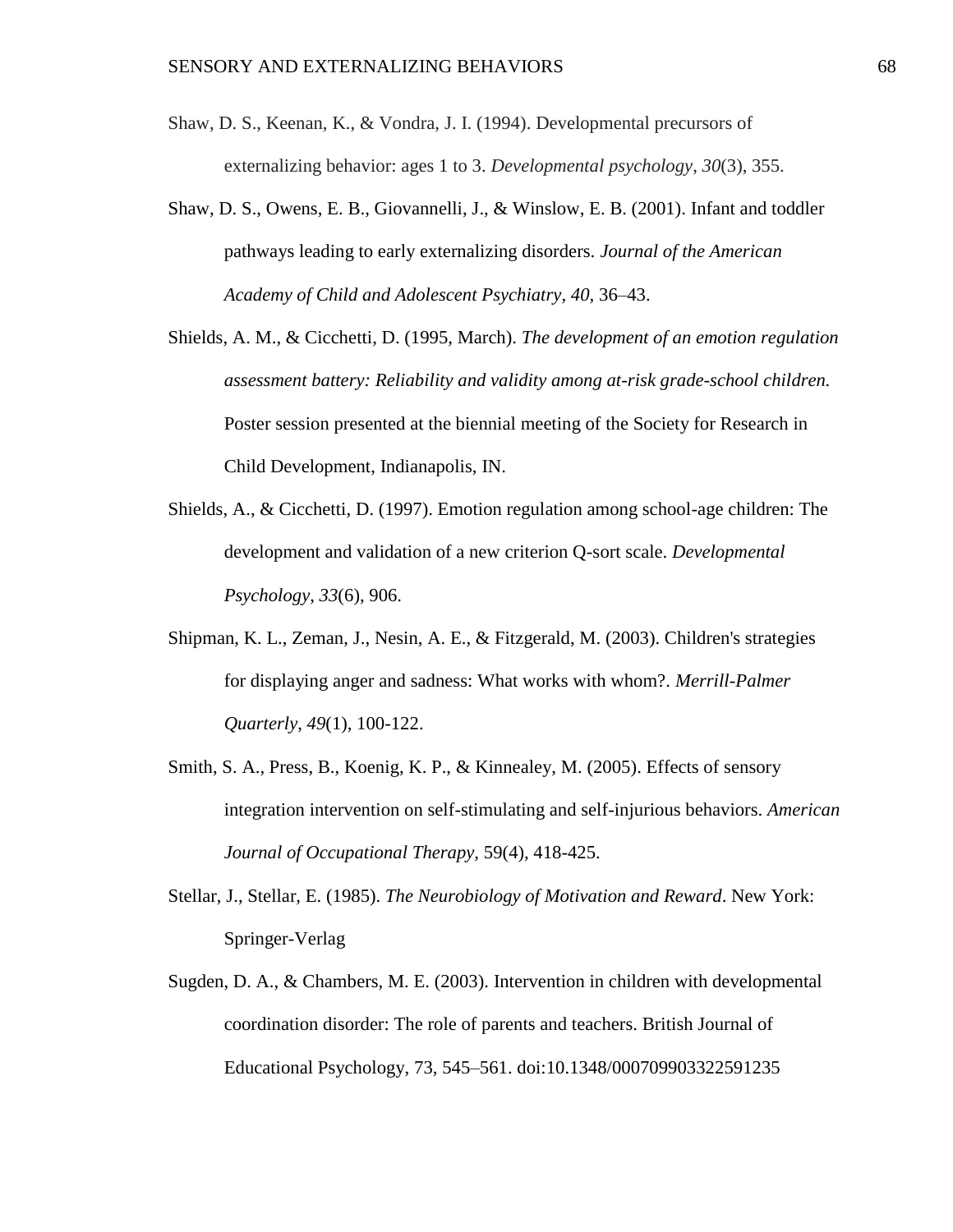- Thompson, C.J. (2011) Multi-sensory intervention observational research. *International Journal of Special Education*. *26*(1). 202-214.
- Thompson, R. A. (1991). Emotional regulation and emotional development. *Educational Psychology Review*, *3*, 269-307. doi: 10.1007/BF01319934
- Thompson, R. A. (1994). Emotion regulation: A theme in search of definition. *Monographs of the Society for Research in Child Development*, 59(2‐3), 25-52.
- Thompson, R. A., & Lagattuta, K. H. (2006). Feeling and understanding: Early emotional development. Blackwell handbook of early childhood development, 317-337.
- Tomchek, S. D., & Dunn, W. (2007). Sensory processing in children with and without autism: a comparative study using the short sensory profile. *American Journal of occupational therapy*, *61*(2), 190-200.
- Tremblay,R. E., Pihl,R. O.,Vitaro, F.,&Dobkin, P. L. (1994). Predicting early onset of male antisocial behavior from preschool behavior. *Archives of General Psychiatry*, *51,* 732-739.
- Van Hulle, C. A., Schmidt, N. L., & Goldsmith, H. H. (2012). Is sensory overresponsivity distinguishable from childhood behavior problems? A phenotypic and genetic analysis. *Journal of Child Psychology & Psychiatry*, *53*(1), 64-72. doi: 10.1111/j.1469-7610.2011.02432.x.
- Watling, R. L., & Dietz, J. (2007). Immediate effect of Ayres's sensory integration-based occupational therapy intervention on children with autism spectrum disorders. *The American Journal of Occupational Therapy*, *61*, 574-583.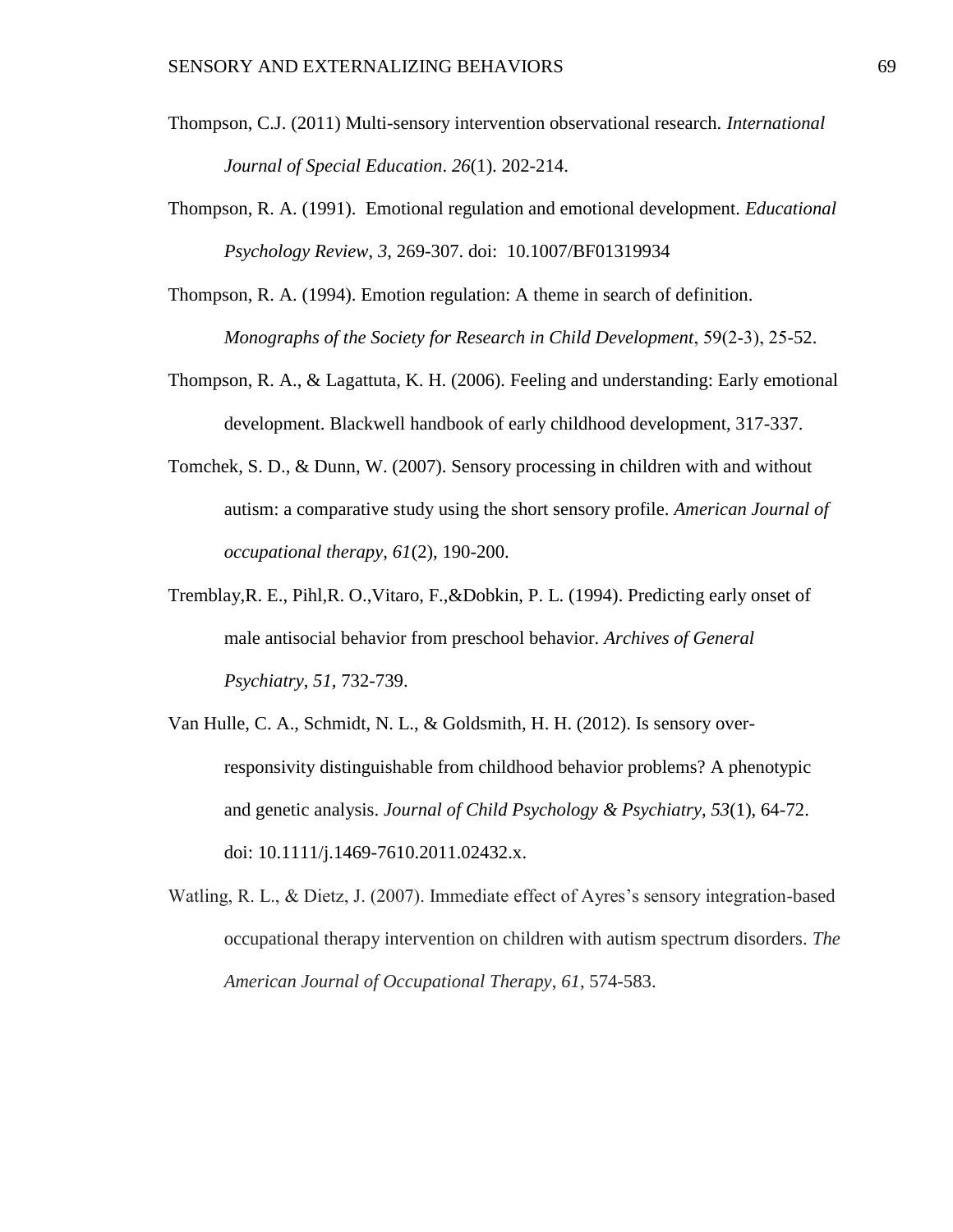- Watling, R. L., Deitz, J., & White, O. (2001). Comparison of sensory profile scores of young children with and without ASDs. *American Journal of Occupational Therapy*, *55*(4), 416-423.
- van Wijk-Herbrink, M. F., Bernstein, D. P., Broers, N. J., Roelofs, J., Rijkeboer, M. M., & Arntz, A. (2018). Internalizing and externalizing behaviors share a common predictor: The effects of early maladaptive schemas are mediated by coping responses and schema modes. *Journal of abnormal child psychology*, *46*(5), 907- 920.
- Yunus, F. W., Liu, K. P., Bissett, M., & Penkala, S. (2015). Sensory-based intervention for children with behavioral problems: a systematic review. *Journal of autism and developmental disorders*, *45*(11), 3565-3579.
- Zahn–Waxler, C., Schmitz, S., Fulker, D. Robinson, J., & Emde, R. (1996). Behavior problems in five-year-old MZ and DZ twins: Genetic and environmental influences, patterns of regulation and internalization of control. *Development and Psychopathology, 8*, 103–122.
- Zeman, J., Cassano, M., Perry-Parrish, C., & Stegall, S. (2006). Emotion regulation in children and adolescents. *Journal of Developmental & Behavioral Pediatrics*, *27*(2), 155-168.
- Zeman, J., Shipman, K., & Penza-Clyve, S. (2001). Development and initial validation of the Children's Sadness Management Scale. *Journal of Nonverbal Behavior*, *25*(3), 187-205.